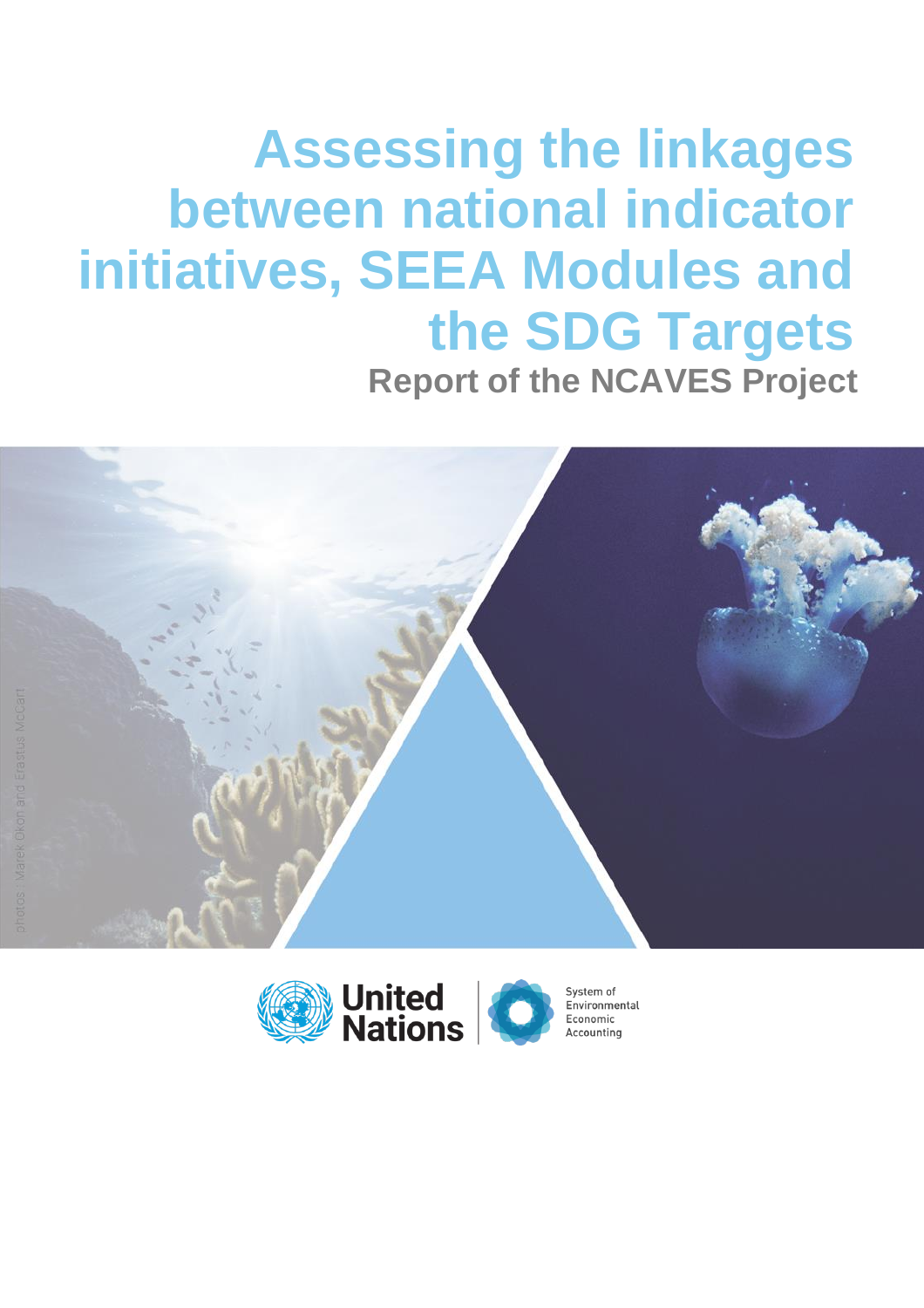#### Citation and reproduction

This work is available open access by complying with the Creative Commons license created for inter-governmental organizations, available at: http://creativecommons.org/licenses/by/3.0/igo/

Reproduction is permitted provided that an acknowledgment of the source is made.

Citation: UNSD (2021). Assessing the linkages between national indicator initiatives, SEEA Modules and SDG Targets. United Nations Statistics Division, Department of Economic and Social Affairs, New York

#### Acknowledgements

The report is an output of the European Union funded Natural Capital Accounting and Valuation of Ecosystem Services (NCAVES) project. The report has been authored by Steven King and Claire Brown of the United Nations Environment Programme World Conservation Monitoring Centre (UNEP-WCMC) under the guidance of Julian Chow and Bram Edens of United Nations Statistics Division.

The findings, interpretations, and conclusions expressed herein are those of the author(s) and do not necessarily reflect the views of the United Nations or its officials or Member States or the European Union.





Funded by the European Union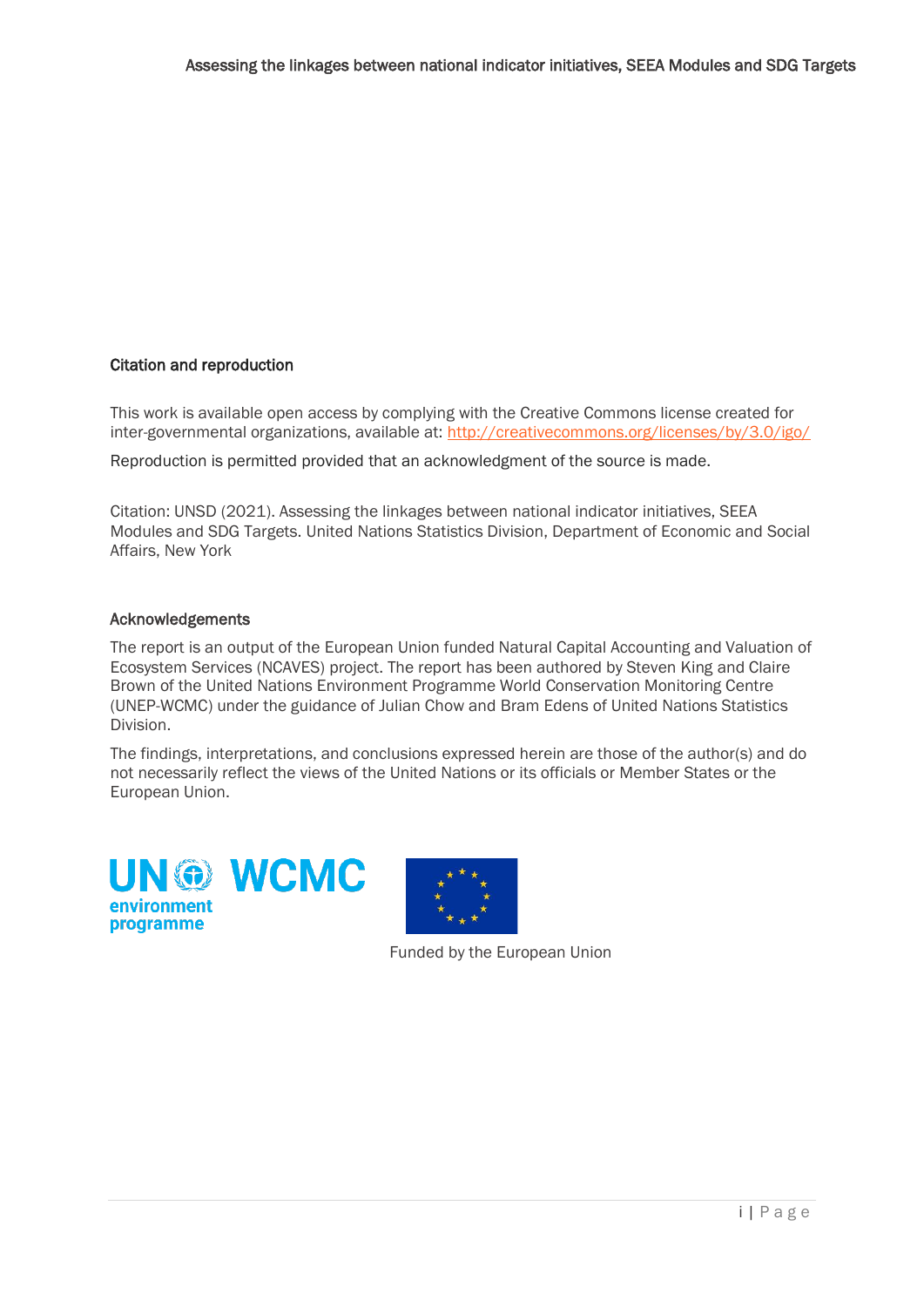## Table of Contents

| 1              |                                                                                    |  |
|----------------|------------------------------------------------------------------------------------|--|
| 1.1            |                                                                                    |  |
| $\overline{2}$ |                                                                                    |  |
| 2.1            |                                                                                    |  |
| 2.2            |                                                                                    |  |
| 2.3            |                                                                                    |  |
| 2.4<br>2.4.1   |                                                                                    |  |
| 2.5            |                                                                                    |  |
| 2.6            |                                                                                    |  |
| 2.7            |                                                                                    |  |
| 2.8            |                                                                                    |  |
| 3              |                                                                                    |  |
| 3.1            |                                                                                    |  |
| 3.2            |                                                                                    |  |
| 3.3            |                                                                                    |  |
| 3.4<br>3.4.1   | Matching 'Full-Possibility' National SDG Indicators to Individual SEEA Accounts 16 |  |
| 3.5            |                                                                                    |  |
| 3.6            |                                                                                    |  |
| 4              |                                                                                    |  |
| 4.1            |                                                                                    |  |
| 4.2            |                                                                                    |  |
| 4.3            |                                                                                    |  |
| 4.4<br>4.4.1   | Matching 'Full-Possibility' Output Indicators to Individual SEEA Accounts 22       |  |
| 4.5            |                                                                                    |  |
| 5              |                                                                                    |  |
| 5.1            |                                                                                    |  |
| 5.2            |                                                                                    |  |
| 5.3            |                                                                                    |  |
| 5.4            |                                                                                    |  |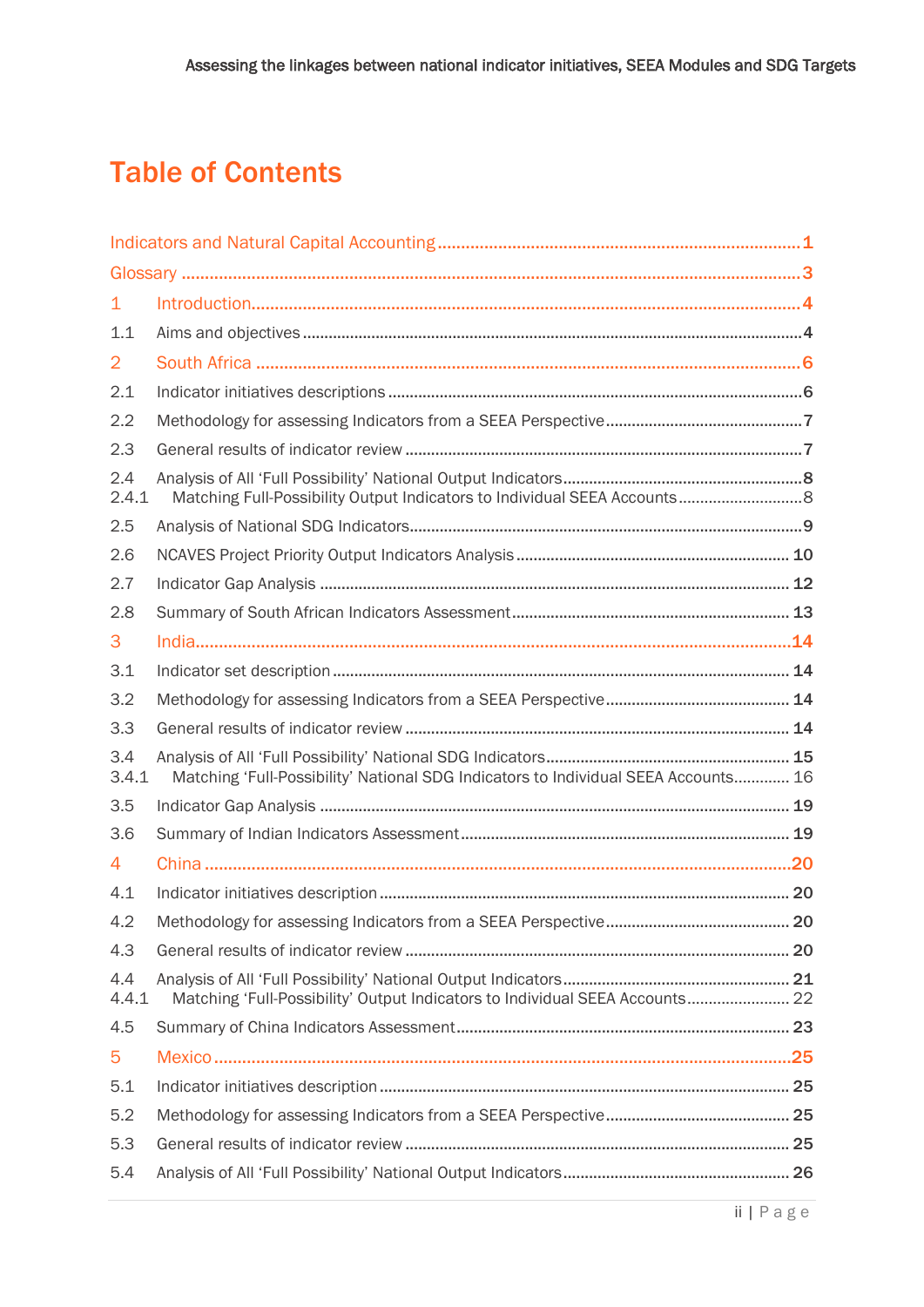| 5.4.1          | Matching 'Full-Possibility' Output Indicators to Individual SEEA Accounts 27                                                                                                    |  |
|----------------|---------------------------------------------------------------------------------------------------------------------------------------------------------------------------------|--|
| 5.5            |                                                                                                                                                                                 |  |
| 5.6            |                                                                                                                                                                                 |  |
| 6              |                                                                                                                                                                                 |  |
| 6.1            |                                                                                                                                                                                 |  |
| 6.2            |                                                                                                                                                                                 |  |
| 6.3            |                                                                                                                                                                                 |  |
| 6.4<br>6.4.1   | Analysis of All 'Full Possibility' Suggested National SDG Output Indicators 32<br>Matching 'Full-Possibility' suggested SDG Output Indicators to Individual SEEA Accounts<br>33 |  |
|                |                                                                                                                                                                                 |  |
| 6.5            |                                                                                                                                                                                 |  |
| 7 <sup>1</sup> |                                                                                                                                                                                 |  |
| 7.1            |                                                                                                                                                                                 |  |
| 7.2            |                                                                                                                                                                                 |  |
| 7.3            |                                                                                                                                                                                 |  |
|                | Appendix A: Assessment of South African Indicators from a SEEA perspective (Excel file)                                                                                         |  |
|                | Appendix B: Assessment of India Indicators from a SEEA perspective (Excel file)42                                                                                               |  |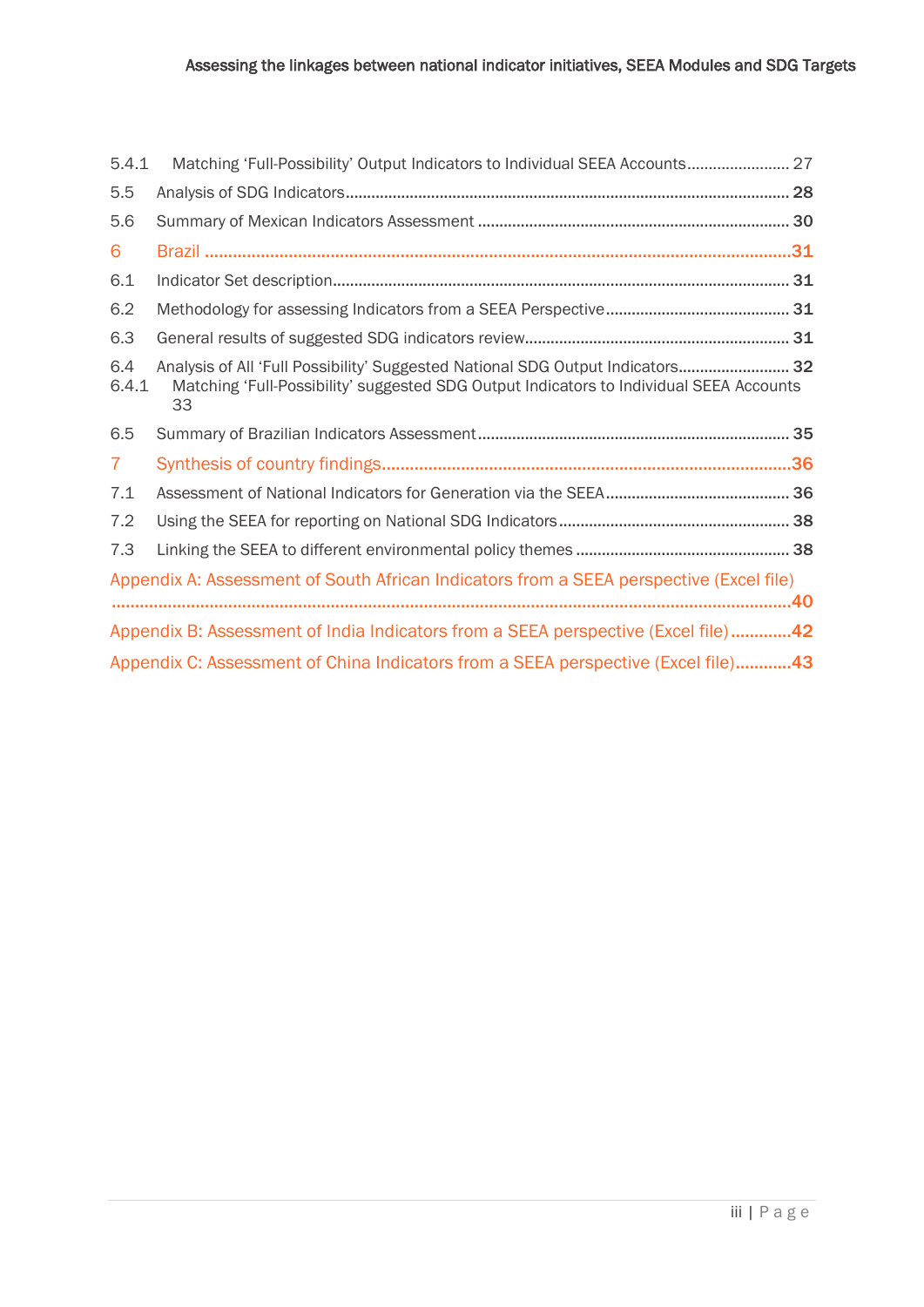## List of Tables

| Table 2: Relevant SEEA Accounting Modules for generating South African SDG Indicators 10       |
|------------------------------------------------------------------------------------------------|
| Table 3: South African NCAVES priority output indicators matched to SEEA Accounting Modules 11 |
| Table 4: 32 Indian 'Full-possibility' SDG indicators matched to SEEA Accounting Modules 17     |
|                                                                                                |
| Table 6: 22 China 'Full-possibility' output matched to SEEA Accounting Modules.  23            |
|                                                                                                |
|                                                                                                |
| Table 9: Relevant Accounting Modules for Proposed / Suggested Brazil SDG Indicators  34        |
| Table 10: Synthesis of national indicator assessment and alignment with the SEEA across        |

## List of Figures

| Figure 1: Accounting modules 'scores' for all South African Output Indicators                     |
|---------------------------------------------------------------------------------------------------|
| Figure 2: Output Indicators with Full Possibilities for Alignment with the SEEA by SDG  9         |
| Figure 3: Accounting modules 'scores' for the 6 South African Gap Indicators  12                  |
|                                                                                                   |
| Figure 5: Indicators with Full Possibilities for Alignment with the SEEA by SDG  15               |
|                                                                                                   |
| Figure 7: Relevant SEEA Accounting modules for all China Output Indicators 22                     |
|                                                                                                   |
| Figure 9: Relevant SEEA Accounting modules for all Mexico Output Indicators 27                    |
| Figure 10: Draft Mexican SDG Indicators with Full Possibility for Alignment with the SEEA by SDG  |
|                                                                                                   |
| Figure 12: Suggested Brazil Output Indicators with Full Possibilities for Alignment with the SEEA |
| Figure 13: Relevant SEEA Accounting modules for suggested Brazilian SDG Indicators  33            |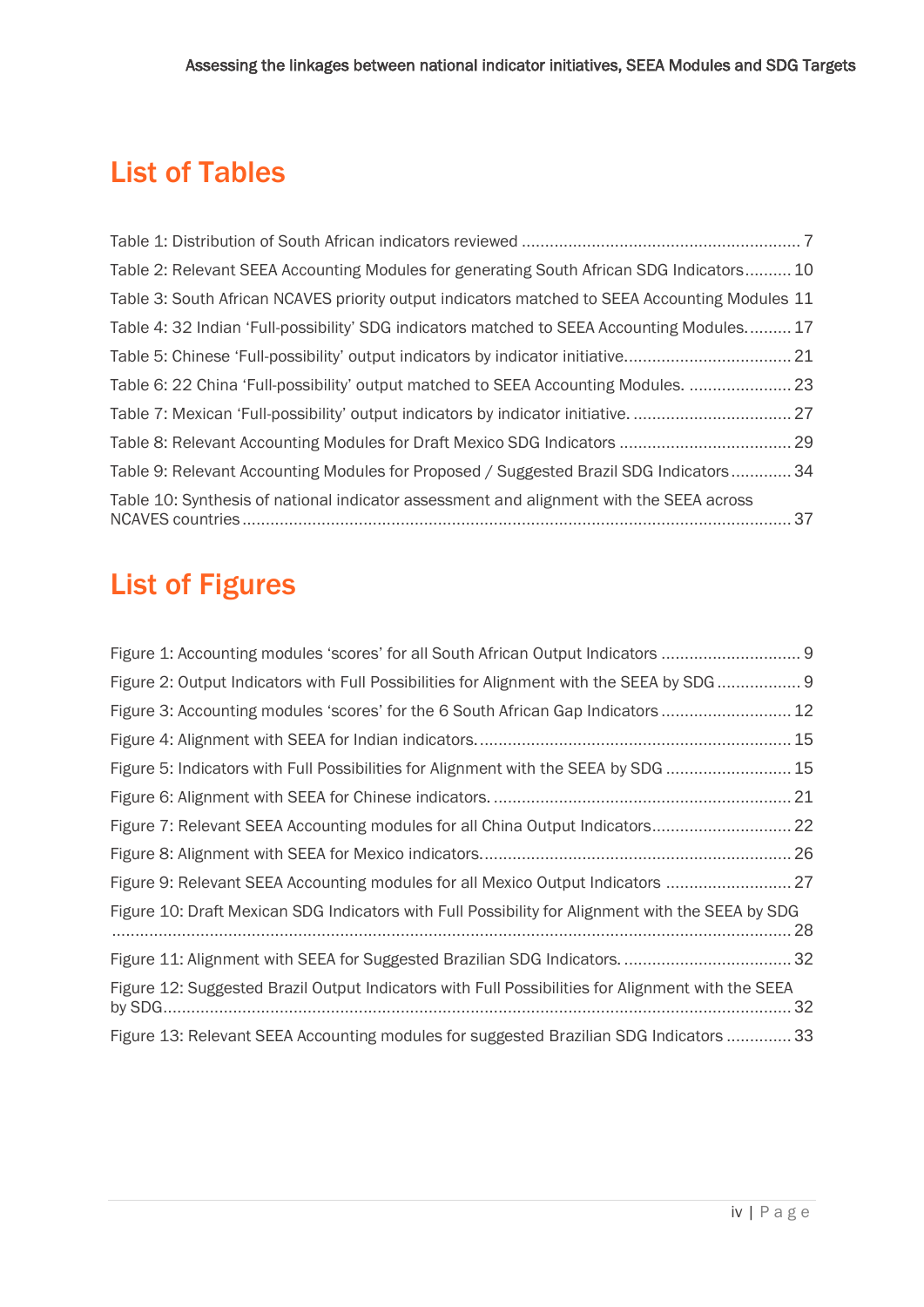## <span id="page-5-0"></span>Indicators and Natural Capital Accounting

The Natural Capital Accounting and Ecosystem Service Valuation (NCAVES) project is a joint initiative launched by the United Nations Statistics Division, the United Nations Environment Programme and the Secretariat of the Convention on Biological Diversity and funded by the European Union. NCAVES is working in collaboration with the five participating partner countries, namely Brazil, China, India, Mexico and South Africa, to advance the knowledge agenda on ecosystem accounting.

The indicator workstream of the NCAVES project assesses the linkages of the System of Environmental-Economic Accounting Ecosystem Accounting (SEEA EA) to the existing global monitoring frameworks, such as those used for reporting on the Sustainable Development Goals (SDGs), the Aichi targets and emerging post-2020 Global Biodiversity Framework, as well as the national indicator initiatives from the NCAVES countries. This assessment is summarised in the following reports:

- Assessing the linkages between global indicator initiatives, SEEA Modules and the SDG Targets (2019): Presents an assessment of the potential to derive or align key global environmental and development indicators with the SEEA.
- Assessing the linkages between national indicator initiatives, SEEA Modules and the SDG Targets (2021): Presents an assessment of the potential to derive or align national indicator sets of the NCAVES countries with the SEEA.

As part of the activities of the indicator workstream, a set of technical notes were produced to support the NCAVES countries to test the generation of a selected set of SDG indicators using the SEEA. The technical notes describe SEEA based approaches to calculate four of the global SDG indicators from the indicator framework developed by the Inter-Agency and Expert Group on SDG Indicators (IAEG-SDGs). The technical notes are in alignment with the methods described for calculating these global SDG indicators, as described in their associated metadata sheets. <sup>1</sup> The approach to implementing the technical notes and the countries experiences in testing them are summarised in the following reports:

- Using the SEEA EA for Calculating Selected SDG Indicators (2020): Presents a series of *Technical Notes* to support the calculation of 4 priority SDG Indicators using the SEEA EA framework.
- Using the SEEA EA for Calculating Selected SDG Indicators Project country testing experiences (2021): Summarises the experiences of the NCAVES countries in evaluating and implementing these technical notes.

The indicator workstream confirms the broad potential for the SEEA to support the calculation and mainstreaming of many global indicators. The assessment of linkages with global indicators, identifies that 34 of the 147 Aichi target indicators and 21 of the 230 SDG indicators can be aligned to selected modules of the SEEA. The usefulness of the SEEA as a tool to mainstream the environment and biodiversity into national planning processes is also explicitly recognised via SDG Indicator 15.9.1 and via Aichi Target 2. The potential for the SEEA EA to support other key international environmental conventions and platforms, including the UNCCD, Ramsar and IPBES, is also identified.

The assessments of linkages to national indicators confirms the strong potential for the SEEA to support national reporting on SDGs and the general measurement of national indicators in the

<sup>1</sup> https://unstats.un.org/sdgs/metadata/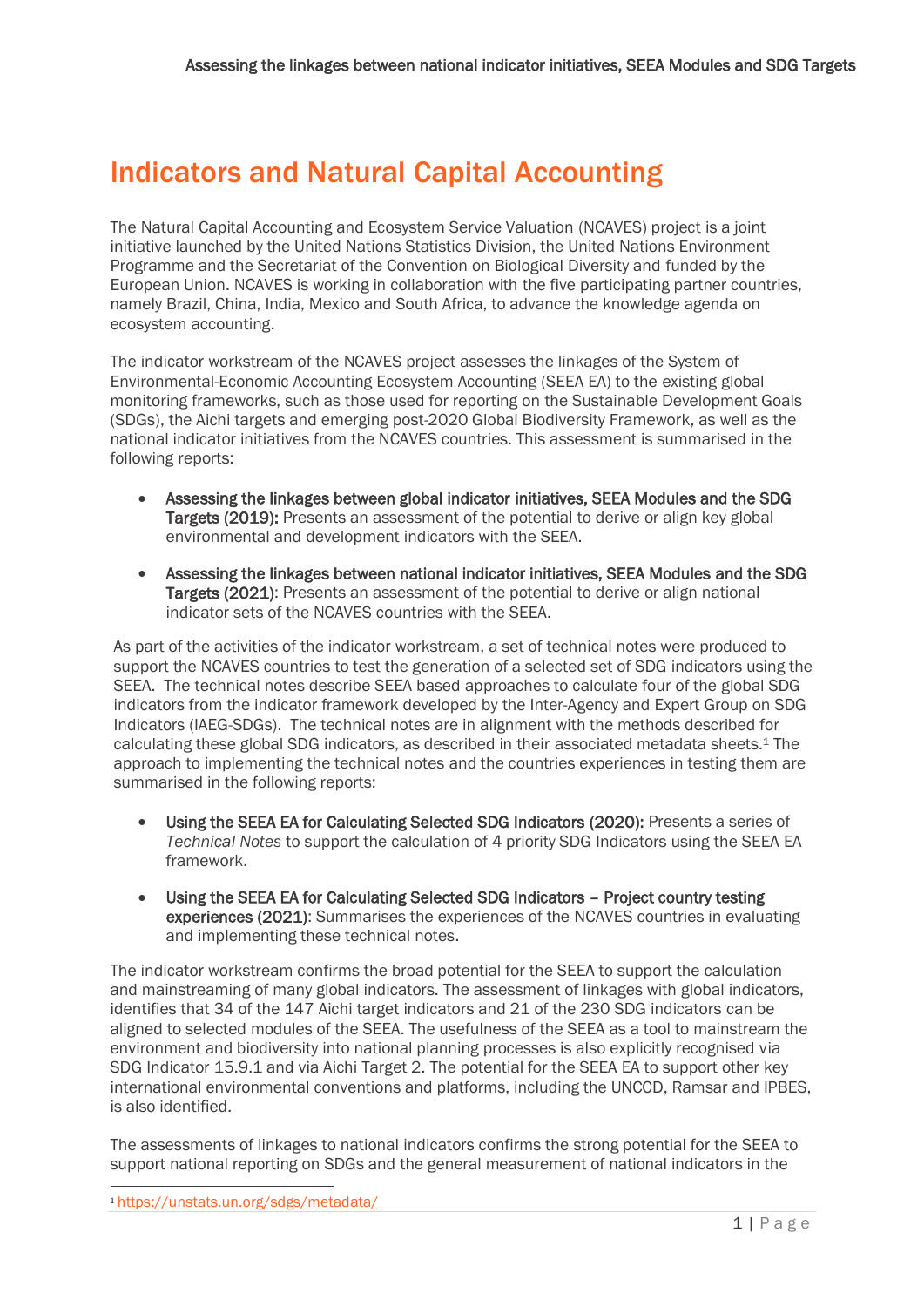NCAVES countries. An important collective observation from the national assessments is that the different SEEA accounting modules can inform on a range of environmental policy objectives, themes, development perspectives and analytical objectives (including indicator gap analysis). This illustrates a key advantage in using the SEEA as an organising framework for indicator calculation, as it is a multipurpose framework with a modular approach, allowing countries to focus on both policy and analytical priorities.

The development of four technical notes provided the opportunity to test the potential of the SEEA EA for SDG indicator generation in practice. Testing the technical notes across four NCAVES countries confirmed the strong potential of the SEEA to support the calculation of SDG Indicators. Most countries were able to generate a national version of SDG 15.1.1 (Forest area as a proportion of total land area), SDG 6.6.1 (Change in the extent of water-related ecosystems over time) and SDG 11.7.1 (Average share of the built-up area of cities that is open space for public use for all, by sex, age and persons with disabilities). in practice. Calculating SDG 15.3.1 (Proportion of land that is degraded over total land area) was found to be more challenging, typically due to data constraints. However, the potential for the SEEA EA to support the generation of this indicator, in due course, was highlighted by the NCAVES countries.

An important insight from the testing is that there is often a need to tailor global SDG indicator methods to make the indicators meaningful to national circumstances. The flexible nature of the SEEA as an organising framework was highlighted by the NCAVES countries as being very useful to aid calculating these nationally tailored SDG indicators in a rigorous and consistent manner. With regular updates, these can also be matched and integrated into different national policy cycles and planning strategies for various sectors. This will be key for fostering integrated policy making that is built on understanding of the interactions, synergies and trade-offs between the environment and economy. This is fundamental to informing sustainable development that proceeds in balance with nature.

The reports highlighted above are available from the UNSD SEEA webpages at: https://seea.un.org/content/indicators-and-natural-capital-accounting.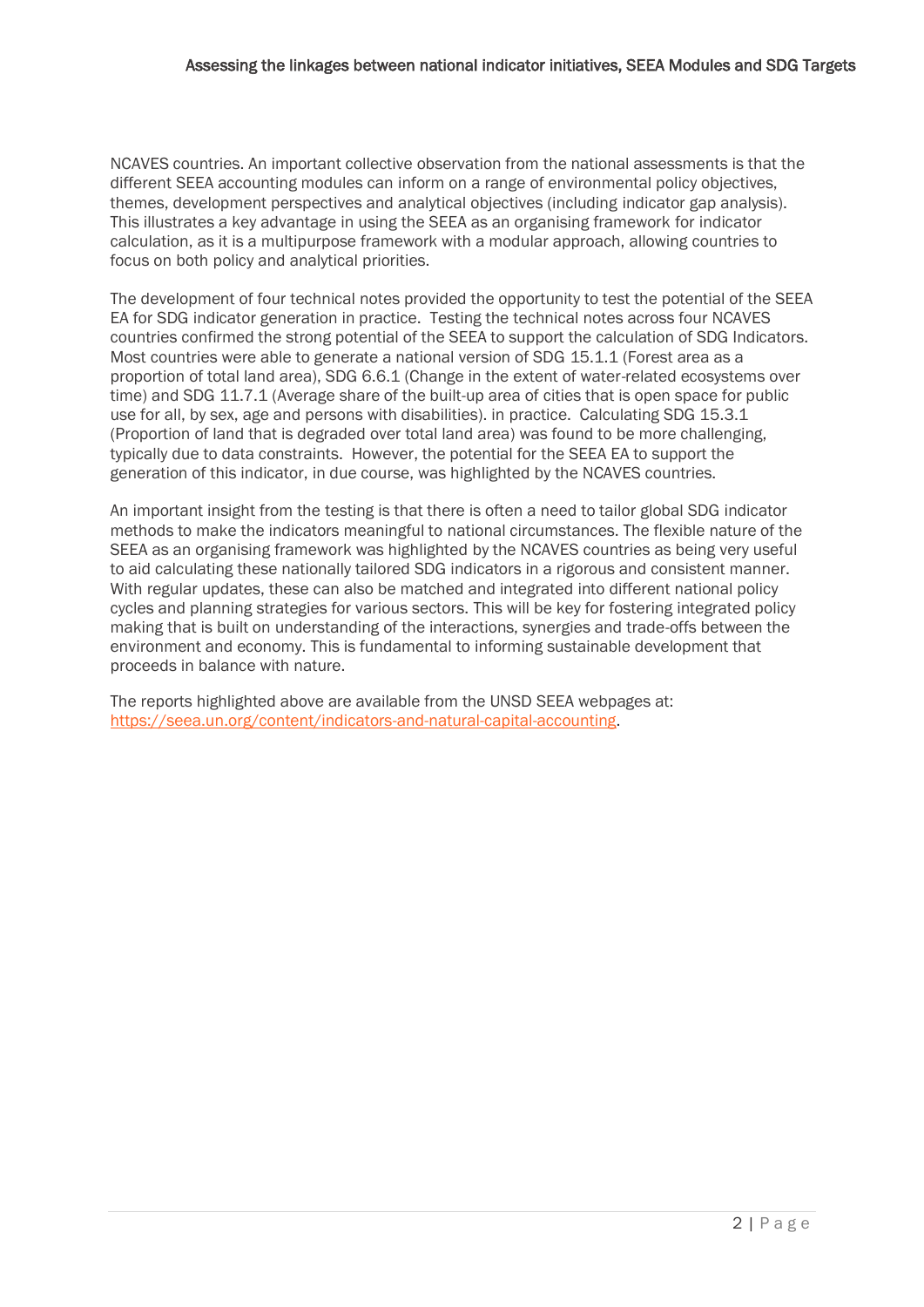## <span id="page-7-0"></span>**Glossarv**

There are a number of terms used to inform the analysis of indicators and ecosystem and other environmental accounts in this document that may cause some confusion to readers familiar with their use in different contexts. This glossary sets out these particular terminologies for the avoidance of doubt.

Global indicator initiative: A set of indicators for reporting on progress towards global commitments (SDGs, CBD Aichi Targets or the UNCCD) or other global environmental processes (e.g., IPBES).

National indicator initiative: A set of indicators for reporting on progress towards national commitments, policies or strategies. For example, indicators for national implementation of global commitments (e.g., as set out in National Biodiversity Strategy and Action Plans), other national commitments (e.g., State of the Environment) and strategies.

Indicator ID: The unique alpha numeric identifier for a specific indicator from a global indicator initiative. The ID comprises an alphabetic prefix identifying the indicator initiative and numerical suffix representing the relevant goal or target. For example, SDG 15.1.1 identifies the first SDG indicator for goal 15 and Target 1.

**SDG indicator:** The indicator belonging to the SDG global indicators framework adopted by the General Assembly upon recommendation of the Statistical Commission for measuring progress towards a specific SDG Target.

Input indicator: An indicator that can contribute data or information that can be directly integrated into SEEA accounting modules (e.g., data on ecosystem condition). These are identified for some countries but not evaluated in detail in this report.

**Output indicator:** An indicator that can be directly generated from the SEEA accounts.

Gap Indicators: Proposed indicator from a national initiative for which there is no agreed methodology for measurement.

Full Possibilities for Alignment with SEEA: Output indicators for which the SEEA has clear potential to provide all, or most, of the information required for their calculation and input indicators that provide data for SEEA accounts. Conceptual alignment based on the structure of the SEEA framework is implied.

Partial Possibilities for Alignment: Indicators for which the SEEA provide only some of the information for their calculation with substantial information required from other sources.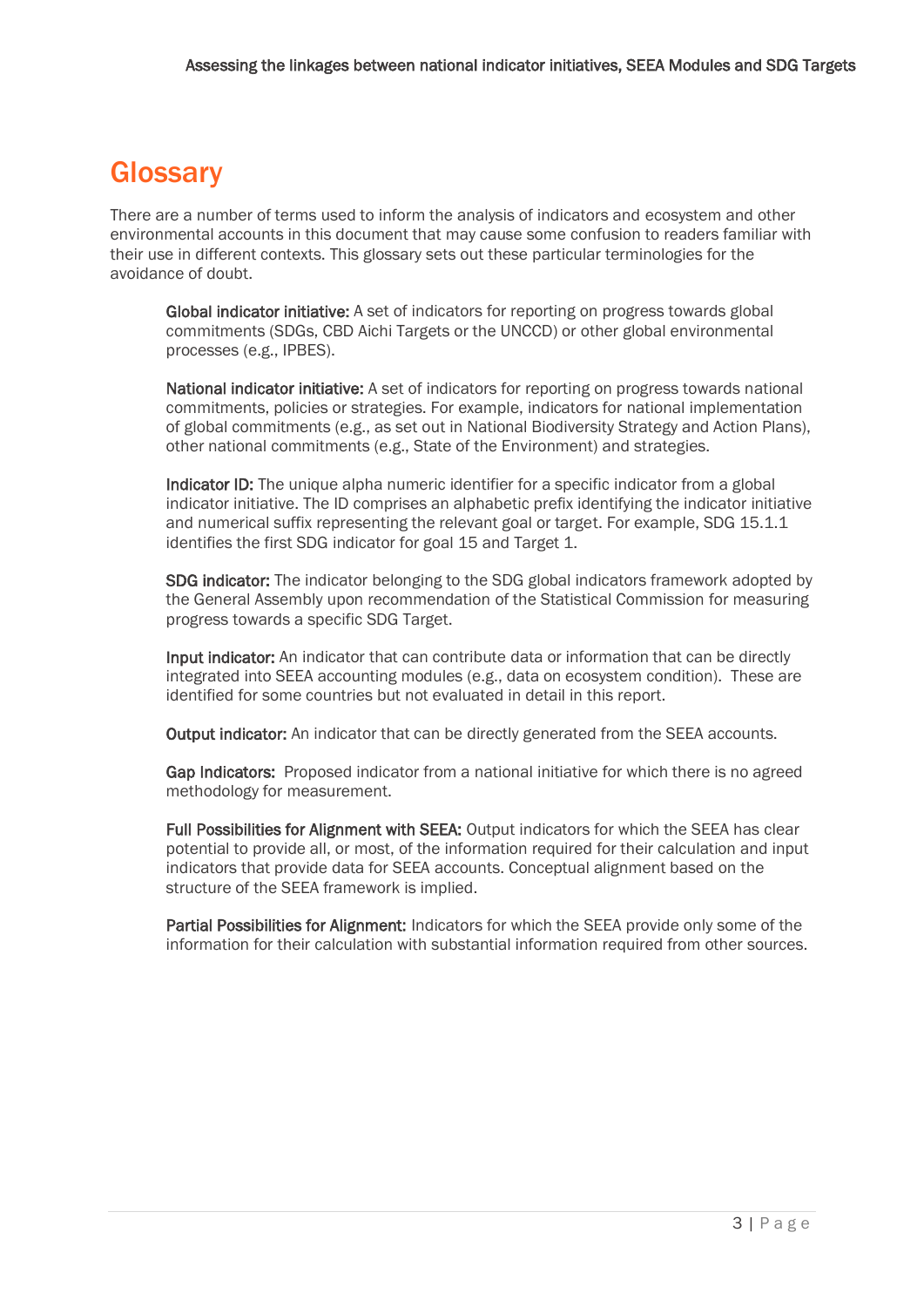## <span id="page-8-0"></span>1 Introduction

This document comprises a supplement to the working document: *Assessing the linkages between global indicator initiatives, SEEA Modules and the SDG Targets*, produced by UNEP-WCMC and UNSD in 2019. This supplement complements the assessment of global indicator initiatives by assessing linkages between national indicator sets, initiatives and SDG Targets and the System of Environmental-Economic Accounting (SEEA) Modules, for project countries of the Natural Capital Accounting and Ecosystem Service Valuation (NCAVES) project. The project countries comprise of: Brazil; China, India, Mexico and South Africa. The assessment of linkages presented follows the approach set out in the assessment of global indicators, which should be read in conjunction with this document.

## <span id="page-8-1"></span>1.1 Aims and objectives

The SEEA is a multipurpose, statistical framework that aims to quantify the importance of the relationship between people and their environment. It is designed to allow the integration of information on ecosystems and the services they supply, with information on economic and other human activity. This integration is achieved via the use of common classifications, concepts and accounting structures. This allows the different accounting modules (or the parts of the SEEA information system) to inform different policy objectives and themes in a coherent manner. Further, whilst concepts and classifications remain consistent, the flexibility of the measurement approaches the SEEA provides will support countries to use the most relevant data to generate the most relevant indicators envisaged via their national indicator initiatives. In this way, the SEEA can assist countries in calculating the most appropriate national indicators using the best data for phenomena at national scales. For instance, in the context of generating national SDG Indicators.

Reflecting the aims of the assessment of global indicator linkages, this supplementary working document analyses how the SEEA can be aligned with existing national indicator initiatives and associated data. This includes how different SEEA accounting modules can be used to readily generate a range of indicators to support multiple reporting commitments. The focus of the assessment of national linkages has been on the following relevant SEEA Accounting modules: Ecosystem Extent (and Land Cover and Use) Accounts; Ecosystem Condition Accounts; Ecosystem Services – Supply and Use (Physical and Monetary) Accounts; Thematic Accounting for Biodiversity and Carbon, SEEA-Central Framework (SEEA-CF) Physical Flow (Supply and Use) Accounts for natural inputs from eh environment, SEEA-CF Physical Asset Accounts and the SEEA Water subsystem. <sup>2</sup> In addition, 'Protected Area' Accounts have also been included within the analysis. This type of account has been proposed as a useful thematic account to supplement the established modules of the SEEA EA during the course of the NCAVES project. It should be noted the inclusion of this additional accounting module may lead to some small divergences with the findings of the assessment global indicator initiatives for certain indicators.

<sup>2</sup> As per the assessment of global initiatives, whilst the importance of the SEEA Physical Flow Residuals Accounts and the Environmental Protection Expenditure Accounts for integrated environmental-economic analysis are acknowledged, they are considered out of scope of the analysis presented in this report. The exception is for waste water treatment, which is considered to be part of the thematic accounting for water and the SEEA Water Subsystem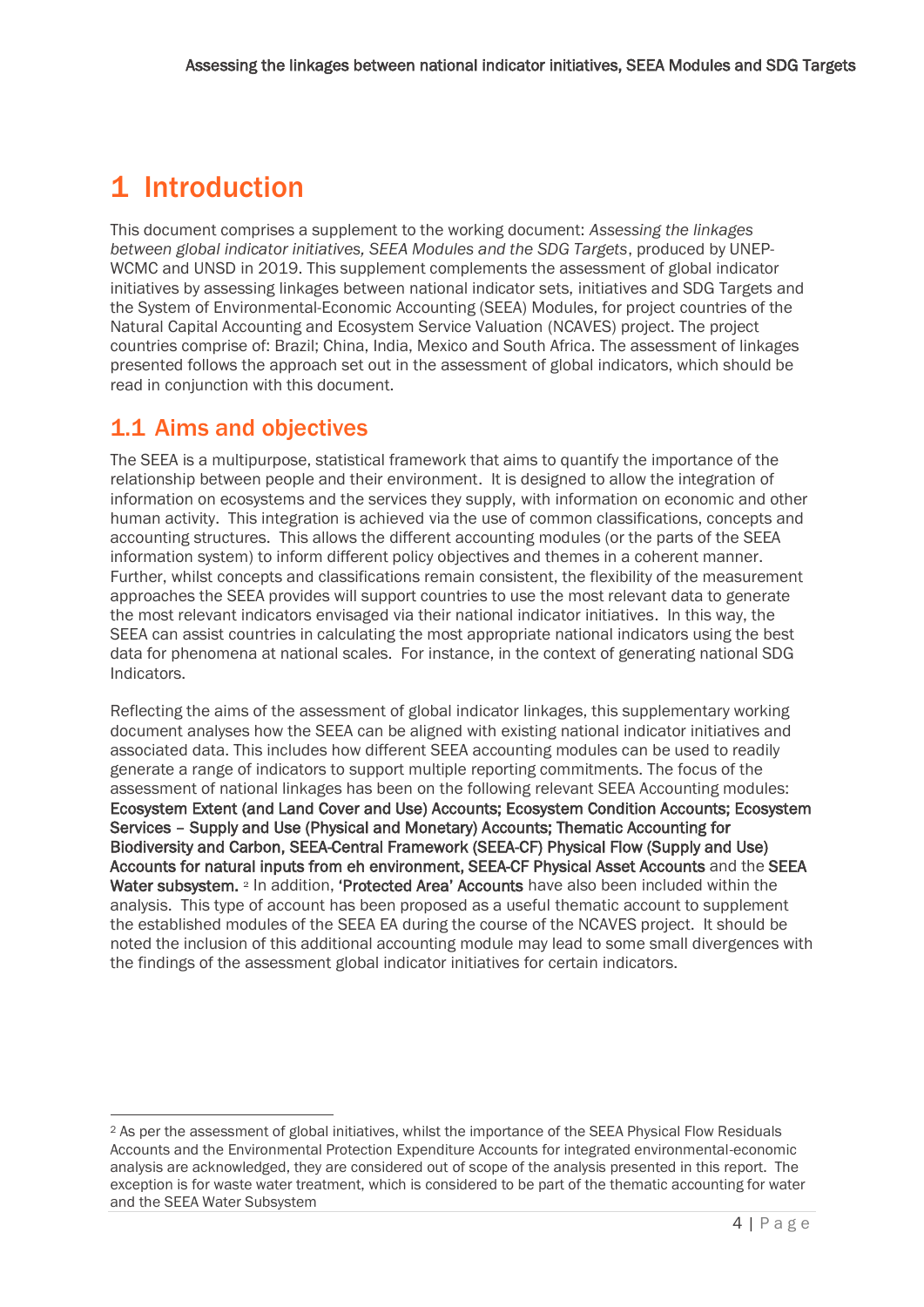There are three specific objectives for the analysis presented in this supplementary document:

- 1. Which national indicators have the potential to be *generated (or calculated)* using SEEA (e.g., indicators that can be derived directly from the above accounting modules, termed output indicators)?
- 2. More specifically, how can the SEEA support reporting on SDGs and their indicators, as designated at the national level?
- 3. Assess the potential of SEEA implementation for deriving indicators to support countries' decision-making on environmental policy themes and for addressing related indicator gaps.

Assessing the potential for the SEEA to generate national indicators under objective 1 and 2 is based on first identifying specific indicators in national indicator initiatives that have a clear potential for calculation using SEEA accounting modules described above. The possibilities for aligning the SEEA with each of these specific indicators was then based on a more detailed consideration of the following factors:

- Full possibilities for alignment: Specific national indicators for which the SEEA has clear potential to provide all, or most, of the information required for their calculation.
- Partial possibilities for alignment: the SEEA can organise some of the information for calculating the indicator. Substantial information is required from other sources to calculate the indicator.

The outline of this reports is as follows: first the results of the assessments of the national linkages are discussed for each of the NCAVES projects in chapters 2-6. Chapter 7 provides a synthesis of results and conclusions with respect to the main findings of the assessment.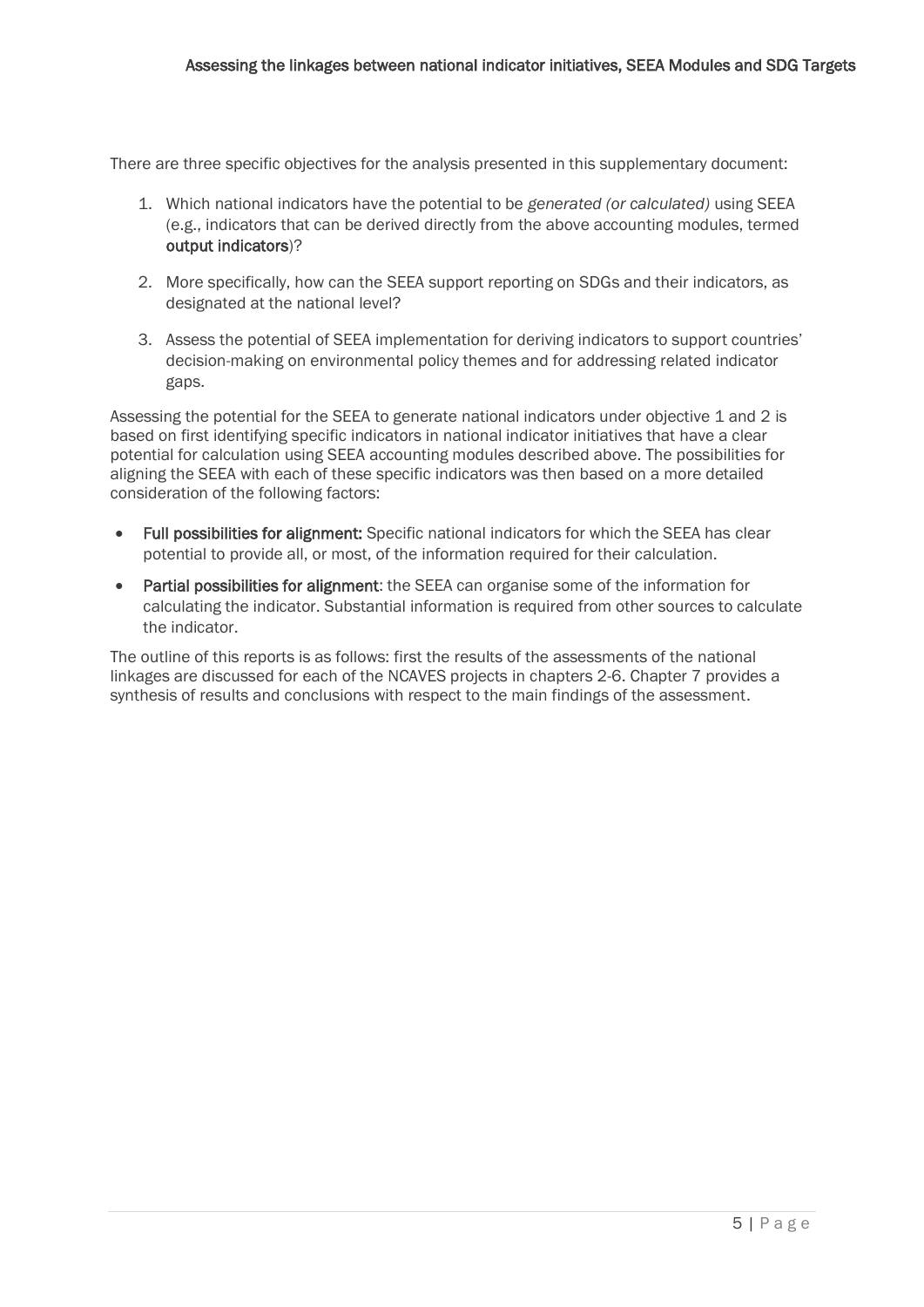## <span id="page-10-0"></span>2 South Africa

## <span id="page-10-1"></span>2.1 Indicator initiatives descriptions

The South African project team from the NCAVES project convened a small stakeholder group to undertake the national indicator inventory (presented in Appendix A). The team comprised representatives from the South African National Biodiversity Institute (SANBI) and Statistics South Africa (Stats SA). Expert judgement was employed by the team to identify the initiatives relevant to the SEEA Accounting modules described in Section [1.1.](#page-8-1) As highlighted, the South African team included an additional 'Protected Areas Account' in their analysis. Whilst this is not considered a separate type of account in the existing SEEA guidelines, it will be a priority for testing in South Africa as a thematic account as part of the NCAVES project.

Overall indicators from 11 national environmental and development frameworks and initiatives in South Africa were reviewed (see Indicator Initiatives Reviewed sheet, Appendix A - Excel file):

- SDG reporting (SDG)
- National Biodiversity Assessment (NBA)
- Medium Term Strategic Framework (MTSF)
- National Water and Sanitation Master Plan: Call to Action (Water)
- Water Research Development & Innovation (RDI) Roadmap
- National Biodiversity Strategy and Action Plan (NBSAP)
- State of Environment (SoE) Report
- Presidency's National Development Indicators (NDI)
- Department of Energy Indicators (DoE)
- National Protected Area Expansion Strategy (NPAES)
- Department of Environment's Air quality indicators (AQ)

In addition to the above, the South African team identified an additional 12 specific indicators related to natural capital accounts that SANBI and / or Stats SA are (or are in the process of) compiling. These were included to provide a consolidated list of South African indicators more broadly related to natural capital. They comprised indicators that can be calculated from the following SEEA accounts:

- Indicators from Land and Terrestrial Ecosystem Accounting in KwaZulu-Natal, South Africa (from the Advancing Natural Capital Accounting project3)
- NCAVES National Land and Terrestrial Ecosystem Accounts (NCAVES)
- SEEA CF Mineral accounts (Minerals)
- **SEEA CF Fisheries accounts (Fisheries)**
- SEEA CF Water accounts (Water)

These 12 specific indicators are not considered in the following analysis. However, they have been assessed from a SEEA perspective in the same manner as indicators from the other indicator initiatives. This assessment is provided as a separate worksheet in Appendix A for completeness (this follows the same methodology set out below, see 'Accounting Indicators Review' tab).

<sup>3</sup> [https://seea.un.org/https%3A//seea.un.org/content/anca](https://seea.un.org/https%3A/seea.un.org/content/anca)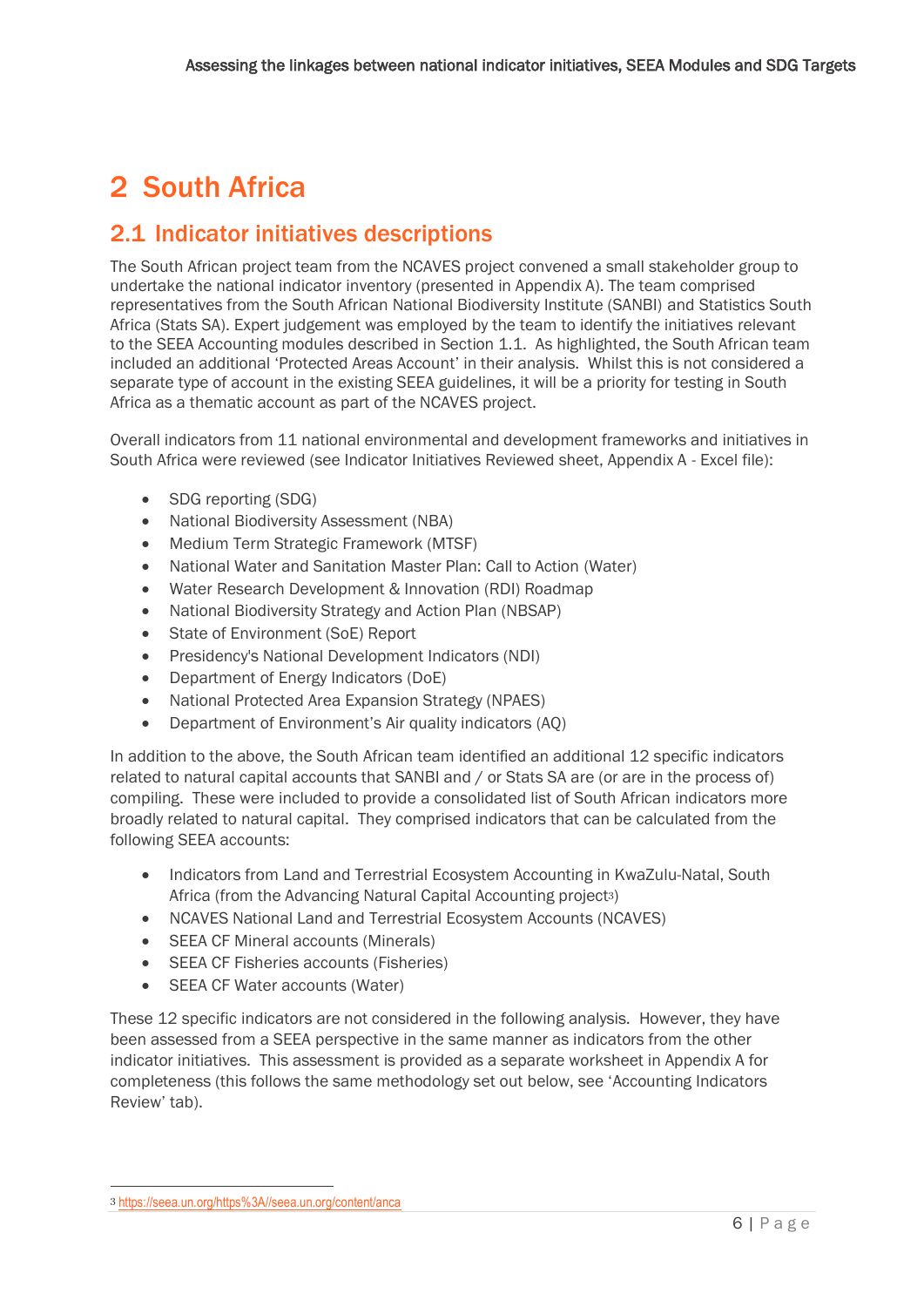## <span id="page-11-0"></span>2.2 Methodology for assessing Indicators from a SEEA **Perspective**

In order to assess the indicators from a SEEA perceptive, the South African team used expert judgement to identify the specific indicators that could be aligned to the SEEA within each of the 11 initiatives listed in Section [2.1.](#page-10-1) In addition, gaps in indicator initiatives for South Africa have also been identified (termed 'Gap' indicators). These are proposed indicators from a national initiative for which there is no currently agreed methodology for measurement. This assessment is provided in the 'Specific Indicators Reviewed' sheet, in the excel file in Appendix A. Appendix A also provides a detailed description of the methodology employed for the assessment. A clear description of the terminologies employed is presented in the Glossary to this report.

## <span id="page-11-1"></span>2.3 General results of indicator review

The results of the analysis for the South African indicators are presented below. In total 47 individual indicators were assessed from the 11 national indicator initiative's described in Section [2.1](#page-10-1) for South Africa, plus the set of 'Gap' indicators. The distribution of the 47 indicators is summarised in [Table 1.](#page-11-2)

| <b>Indicator Initiative</b>                                       | <b>Number of indicators</b> |
|-------------------------------------------------------------------|-----------------------------|
| SDG Reporting Indicator (SDG)                                     | 14                          |
| National Biodiversity Assessment (NBA) indicators                 | 4                           |
| Medium Term Strategic Framework (MTSF) Indicator                  | 8                           |
| National Water and Sanitation Master Plan Indicator (Water)       | 2                           |
| Water Research Development & Innovation (RDI) Roadmap Indicators  | 0                           |
| National Biodiversity Strategy and Action Plan (NBSAP) Indicators | 0                           |
| State of Environment (SoE) Indicators                             | 3                           |
| Presidency's National Development Indicators (NDI)                | 2                           |
| Dept. of Energy Indicators (DoE)                                  | 3                           |
| National Protected Area Expansion Strategy (NPAES) Indicator      | 2                           |
| Department of Environment's Air quality indicators (AQ)           | 3                           |
| GAP indicator (GAP)                                               | 6                           |
| Total                                                             | 47                          |

#### <span id="page-11-2"></span>**Table 1: Distribution of South African indicators reviewed**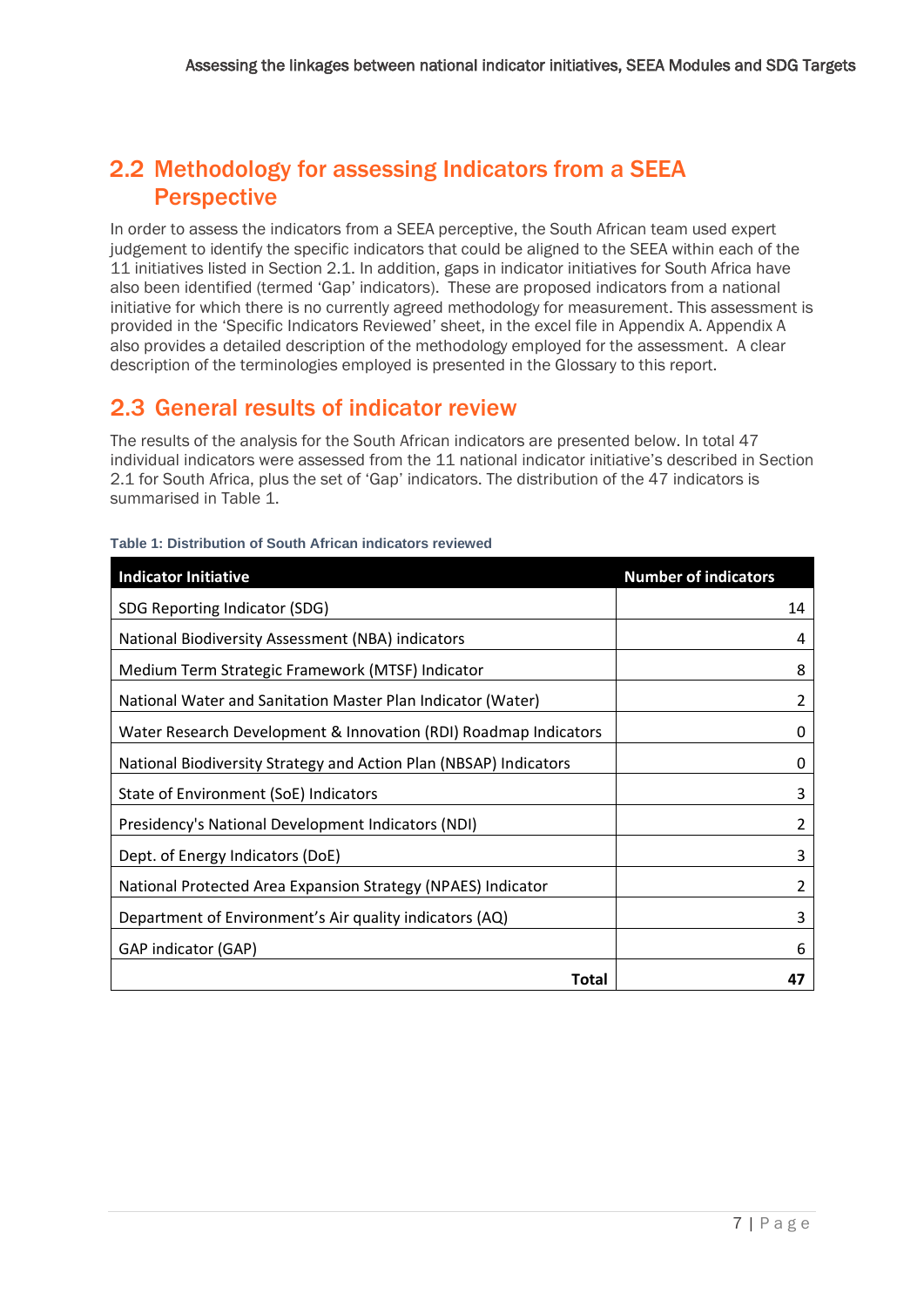The assessment of the 47 indicators identified i[n Table 1](#page-11-2) revealed the following: 4

- 38 out of 47 indicators are considered full possibilities of alignment with the SEEA
- 9 out of 47 are considered 'None' possibility for alignment with the SEEA
- There were no instances of partial possibilities for alignment with the SEEA.
- Of the 47 indicators considered as full possibilities for alignment with the SEEA:
	- $\circ$  35 were output indicators (i.e., could be generated using the SEEA accounts)
	- o 3 were input indicators (i.e., provided data that could be directly integrated in to the SEEA accounts).

## <span id="page-12-0"></span>2.4 Analysis of All 'Full Possibility' National Output Indicators

Output indicators can be directly generated from the SEEA accounts to inform on multiple national objectives. The 35 output indicators assessed as 'Full Possibilities' for alignment with the SEEA covered a number of environmental themes. These included: forest/woodland, land degradation or change in land cover type, protected areas (e.g. coastal, marine, mountain), water (e.g. use, intensity, efficiency, stress), and fish stocks (biomass, threat, protection level).

### <span id="page-12-1"></span>2.4.1 Matching Full-Possibility Output Indicators to Individual SEEA **Accounts**

[Figure 1](#page-13-1) summarises 'scores' for the relative importance of different SEEA Accounts for generating the 35 South African output indicators. The scores in [Figure 1](#page-13-1) have been calculated by identifying the two most relevant accounts for generating the Output Indicators captured in the 'Specific Indicators Reviewed' spreadsheet in Appendix A. The score is presented as an average across the two most relevant accounts for all 35 output indicators. For example, the Land Cover / Use / Ecosystem Extent Account scores 9.5 out of 35 in [Figure 1.](#page-13-1) This means that across the 35 indicators it featured as one of the 2 most relevant accounts 19 times (i.e.,  $19/2 = 9.5$ ). Where only one accounting module was relevant for an indicator, this was counted as both the first and second most relevant account to reflective its higher, relative, importance.

A[s Figure 1](#page-13-1) reveals, Protected Area Accounts are highly relevant to generating national indicators (scoring 12.5 out of 35). Land Cover / Land Use / Ecosystem Extent Accounts are also found to be particularly relevant for informing on the generation of South African indicators (scoring 9.5

https://seea.un.org/sites/seea.un.org/files/images/Brazil/liv101754\_folder\_especies.pdf). SDG 15.4.2

<sup>4</sup> These results differs slightly to that presented by Driver et al., 2019 (see

https://seea.un.org/sites/seea.un.org/files/presentation 4 south africa pdf.pdf). This is because some minor adjustments were made to make the South African Indicator review consistent with the Assessment of Global Linkages. SDG 15.5.1 (Red List Index) was upgraded to a full possibility for alignment with the SEEA. This is because the Red List provides an input indicator to thematic accounting for biodiversity. This is reflected in a number of thematic accounts on species threat status that have been produced, including the Threatened Species Accounts developed by Brazil as part of the NCAVES project (see

<sup>(</sup>Mountain Green Cover Index); SDG 14.4.1 (Proportion of fish stocks within biologically sustainable levels); and, SDG 6.4.2 (Level of water stress: freshwater withdrawal as a proportion of available water resources) were also upgraded to 'Full Possibilities' for alignment. GAP04 (Marine Protected Areas Securing Fisheries Resource Base); and, GAP06 (An indicator to address EI role in water security) were also upgraded to 'Full Possibilities' for alignment as it seemed reasonable to expect these indicators could be produced using the accounting modules listed in Section [1.1,](#page-8-1) plus Protected Area Accounts. As previously noted, an additional 12 accounts based indicators were identified by the South African team. These were not considered as ''Full Possibilities' for alignment under this assessment in order to retain the focus of the assessment on indicators from defined national initiatives.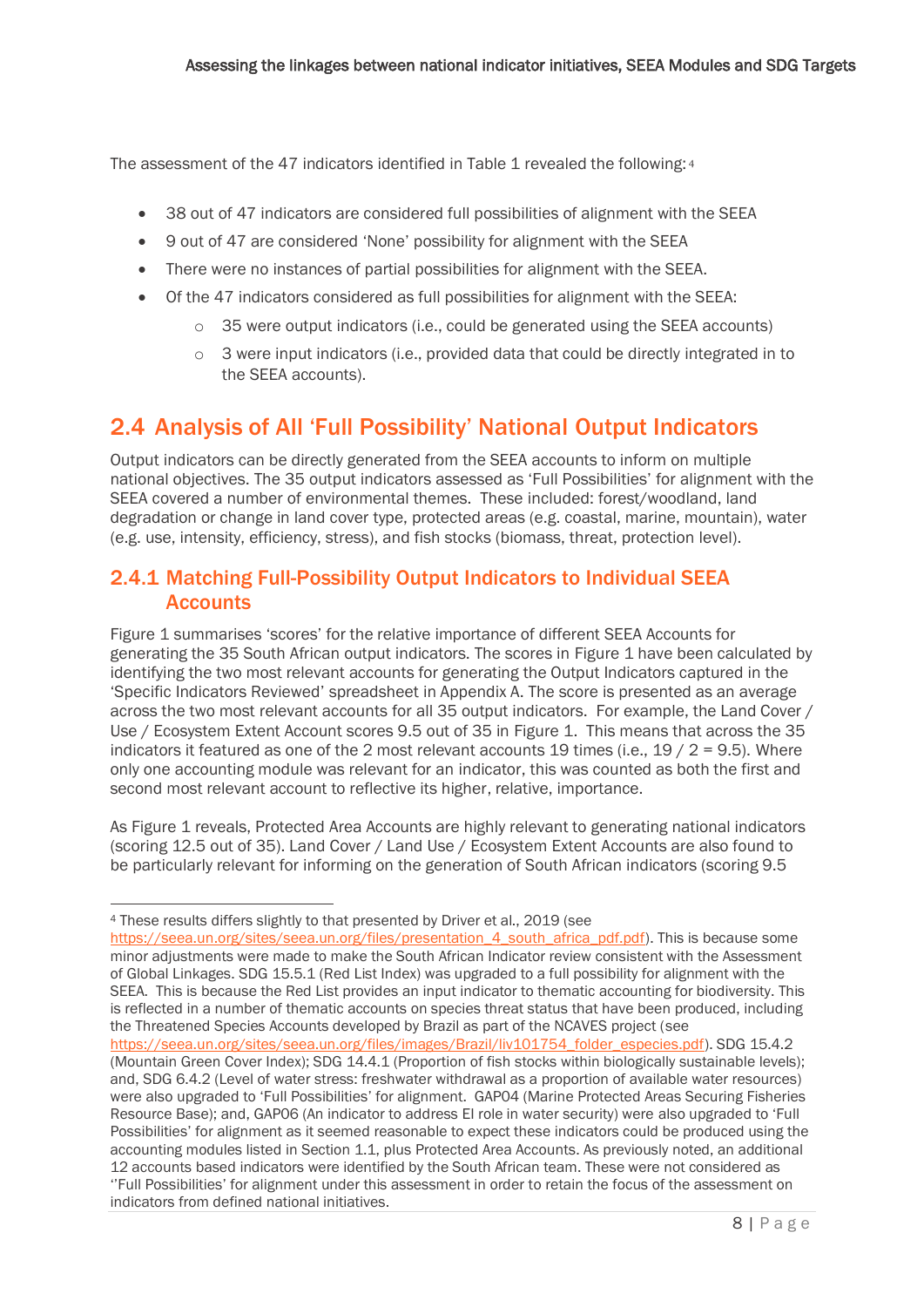out of 35). This general observation matches the findings of the global indicators assessment. The SEEA Water Accounts (8 out of 45) and Ecosystem Condition Accounts (5.5 out of 45) also score relatively highly.

The score for Ecosystem Service Accounts is relatively low (only 0.5 out of 45). None of the South African output indicators matched with biodiversity or carbon thematic SEEA accounting. However, it is noted that these accounts score relatively highly in other countries, notable for China the scores for Ecosystem Services Accounts are high and for Mexico the scores for Thematic Biodiversity Accounting is high



<span id="page-13-1"></span>**Figure 1: Accounting modules 'scores' for all South African Output Indicators**

## <span id="page-13-0"></span>2.5 Analysis of National SDG Indicators

Fourteen SDG Baseline Reporting indicators are identified and assessed in [Table 1.](#page-11-2) Of these 11 were considered as 'Full Possibilities' for alignment with the SEEA as output indicators. As such, these SDG Baseline Reporting Indicators represent around a quarter of the output indicators assessed as 'Full Possibilities' for alignment with the SEEA (11 out of 45). This highlights the potential role for the SEEA in organising information for directing sustainable development. The distribution of these output indicators by SDG is presented in Figure 2. Out of these, 2 indicators were related to SDG target 6 (clean water and sanitation), 3 indicators to SDG 14 (life below water) and 6 indicators to SDG 15 (life on land).



<span id="page-13-2"></span>SDG 6 - Clean Water and Sanitation  $\blacksquare$  SDG 14 - Life Below Water  $\blacksquare$  SDG 15 Life on Land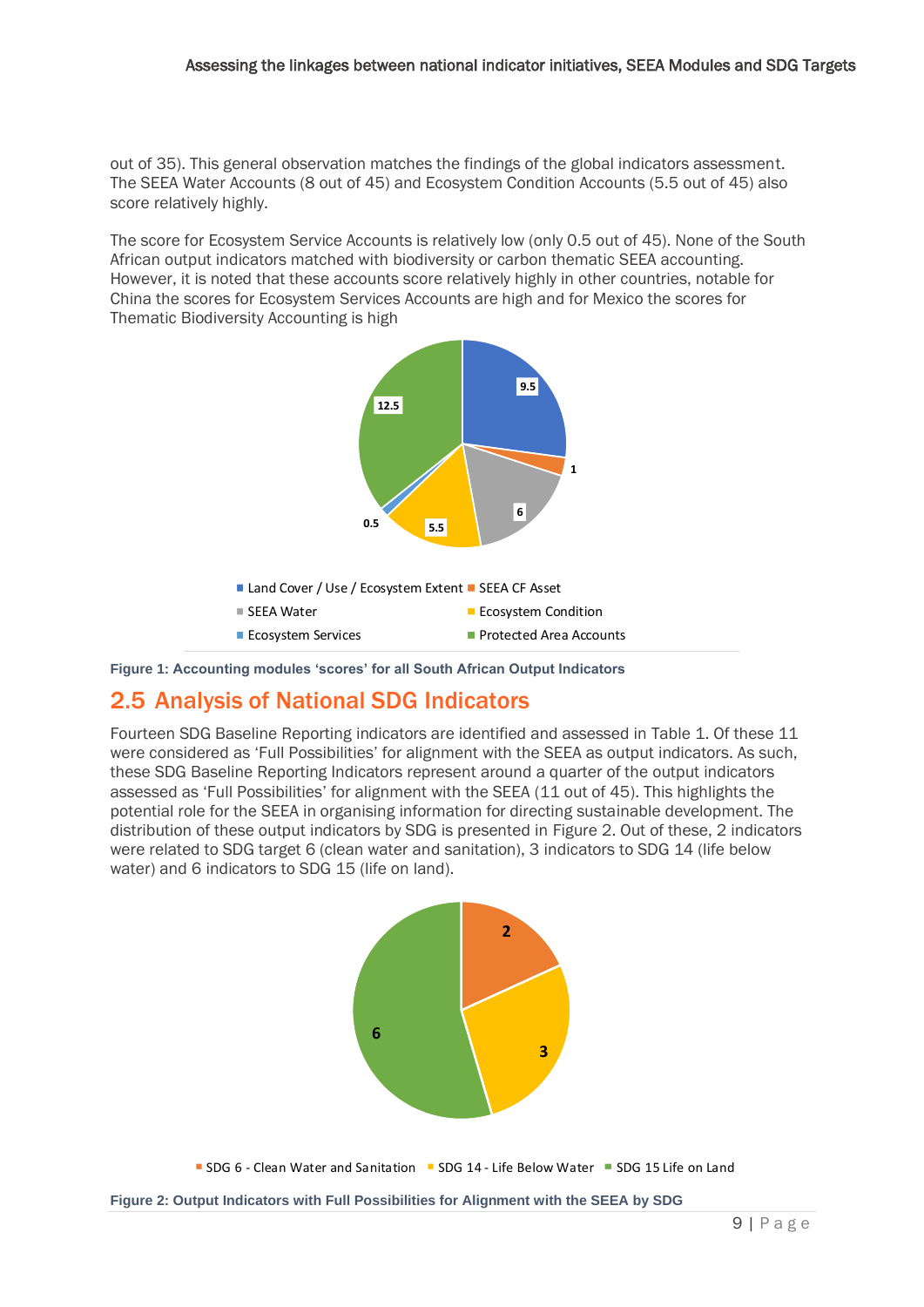[Table 2](#page-14-1) identifies the most relevant accounts for generating the 11 SDG indicators, which are 'Full Possibilities' for alignment with the SEEA. As [Table 2](#page-14-1) reveals, the Land Cover / Land Use / Ecosystem Extent Accounts (relevant to 8 SDG Indicators) and the Protected Areas Accounts being compiled for South Africa (relevant to 5 SDG Indicators) have an important role to play in supporting the generation of SDG indicators in South Africa. The Ecosystem Condition, SEEA Water and the SEEA CF Physical Asset Accounts also have a role to play in supporting the generation of at least 1 SDG Indicator each.

| <b>Specific SDG Indicator</b>                                                                                                                        | <b>Relevant Accounts</b>                                           |
|------------------------------------------------------------------------------------------------------------------------------------------------------|--------------------------------------------------------------------|
| SDG 6.4.2D - Level of water stress: Exploitation of<br>available water resources                                                                     | <b>SEEA Water</b>                                                  |
| SDG 6.6.1 - Change in the extent of water-related<br>ecosystems                                                                                      | Land Cover / Use / Ecosystem Extent<br>and SEEA Water              |
| SDG 14.4.1 - Proportion of fish stocks within biologically<br>sustainable levels                                                                     | <b>SEEA CF Asset</b>                                               |
| SDG 14.5.1A - South African Marine Protected Areas<br>(MPA) as a percentage of total Exclusive Economic Zone                                         | <b>Protected Area Accounts</b>                                     |
| SDG 14.5.1D - Percentage of marine and coastal<br>ecosystem types that are well-represented in protected<br>areas                                    | Protected Area Accounts and Land<br>Cover / Use / Ecosystem Extent |
| SDG 15.1.1D - Natural forest and woodland area as a<br>percentage of total land area                                                                 | Land Cover / Use / Ecosystem Extent                                |
| SDG 15.1.2 - Percentage of important sites for<br>terrestrial and freshwater biodiversity that are covered<br>by protected areas, by ecosystem types | Protected Area Accounts and Land<br>Cover / Use / Ecosystem Extent |
| SDG 15.2.1D - Percentage of the natural forest and<br>woodland biomes within formally proclaimed protected<br>areas                                  | Protected Area Accounts and Land<br>Cover / Use / Ecosystem Extent |
| SDG 15.3.1 - Proportion of land that is degraded over<br>total land area                                                                             | Ecosystem Condition and Land Cover /<br>Use / Ecosystem Extent     |
| SDG 15.4.1D - Percentage of mountain ecosystem types<br>that are well-represented in protected areas                                                 | Protected Area Accounts and Land<br>Cover / Use / Ecosystem Extent |
| SDG 15.4.2 - Mountain Green Cover Index                                                                                                              | Land Cover / Use / Ecosystem Extent<br>and Ecosystem Condition     |

#### <span id="page-14-1"></span>**Table 2: Relevant SEEA Accounting Modules for generating South African SDG Indicators**

### <span id="page-14-0"></span>2.6 NCAVES Project Priority Output Indicators Analysis

The South African team identified those indicators that were priorities for testing under the NCAVES Project. Out of the 35 output indicators considered 'Full Possibilities' for alignment with the SEEA, 12 were identified as priorities for testing under the NCAVES Project (all are identified as currently available and operational). [Table 3](#page-15-0) matches each of the 12 South African Output Indicators considered priorities for the NCAVES Project to the two most relevant SEEA Modules for their calculation / generation.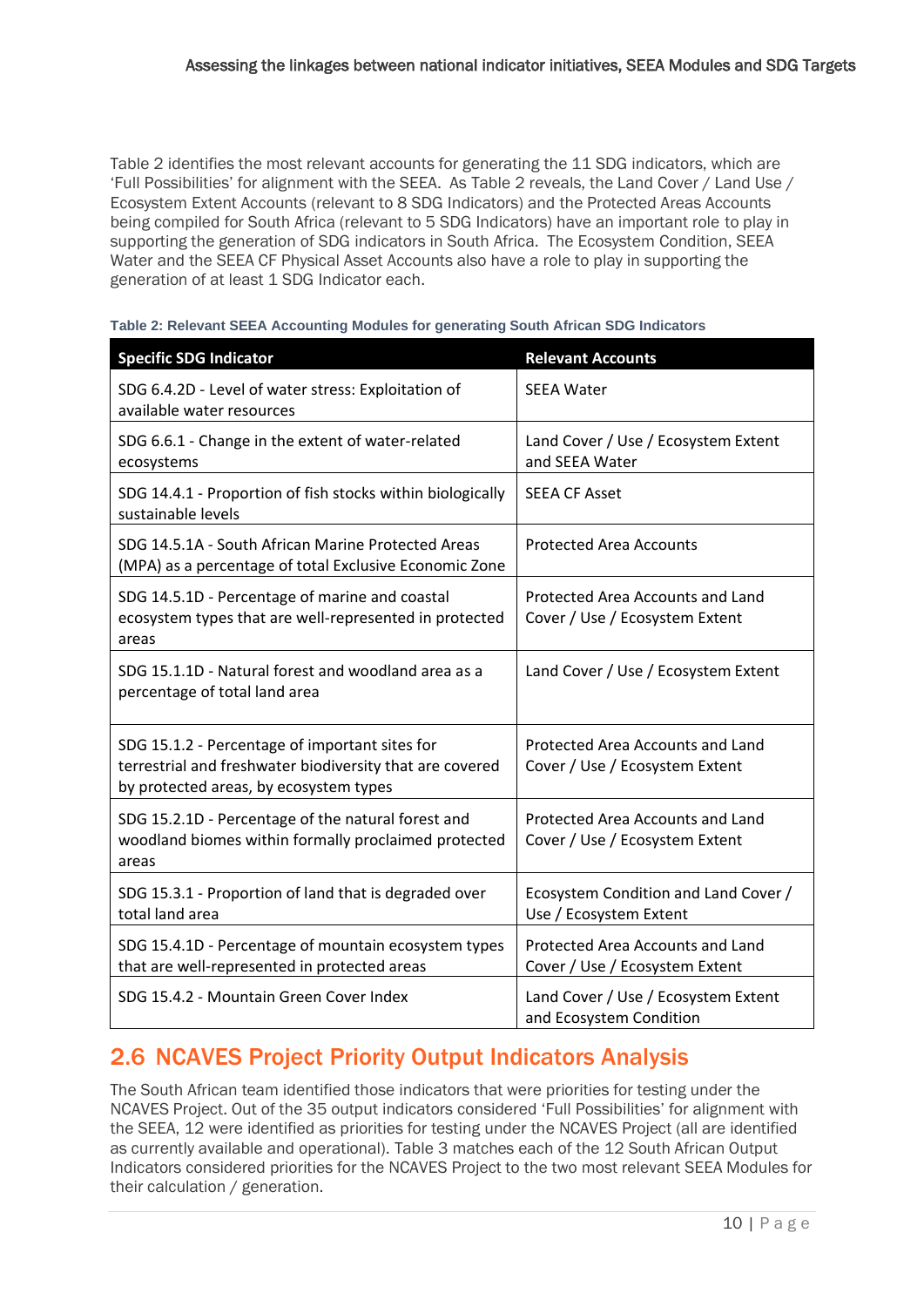As shown in [Table 3,](#page-15-0) the Land Cover / Land Use / Ecosystem Extent Accounts are relevant to the generation of 7 out of 15 output indicators. The Protected Area Accounts are relevant to the calculation of 6 of these indicators. The Ecosystem Condition Accounts are relevant to the generation of 2 output indicators and the SEEA Water Account only 1 SDG Indicator.

| <b>Indicator Initiative</b>                                                      | <b>Specific Indicator</b>                                                                                                                                        | <b>Relevant Accounts</b>                                                          |
|----------------------------------------------------------------------------------|------------------------------------------------------------------------------------------------------------------------------------------------------------------|-----------------------------------------------------------------------------------|
| SDG Reporting Indicator (SDG)                                                    | SDG 15.1.1D - Natural forest and<br>woodland area as a percentage of<br>total land area                                                                          | Land Cover / Use / Ecosystem<br><b>Extent Accounts</b>                            |
| SDG Reporting Indicator (SDG)                                                    | SDG 15.3.1 - Proportion of land that<br>is degraded over total land area                                                                                         | Ecosystem Condition and<br>Land Cover / Use / Ecosystem<br><b>Extent Accounts</b> |
| SDG Reporting Indicator (SDG)                                                    | SDG 6.6.1 - Change in the extent of<br>water-related ecosystems                                                                                                  | Land Cover / Use / Ecosystem<br><b>Extent and SEEA Water</b><br>Accounts          |
| SDG Reporting Indicator (SDG)                                                    | SDG 14.5.1A - South African Marine<br>Protected Areas (MPA) as a<br>percentage of total Exclusive<br>Economic Zone                                               | <b>Protected Area Accounts</b>                                                    |
| State of Environment (SoE)<br>Indicators                                         | SoE 03 - Ecological condition in the<br>coastal, inshore and offshore<br>environment                                                                             | <b>Ecosystem Condition</b><br>Accounts                                            |
| Presidency's National<br>Development Indicators (NDI)                            | NDI 02 - Marine protected area<br>index                                                                                                                          | <b>Protected Area Accounts</b>                                                    |
| <b>National Protected Area</b><br><b>Expansion Strategy (NPAES)</b><br>Indicator | NPAES 01 - Extent (ha) of additional<br>protected areas (by province)<br>declared in the terrestrial 'spatial<br>priority areas for protected area<br>expansion' | Protected Area and Land<br>Cover / Use / Ecosystem<br><b>Extent Accounts</b>      |
| <b>National Protected Area</b><br><b>Expansion Strategy (NPAES)</b><br>Indicator | NPAES 02 - Extent (ha) of additional<br>marine waters declared as marine<br>protected areas                                                                      | Protected Area and Land<br>Cover / Use / Ecosystem<br><b>Extent Accounts</b>      |
| <b>National Biodiversity</b><br>Assessment (NBA) indicators                      | NBA 01 - Rate of decline in natural<br>area (national or sub-national)                                                                                           | Land Cover / Use / Ecosystem<br><b>Extent Accounts</b>                            |
| <b>National Biodiversity</b><br>Assessment (NBA) indicators                      | NBA 02 - Percentage of historical<br>ecosystem extent remaining                                                                                                  | Land Cover / Use / Ecosystem<br><b>Extent Accounts</b>                            |
| Medium Term Strategic<br>Framework (MTSF) Indicator                              | MTSF 02 - Number of biodiversity<br>stewardship sites                                                                                                            | <b>Protected Area Accounts</b>                                                    |
| Medium Term Strategic<br>Framework (MTSF) Indicator                              | MTSF 03 - Number of km2 of Marine<br><b>Protected Areas</b>                                                                                                      | <b>Protected Area Accounts</b>                                                    |

<span id="page-15-0"></span>**Table 3: South African NCAVES priority output indicators matched to SEEA Accounting Modules**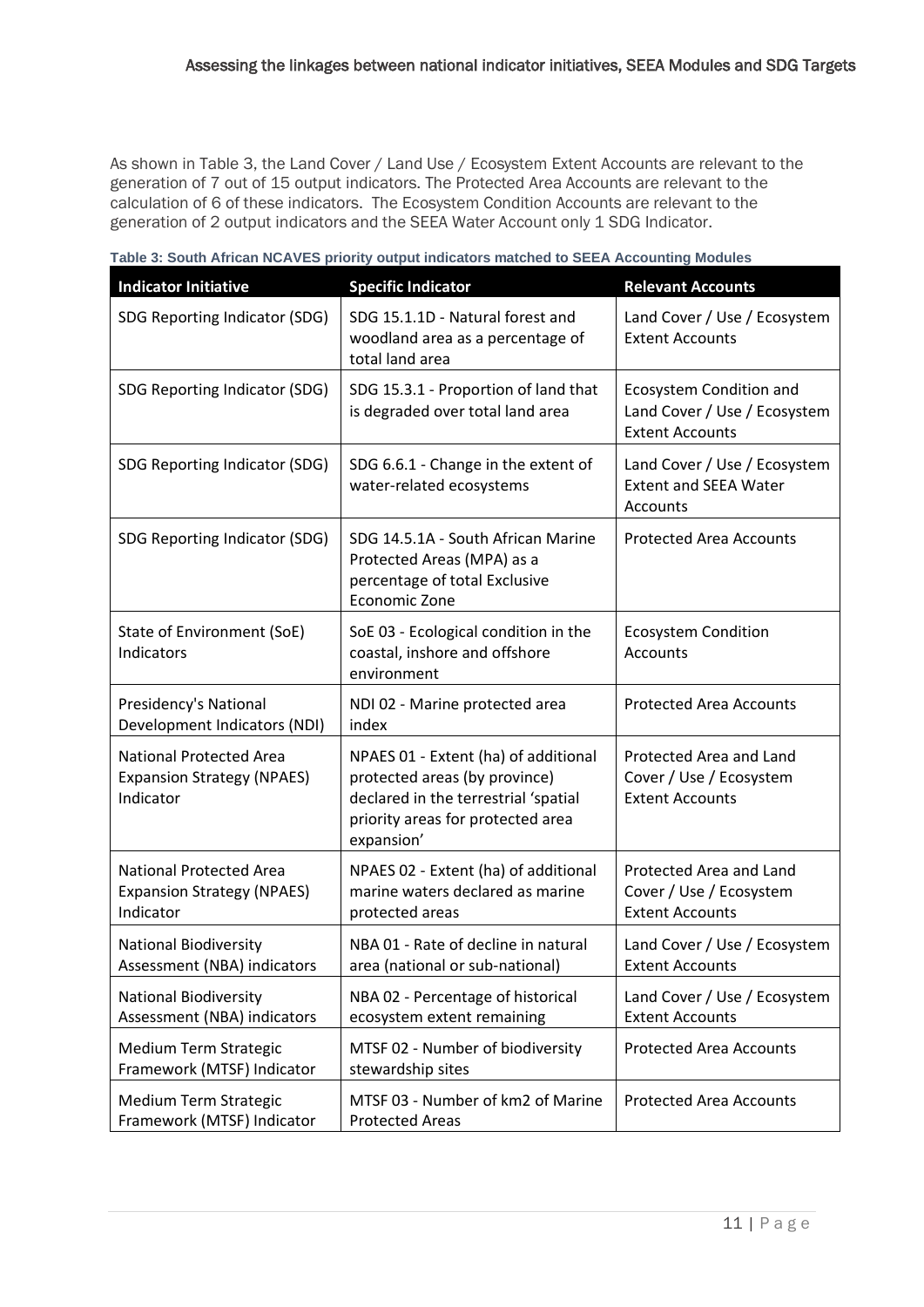In addition to the indicators presented in [Table 3,](#page-15-0) the South Africa Team also identified 3 additional priority indicators that could be produced from the accounts being compiled under the NCAVES project but were not currently aligned with national indicator initiatives. All 3 indicators could be calculated directly from the Land Cover / Land Use / Ecosystem Extent Accounts and comprised:

- Percentage land cover unchanged
- Percentage turnover in land cover
- Percentage change in land cover classes with particular socio-economic significance.

### <span id="page-16-0"></span>2.7 Indicator Gap Analysis

Where gaps in the existing Indicator initiatives are known, the SEEA provides a multi-purpose framework that can be used to organise information and generate new indicators to address these gaps. Six indicators were highlighted as indicator gaps by the South African team. These comprised of indicator gaps to represent:

- GAP 01: Total water use
- GAP 02: Water use intensity
- GAP 03: Water efficiency
- GAP 04: Marine Protected Areas Securing Fisheries Resources
- GAP 05: National water quality
- GAP 06: Ecological Infrastructure's role in water security

The potential for the SEEA to address these gaps is shown in [Figure 3,](#page-16-1) which presents the analysis of matching the 6 gap indicators to SEEA modules. As [Figure 3](#page-16-1) shows, the SEEA Water Accounts would be important for generating indicators to address existing indicator gaps in South Africa (Scoring 3.5 out of 6), followed by Ecosystem Condition Accounts (scoring 1.5 out of 6). [Figure 3](#page-16-1) suggests, the identified South African indicator gaps were mainly related to water. South Africa doesn't currently have a national water quality indicator, or indicators on total water use, water use intensity and water efficiency.



<span id="page-16-1"></span>

The South African team also identified a gap existed with respect to an indicator to measure the role of ecological infrastructure in water security and a potential role for Ecosystem Service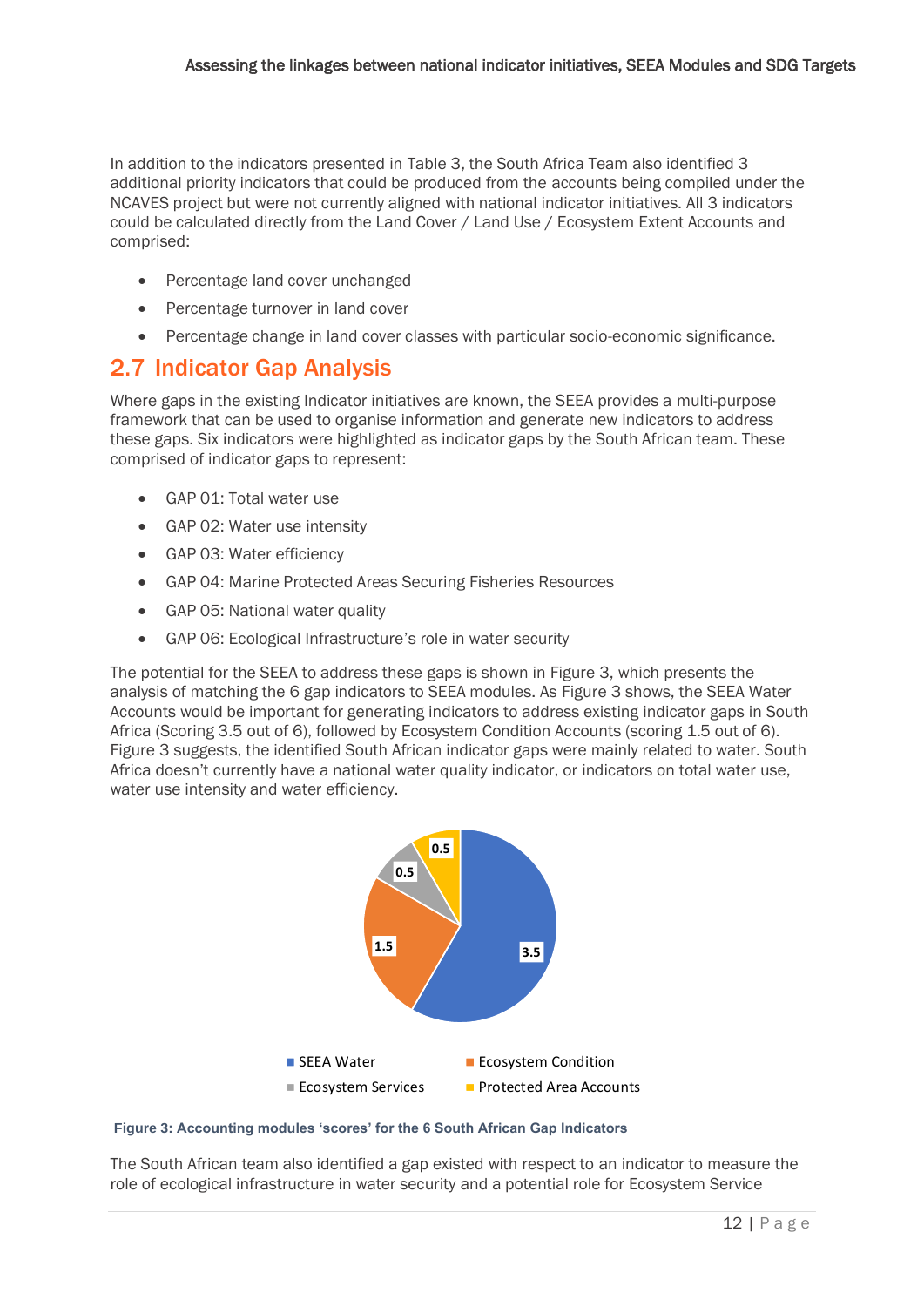Accounts to help inform this (e.g., with respect to provisioning, regulating or purification services). This reflects the score 0.5 out of 6 for Ecosystem Services in [Figure 3.](#page-16-1) There are also gaps in indicators that measure marine protected areas securing fisheries resource base. This is being explored as part of the National Biodiversity Monitoring Framework and reflects that Protected Areas Accounts score 0.5 out of 6 in [Figure 3.](#page-16-1)

## <span id="page-17-0"></span>2.8 Summary of South African Indicators Assessment

Overall 47 Specific Indicators were identified and assessed for alignment with the SEEA. Out of these 37 were considered 'Full Possibilities' for alignment with the SEEA, with 35 of these identified as 'output' indicators (i.e., could be generated by information organised in the SEEA Accounts). 11 of the 35 output indicators identified as 'Full Possibilities' for alignment with the SEEA were also SDG Baseline Reporting Indicators. This illustrates a strong potential for the SEEA to support the generation of national indicators in South Africa and support South Africa's measurement and reporting of national progress towards the SDGs.

Out of the 35 output indicators considered 'Full Possibilities' for alignment with the SEEA, 12 were identified as priorities for evaluation under the NCAVES Project. As identified in [Table 3,](#page-15-0) this included the following 4 SDG indicators:

- SDG 15.1.1D Natural forest and woodland area as a percentage of total land area
- SDG 15.3.1 Proportion of land that is degraded over total land area (also a priority from the global analysis)
- SDG 6.6.1 Change in the extent of water-related ecosystems also a priority from the global analysis)
- SDG 14.5.1A South African Marine Protected Areas (MPA) as a percentage of total Exclusive Economic Zone

Protected Area Accounts and Land Cover / Land Use / Ecosystem Extent Accounts were identified as priorities for compilation to generate output indicators in South Africa, relevant to 11 out of the 12 indicators identified as priorities under the NCAVES Project. These were also the most relevant accounts for generating the 4 SDG indicators identified above (in addition to Ecosystem Condition Accounts for generating SDG indicator 15.3.1). In addition, SEEA Water Accounts were identified as a priority for development to generate indicators to address 6 priority indicator gaps identified by the South African team.

The utility of the Protected Area Accounts being compiled by South Africa is notable. These accounts are specifically identified as being relevant to the calculation of 5 National SDG indicators and 6 NCAVES project priority indicators. This reflects that there are 2 indicators related to South Africa's National Protected Area Expansion Strategy, 1 for the Presidency's National Development Indicators, 1 for reporting on SDG 14.5.1A and 2 for the Mid-Term Strategic Framework that all have explicit links to protected areas. This illustrates the flexibility in which the SEEA framework can be employed to inform on different topic's or themes. In this case, with respect to areas under a specific management regime to conserve and enhance biodiversity.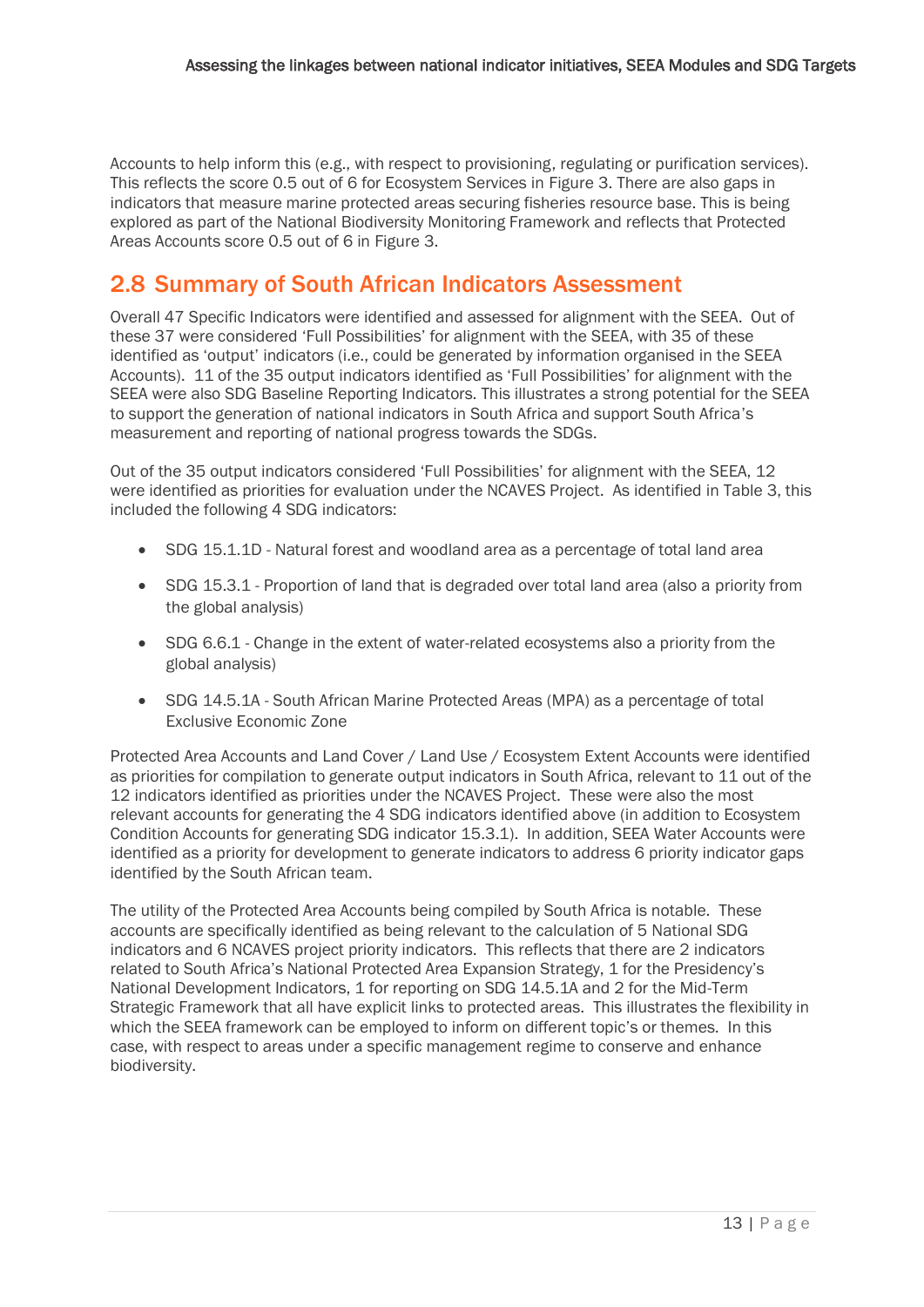## <span id="page-18-0"></span>3 India

## <span id="page-18-1"></span>3.1 Indicator set description

The Ministry of Statistics and Programme Implementation (MOSPI) of the Government of India, have prepared a revised National Indicator Framework (NIF) for monitoring of nationally defined Sustainable Development Goals (SDGs).5 In March 2020, the National Statistical Office published a report on progress towards the sustainable development goals, which employed this framework.6 The revised NIF comprises of 297 individual indicators (revised from 306 indicators in the original NIF). The Indian project team for the NCAVES project within the MOSPI reviewed all the 297 indicators in the NIF for possible alignment to the SEEA.

### <span id="page-18-2"></span>3.2 Methodology for assessing Indicators from a SEEA **Perspective**

Expert judgement was employed by the Indian national project team assess if the specific indicators of the NIF could be generated using the SEEA Accounting modules described in Section [1.1.](#page-8-1) In addition, the Indian team also included additional SEEA Central Framework Accounts in their assessment. These comprises: Environment Expenditure Accounts (SEEA EPEA); SEEA-Energy subsystem (SEEA Energy); and SEEA CF Physical flow accounts (Emissions, waste, materials). This results in a slightly broader alignment between the Indian National SDG Indicators than identified in the assessment of global indicators report (and for the other project countries in this document).

All 297 of the specific indicators in the revised NIF for the 17 SDGs and their associated targets have been assessed for alignment with the SEEA. A further processing step was undertaken by UNEP-WCMC to disaggregate the NIF indicator for SDG 13.2.2 into three sub-indicators. This is because this NIF indicator is for tracking progress towards achieving the Nationally Determined Contribution in three ways: reducing emissions intensity of GDP; creating a carbon sink via increasing forest and tree cover; and, increasing power generation from non-fossil fuel energy sources. The methodological details of the assessment are provided in Appendix B. Appendix B also presents the results of the assessment in Excel format.

## <span id="page-18-3"></span>3.3 General results of indicator review

The results of the analysis of the SDG National Indicator Framework for India (NIF) are presented below. In total 36 of the specific indicators in the NIF are identified as 'Full Possibilities' for alignment with the SEEA and 4 as partial possibilities (see [Figure 4\)](#page-19-1). All of these indicators are output indicators (i.e., indicators that could be generated via the SEEA). This is out of the total 297 specific indicators in the NIF.

The 4 partial possibilities for alignment with the SEEA related to the use of emissions accounts to track urban air quality (SDG Target 11.6.3) and emissions intensity of GDP (SDG 13.2.1 & 13.2.2), as well as the use of Emissions and Energy Accounts for tracking progress towards India's National Determined Contribution for carbon emission abatement (SDG 13.2.2).

<sup>5</sup> http://mospi.nic.in/sites/default/files/National%20Indicator%20Framework%20for%20circulation.pdf

<sup>6</sup> http://mospi.nic.in/sites/default/files/publication\_reports/SDGProgressReport2020.pdf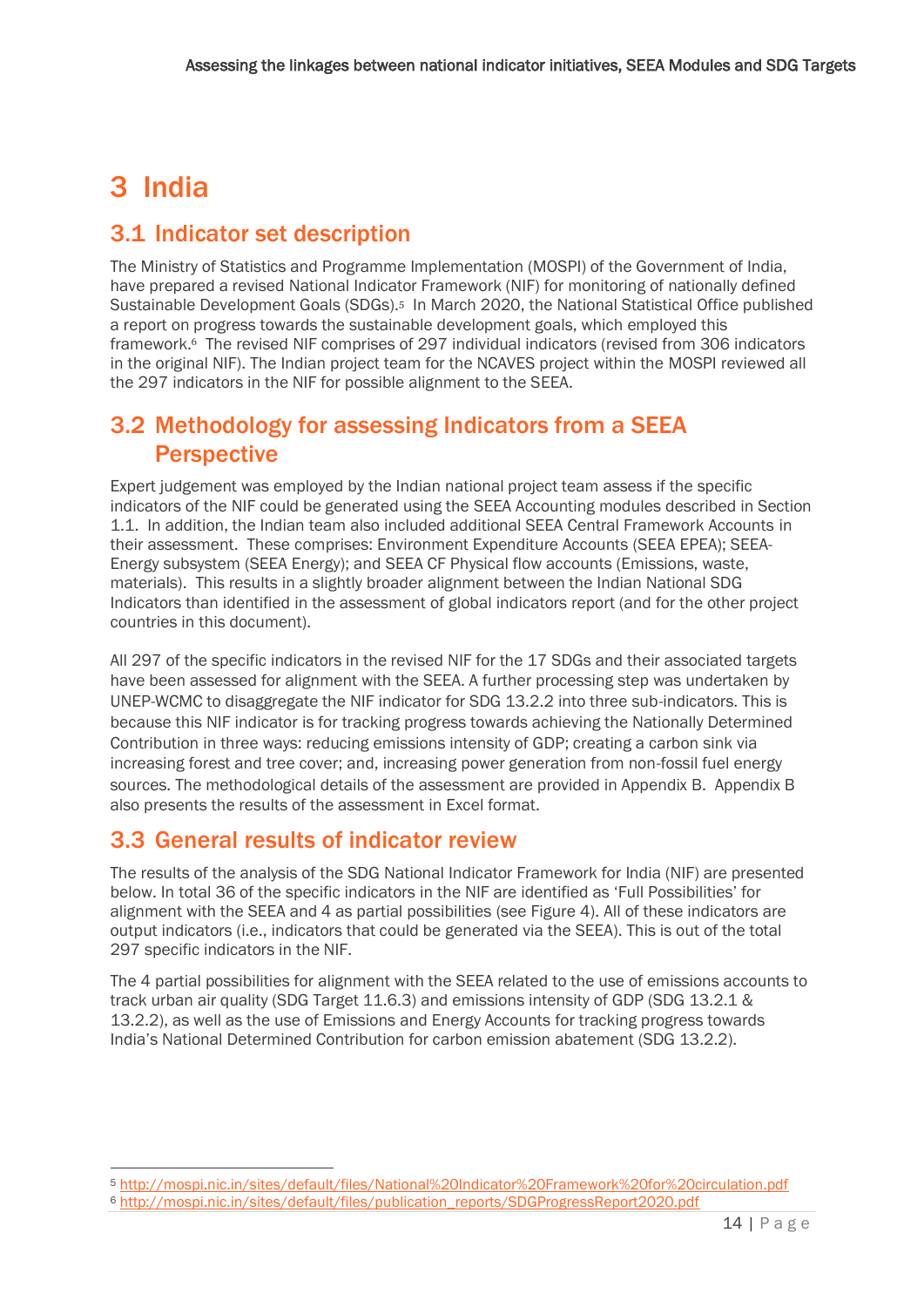

<span id="page-19-1"></span>**Figure 4: Alignment with SEEA for Indian indicators.** 

## <span id="page-19-0"></span>3.4 Analysis of All 'Full Possibility' National SDG Indicators

[Figure 5](#page-19-2) disaggregates the 36 national SDG indicators that are full possibilities for generation via the SEEA by SDG. A[s Figure 5](#page-19-2) reveals, the 36 output indicators align, most commonly, with SDG 15 (9 NIF indicators), 6 (8 NIF indicators) and 14 (6 NIF indicators). This also reflects the findings of the assessment of global indicators. However, a number of possibilities are also identified to align the SEEA with indicators for other SDGs. These include a number of SDG targets related to SDG 12 (Sustainable Consumption and Production, 4 NIF indicators) and SDG 9 (Industry, Innovation and Infrastructure, 3 NIF indicators). For other SDGs 1 or 2 NIF indicators are found to align with SDG 7 (Affordable and Clean Energy), SDG 8 (Decent Work and Economic Growth), SDG 11 (sustainable cities and communities), SDG 12 Sustainable Consumption and Production) and SDG 13 (Climate Action) **Indicators with Full Possibilities for Alignment with the SEEA by SDG** 



- 
- 
- 
- 
- SDG 15 Life On Land
- SDG 6 Clean Water and Sanitation Superinted SDG 7 Affordable and Clean Energy
- SDG 8 Decent Work and Economic Growth SDG 9 Industry, Innovation and Infrastructure
- **SDG 11 Sustaainable Cities & Communities** SDG 12 Sustainable Consumption and Production
- SDG 13 Climate Action SDG 14 Life Below Water

#### <span id="page-19-2"></span>**Figure 5: Indicators with Full Possibilities for Alignment with the SEEA by SDG**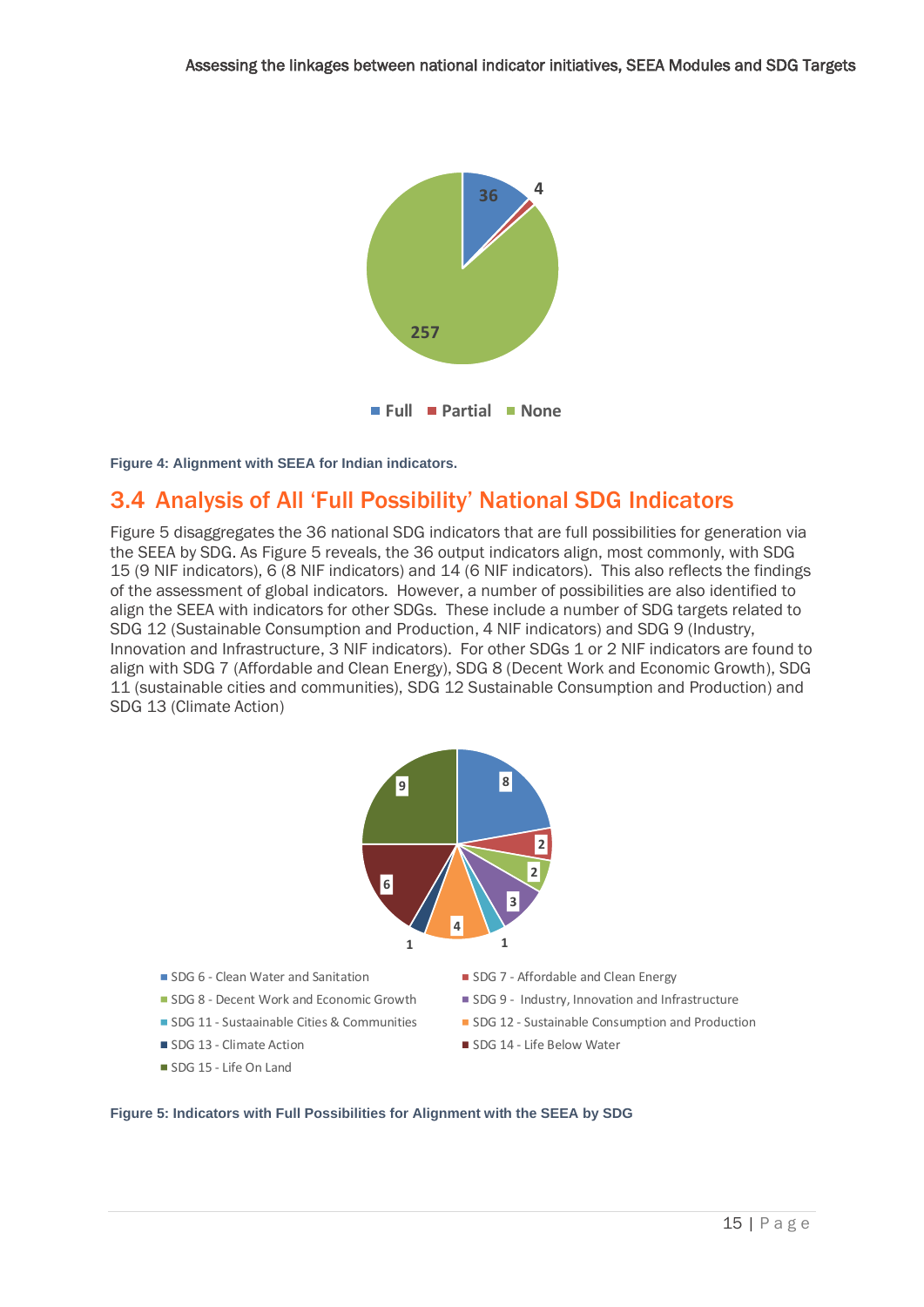### <span id="page-20-0"></span>3.4.1 Matching 'Full-Possibility' National SDG Indicators to Individual SEEA **Accounts**

Thirty-six of the Indian National SDG indicators are identified as 'Full Possibilities' for generation via the SEEA (i.e., as output indicators). [Table 4](#page-21-0) links the 36 specific indicators to the SEEA Accounts most relevant to their calculation. Unlike the global and South African Assessment, the Indian Assessment focuses on identifying the single SEEA Account most relevant for calculating the indicator.

Within the global study, 17 SDG indicators were identified as 'Full Possibilities' for alignment with the SEEA as output indicators. This is substantially lower than the 36 indicators identified in [Table](#page-21-0)  [4.](#page-21-0) As highlighted in Section [3.2,](#page-18-2) part of this difference is driven the consideration of a wider range of SEEA Central Framework Accounts by the India team. This is notable for the SDG 7, 8, 9, 11 and 12 indicators in [Table 4.](#page-21-0) A[s Table 4](#page-21-0) reveals, the SEEA CF Physical Flow Accounts and SEEA Energy Accounts are relevant to the calculation of all 7 and 5, respectively, of the SDG 7, 8, 9, 11 and 12 Indian National indicators (i.e., 12 of the SDG 7, 8, 9, 11 and 12 NIF indicators in total).

A[s Table 4](#page-21-0) also reveals, the SEEA Water and SEEA CF Physical Flow Accounts are each relevant to the calculation of 4 of the Indian SDG 6 indicators. This is higher than the findings from the assessment of the Global SDG 6 Indicators. This is, in part, due to the national tailoring of SDG indicators to India's circumstances. Specifically, SDG Indicators 6.3.3, 6.4.3, 6.6.2 and 6.6.3 in [Table 4](#page-21-0) are all additional indicators for their respective SDG Targets for India, which do not have direct equivalents in the global SDG indicator framework.

For the 'Biosphere' focused SDGs (i.e., SDG 13, 14 and 15), [Table 4](#page-21-0) shows the Land Cover / Land Use / Ecosystem Extent Accounts are relevant to the calculation of 6 NIF indicators. [Table 4](#page-21-0) also identifies the Indicator for SDG 15.1.1 - Forest cover as a proportion of total geographic area, as an output indicator with a full possibility for generation via the SEEA. This was also identified as a priority indicator for calculation via the SEEA in the assessment of global indicators.

This importance of the Land Cover / Land Use / Ecosystem Extent Accounts highlights a role for the SEEA in supporting national policy objectives related to land use. This could include establishment and management of protected areas (Protected Area Accounts align with 3 NIF indicators). A role for thematic accounting is also identified, with biodiversity accounting being relevant to 2 of these SDG indicators and Carbon accounting for 1. The Ecosystem Condition Accounts are identified as being relevant to the calculation of 2 of these SDG indicators. Compiling 'Any' of the accounts is identified as relevant to the calculation of SDG 15.9.1.

Six further possibilities for alignment with the SEEA also arise for nationally tailored indicators for SDG 13, 14 and 15 for India. The national SDG 14.2.1 and 14.2.2 indicators align with the SEEA, whereas the global indicator for this SDG Target 'Number of countries using ecosystem-based approaches to managing marine areas' does not. For SDG 13.2.2, India adopts a more ecosystem based approach compared to the global SDG Target, this again opens up possibilities for alignment with the SEEA. Additionally, SDG Indicators 14.5.2 and 15.2.3 i[n Table 4](#page-21-0) are all additional indicators for their respective SDG Targets for India that do not have direct equivalents in the global SDG indicator framework. SDG 15.8.1 i[n Table 4](#page-21-0) is based on actual tracking of invasive species trends, whereas the global SDG indicator is around legislation and resourcing the control of invasive species. Conceptually, this also makes the Indian tailoring of the indicator more amenable for possible calculation via the SEEA.

Finally, it is noted that and the Environmental Protection Expenditure accounts from the SEEA Central Framework have been considered by the India team. This allows a possible alignment with SDG 15..b.1 i[n Table 4.](#page-21-0)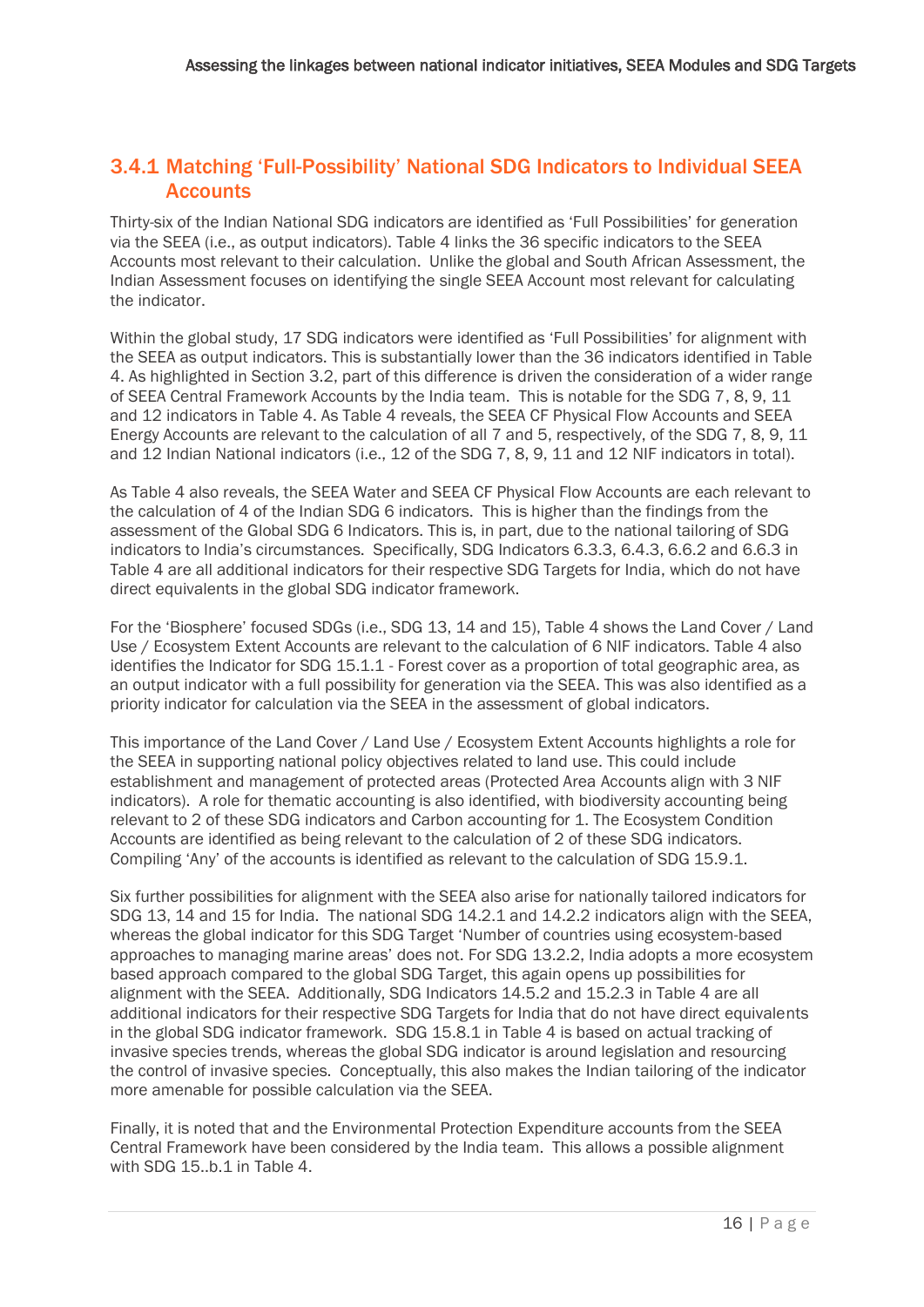<span id="page-21-0"></span>

| <b>SDG</b><br>Indicator | <b>NIF Indicator</b>                                                                                                                                                                   | <b>Relevant Accounts</b>              |
|-------------------------|----------------------------------------------------------------------------------------------------------------------------------------------------------------------------------------|---------------------------------------|
| SDG 6.3.1               | Percentage of sewage treated before discharge into surface water bodies                                                                                                                | SEEA CF Physical flow accounts        |
| SDG 6.3.2               | Percentage of industries (17 category of highly polluting industries/grossly polluting<br>industry/red category of industries) complying with waste water treatment as per CPCB norms. | SEEA CF Physical flow accounts        |
| SDG 6.3.3               | Proportion of waste water treatment capacity created vis-à-vis total generation                                                                                                        | <b>SEEA CF Physical flow accounts</b> |
| SDG 6.4.1               | Percentage ground water withdrawal against availability                                                                                                                                | <b>SEEA Water</b>                     |
| SDG 6.4.2               | Per capita storage of water, (in m3/person)                                                                                                                                            | <b>SEEA Water</b>                     |
| SDG 6.4.3               | Per capita availability of water, 2011 (in m3/person)                                                                                                                                  | <b>SEEA Water</b>                     |
| SDG 6.6.2               | Percentage sewage load treated in major rivers                                                                                                                                         | SEEA CF Physical flow accounts        |
| SDG 6.6.3               | Biological assessment information of surface water bodies                                                                                                                              | <b>SEEA Water</b>                     |
| SDG 7.2.1               | Renewable energy share in the total installed electricity generation                                                                                                                   | <b>SEEA Energy</b>                    |
| SDG 7.3.1               | Energy intensity measured in terms of primary energy and GDP, (in mega joules per rupee)                                                                                               | <b>SEEA Energy</b>                    |
| SDG 8.4.2               | Per capita fossil fuel consumption, (in Kg.)                                                                                                                                           | <b>SEEA Energy</b>                    |
| SDG 8.4.3               | Proportion of waste recycled vs. waste generated                                                                                                                                       | SEEA CF Physical flow accounts        |
| SDG 9.4.1               | CO2 equivalent emission per unit of value added                                                                                                                                        | <b>SEEA Energy</b>                    |
| SDG 9.4.1               | CO2 equivalent emission per unit of value added                                                                                                                                        | SEEA CF Physical flow accounts        |
| SDG 9.4.2               | Energy use intensity of manufacturing value added                                                                                                                                      | <b>SEEA Energy</b>                    |
| SDG 11.6.2              | Annual mean levels of fine particulate matter (e.g. PM2.5 and PM10) in cities (population<br>weighted)                                                                                 | SEEA CF Physical flow accounts        |
| SDG 12.2.1              | Percentage variation in per capita use of natural resources                                                                                                                            | SEEA CF Physical flow accounts        |
| SDG 12.5.1              | Number of waste recycling plants installed                                                                                                                                             | SEEA CF Physical flow accounts        |
| SDG 12.5.2              | Number of municipal corporations using waste segregation techniques                                                                                                                    | SEEA CF Physical flow accounts        |

**Table 4: 36 Indian 'Full-possibility' SDG indicators matched to SEEA Accounting Modules.**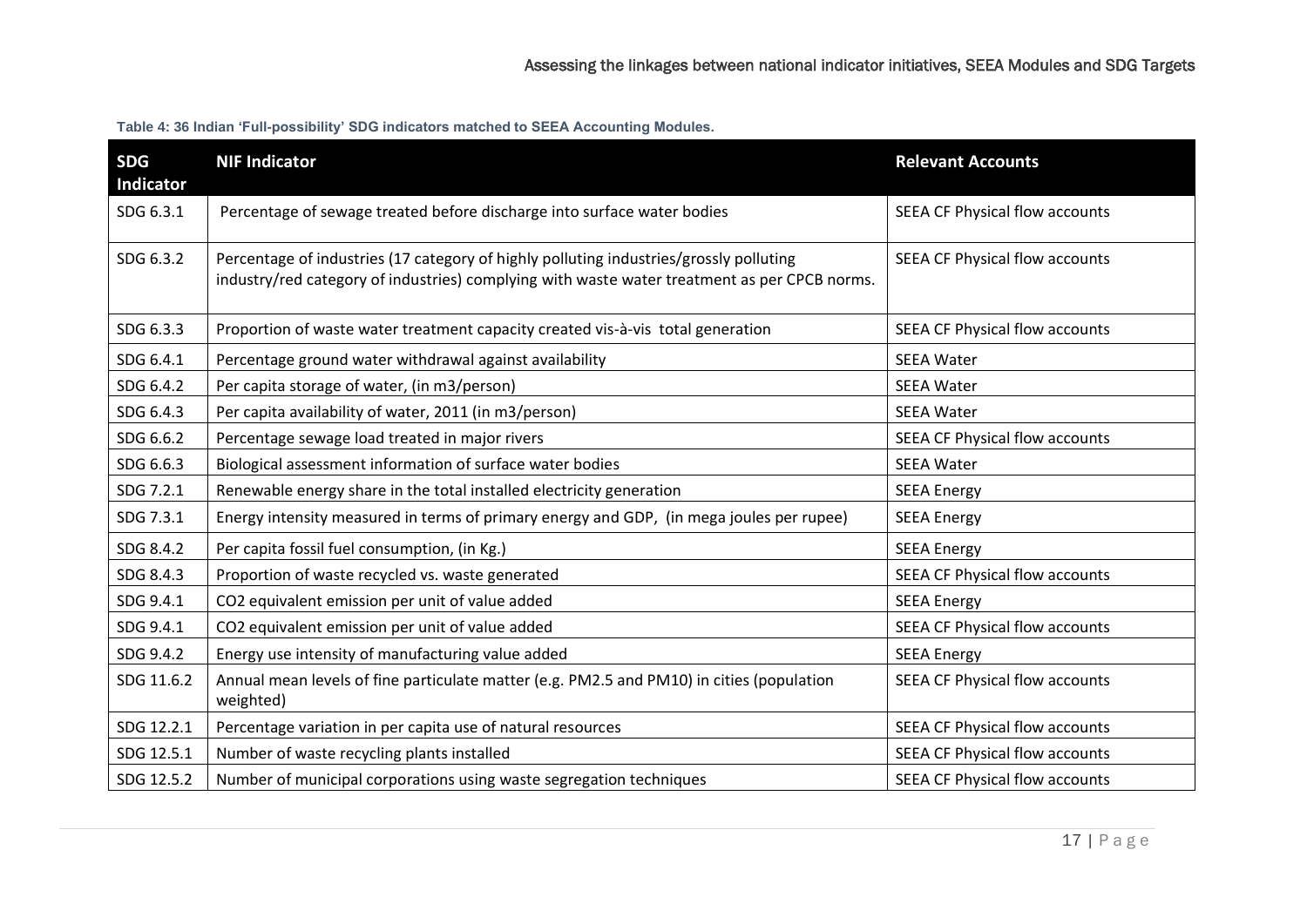| <b>SDG</b><br>Indicator | <b>NIF Indicator</b>                                                                                                                                                                                                                                       | <b>Relevant Accounts</b>            |
|-------------------------|------------------------------------------------------------------------------------------------------------------------------------------------------------------------------------------------------------------------------------------------------------|-------------------------------------|
| SDG 12.5.3              | Number of municipal corporations banning single use plastic                                                                                                                                                                                                | SEEA CF Physical flow accounts      |
| SDG 13.2.2              | Achievement of Nationally Determined Contribution(NDC) Goals in post 2020 period. Sub-<br>indicator: To create an additional carbon sink of 2.5 to 3 billion tonnes of CO2 equivalent<br>through additional forest and tree cover by 2030- forest accounts | <b>Thematic Carbon</b>              |
| SDG 14.1.1              | <b>Coastal Water Quality Index</b>                                                                                                                                                                                                                         | Condition                           |
| SDG 14.2.1              | Percentage change in area under mangroves                                                                                                                                                                                                                  | Land Cover / Use / Ecosystem Extent |
| SDG 14.2.3              | Percentage change in Marine Protected Areas (MPA)                                                                                                                                                                                                          | <b>Protected Area Accounts</b>      |
| SDG 14.3.1              | Average marine acidity (pH) measured at agreed site of representative sampling stations                                                                                                                                                                    | Condition                           |
| SDG 14.5.1              | Coverage of protected areas in relation to marine areas.                                                                                                                                                                                                   | <b>Protected Area Accounts</b>      |
| SDG 14.5.2              | Percentage change in area under mangroves.                                                                                                                                                                                                                 | Land Cover / Use / Ecosystem Extent |
| SDG 15.1.1              | Forest cover as a proportion of total geographic area                                                                                                                                                                                                      | Land Cover / Use / Ecosystem Extent |
| SDG 15.1.2              | Protected areas as proportion of total land area                                                                                                                                                                                                           | <b>Protected Area Accounts</b>      |
| SDG 15.2.1              | Percentage change in forest cover                                                                                                                                                                                                                          | Land Cover / Use / Ecosystem Extent |
| SDG 15.2.3              | Tree cover as a percentage of total geographical area                                                                                                                                                                                                      | Land Cover / Use / Ecosystem Extent |
| SDG 15.4.1              | Percentage change in forest cover in hill districts                                                                                                                                                                                                        | Land Cover / Use / Ecosystem Extent |
| SDG 15.5.1              | Red List Index                                                                                                                                                                                                                                             | <b>Thematic Biodiversity</b>        |
| SDG 15.8.1              | Percentage change in prevention and control of invasive alien species                                                                                                                                                                                      | <b>Thematic Biodiversity</b>        |
| SDG 15.9.1              | Progress towards national targets established in accordance with Aichi Biodiversity Target 2 of<br>the Strategies Plan for Biodiversity 2011-2020                                                                                                          | Any                                 |
| SDG 15.b.1              | Percentage of government spending on environmental protection to total government<br>expenditure                                                                                                                                                           | SEEA-EPEA                           |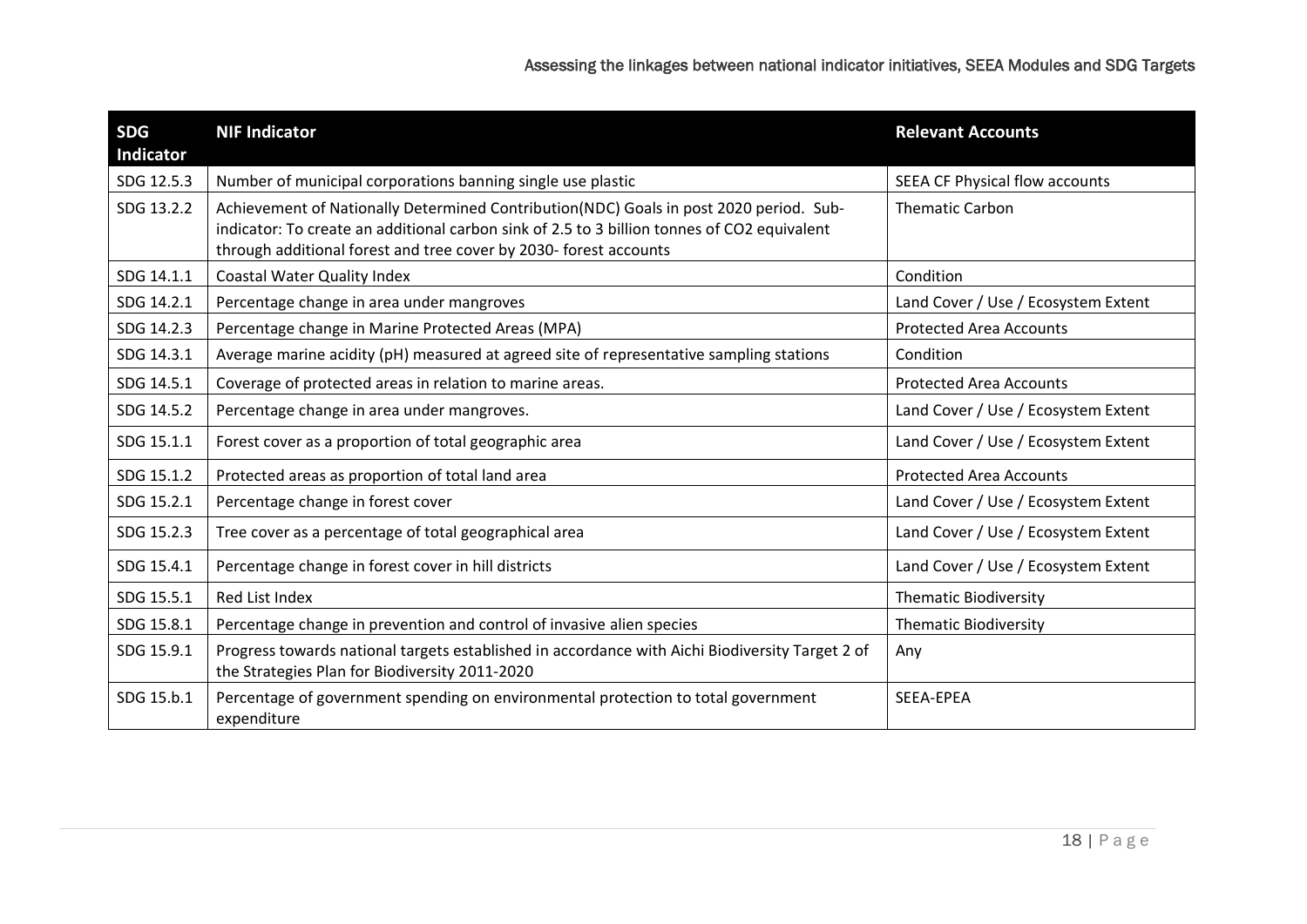## <span id="page-23-0"></span>3.5 Indicator Gap Analysis

Where gaps in the existing indicator initiatives are known, the SEEA provides a multi-purpose framework that can be used to organise information and generate new indicators to address these gaps. The Indian team specifically identified the potential for Thematic Biodiversity Accounting to help in developing new national indicators for measuring progress towards SDG Target 15.4: By 2030, ensure the conservation of mountain ecosystems, including their biodiversity, in order to enhance their capacity to provide benefits that are essential for sustainable development.

### <span id="page-23-1"></span>3.6 Summary of Indian Indicators Assessment

Overall 40 Specific Indicators were identified and assessed out of the 297 set out in the National Indicator Framework for India for alignment with the SEEA. All 40 Specific indicators measure progress towards stated SDG Targets. Out of these, 36 were considered 'Full Possibilities' for alignment with the SEEA. All of which are characterised as 'output' indicators (i.e., could be generated by information organised in the SEEA Accounts). These indicators were most relevant to SDG 6 (Clean water and sanitation); SDG 14 (Life Below Water) and SDG 15 (Life on Land). A role for the SEEA was also identified for measuring India's progress towards achieving its National Determined Contribution the climate change action under the UNFCCC and via SDG 13.

Land Cover / Land Use / Ecosystem Extent Accounts and Protected Area Accounts were identified as priorities for compilation to generate 9 of the NIF Indicators. In addition, SEEA Water Accounts were identified as a priority for development to generate 4 NIF indicators. Jointly, the Ecosystem Condition Accounts and thematic biodiversity and carbon accounting were found to be relevant to the calculation of 5 of the NIF Indicators. The national team undertaking the assessment identified the potential for thematic biodiversity accounting via the SEEA to generate additional indicators for reporting on SDG 15.4 and the conservation of mountain biodiversity.

The number of Indian SDG indicators considered full possibilities for alignment with the SEEA significantly exceeded that identified in the assessment of global indicators. In part, this is due to the consideration of a wider range of SEEA Central Framework Accounts than in the global analysis. Overall, 17 of the Indian NIF indicators were identified to be amenable to calculation using the SEEA Central Framework Physical Flow (Residuals / Emissions) Accounts, SEEA Energy subsystem and Environmental Protection Expenditure Accounts. However, 6 additional possibilities for alignment with the SEEA also arise for national tailoring of the indicators to India's circumstances, specifically for SDG 13, 14 and 15. This highlights the ability of the SEEA to support countries in organising data in a flexible way to support calculation of nationally tailored indicators for SDG (and other) reporting purposes.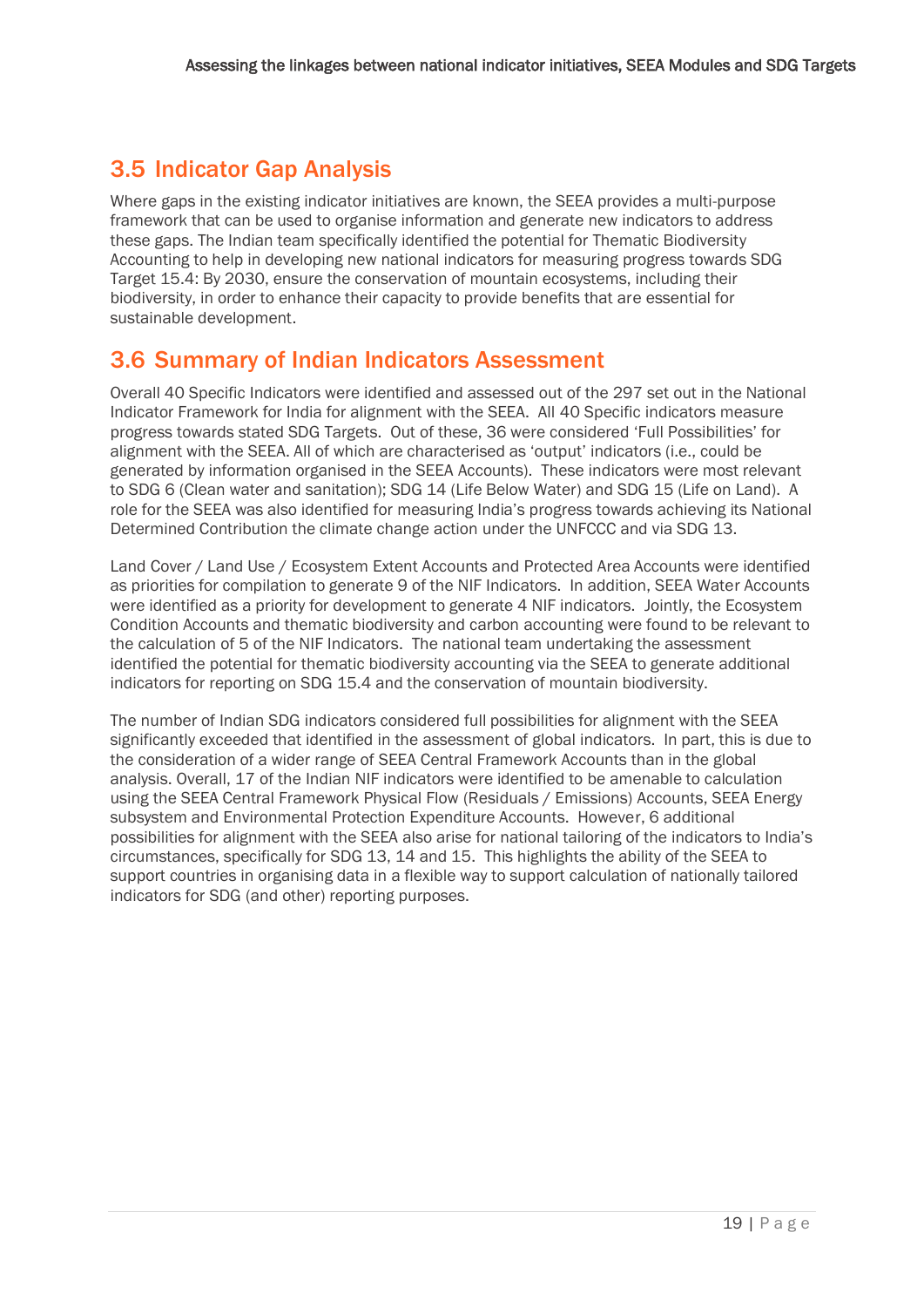## <span id="page-24-0"></span>4 China

## <span id="page-24-1"></span>4.1 Indicator initiatives description

The Research Center for Eco-Environmental Sciences at the Chinese Academy of Sciences have undertaken the initial assessment of linkages between Chinese national indicator initiative's and the SEEA. Overall indicators from 12 national environmental and development frameworks and initiatives in China were reviewed (see Indicator Initiatives Reviewed sheet, Appendix C - Excel file). These comprised:

- Ecosystem Survey and Assessment
- National Ecological Function Zoning
- Key Ecological Function Zones
- Major Function Oriented Zoning
- Ecological Protection Redline
- Balance sheet of natural resource
- Gross Ecosystem Product (GEP)
- Assessment target system for ecological civilization construction
- Green Development Index System
- Environmental quality standards for surface water
- Ambient air quality standards
- Ecological Transfer Payment

### <span id="page-24-2"></span>4.2 Methodology for assessing Indicators from a SEEA **Perspective**

In order to assess the indicators from a SEEA perceptive, the Research Center for Eco-Environmental Sciences (RCEES) used expert judgement to identify the specific indicators that could be aligned to the SEEA within each of the 12 initiatives listed above. In total, 28 specific indicators were identified across the indicator initiatives for more detailed assessment.

The more detailed assessment of the possibility to align the specific indicators with the SEEA was undertaken by UNEP-WCMC. This assessment largely followed the methodology previously described for South Africa but only considered those indicators with the possibility to be generated by the SEEA (i.e., 'Output Indicators', as described in the glossary). All 28 of the specific indicators identified have been assessed for alignment with the SEEA Modules described in Sectio[n 1.1.](#page-8-1) Appendix C also presents the results of the assessment in Excel format.

### <span id="page-24-3"></span>4.3 General results of indicator review

The results of the analysis of the 28 specific indicators identified by the RCEES for possible alignment with the SEEA is summarised i[n Figure 6. Figure 6](#page-25-2) identifies that 22 out of the total 28 specific indicators are considered 'Full Possibilities' for alignment with the SEEA modules described in Section [1.1,](#page-8-1) 5 as partial possibilities, and 1 as no alignment possible. The 5 partial possibilities for alignment with the SEEA related to 3 similar indicators on ecosystem patterns and 2 similar indicators on ecological sensitivity.

With respect to the indicator on ecosystem patterns, whilst the Ecosystem Extent Account would use information relevant to the configuration of ecosystems in the landscape, it does not yield metrics that describe these patterns and further analysis would be needed to derive this. It is possible that these types of indicators could be relevant to accounting for landscape scale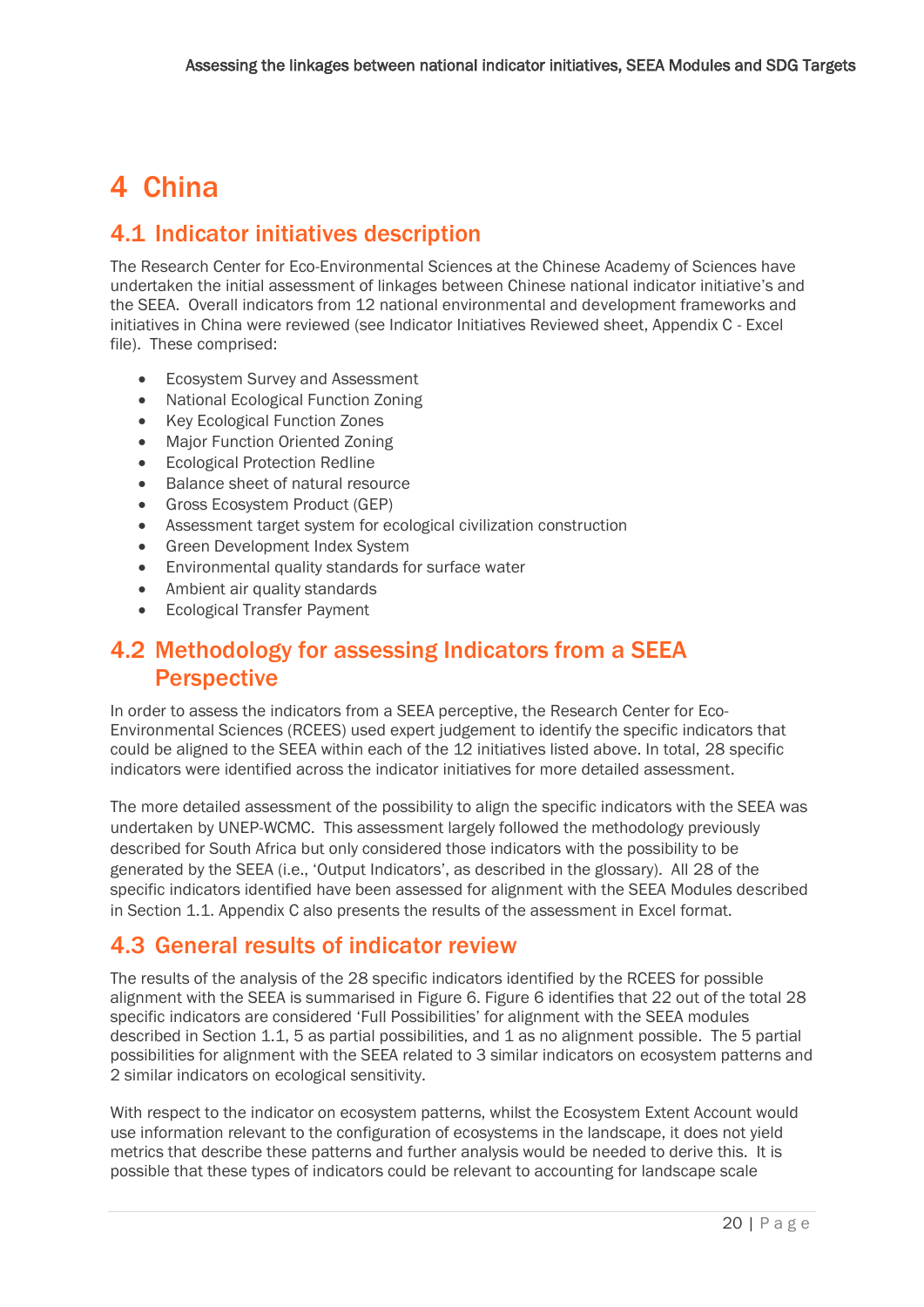characteristics within Ecosystem Condition Accounting. However, there still remains some debate on how accounting for these types of characteristics will be achieved in practice.

For the indicators on ecological integrity, it was considered that there was an implicit 'scenario' or 'Forecasting' element to these indicators that was only partial supported by the SEEA Accounts. For example, information on sensitivity may be partially informed by future susceptibility of areas of land and ecosystems to modelled future climate change conditions, or increased intensity of local land-use.



<span id="page-25-2"></span>Figure 6: **Alignment with SEEA for Chinese Indicators.** 

### <span id="page-25-0"></span>4.4 Analysis of All 'Full Possibility' National Output Indicators

In total, 22 of the specific[. Table 5](#page-25-1) presents the 22 specific indicators identified as full possibilities for generation via the SEEA (i.e., as output indicators) by the national indicator initiative they are associated with. A[s Table 5](#page-25-1) shows, the 'Ecosystem Survey and Assessment' and 'Gross Ecosystem Product (GEP)' are the two initiatives the SEEA could support most, covering 18 out of 22 of the indicators assessed as full possibilities for alignment with the SEEA.

| Indicator initiative                        | Number of output indicators |
|---------------------------------------------|-----------------------------|
| Ecosystem Survey and Assessment             | 8                           |
| National Ecological Function Zoning         |                             |
| Ecological Protection Redline               | 1                           |
| Gross Ecosystem Product (GEP)               | 10                          |
| Environmental quality standards for surface |                             |
| water                                       | 1                           |
| Ambient air quality standards               | 1                           |
| Total                                       | 22                          |

<span id="page-25-1"></span>**Table 5: Chinese 'Full-possibility' output indicators by indicator initiative.**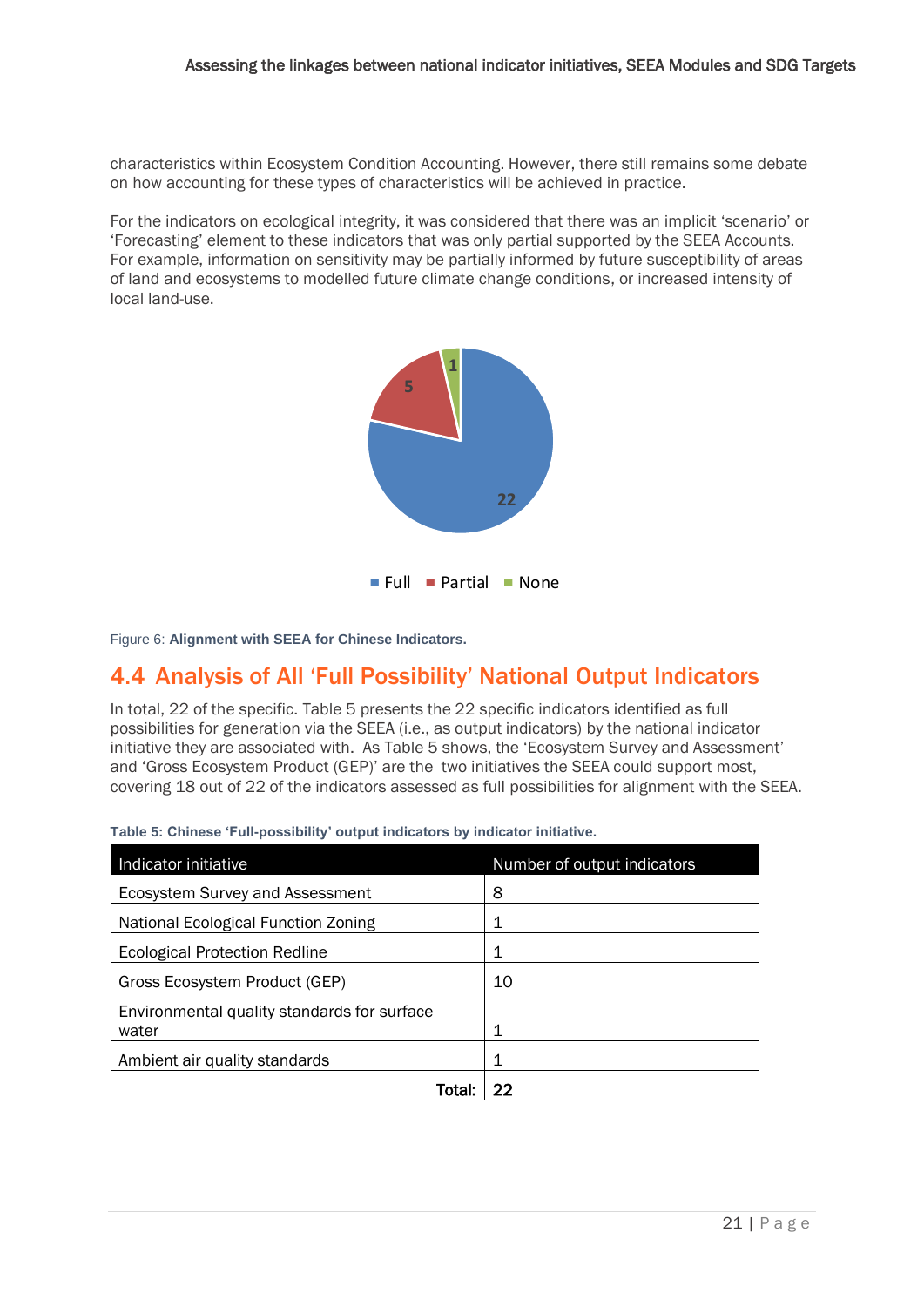#### <span id="page-26-0"></span>4.4.1 Matching 'Full-Possibility' Output Indicators to Individual SEEA **Accounts**

In total 22 output indicators are considered 'Full Possibilities' for alignment with the SEEA modules. [Figure 7](#page-26-1) summarises the most relevant account for calculating these indicators. As per the global and South African Assessment, the scores in [Figure 7](#page-26-1) have been estimated from the information on the two most relevant accounts for calculating the Output Indicators, as captured in the 'Specific Indicators Reviewed' spreadsheet in Appendix C. The score is presented as an in the 'Specific Indicators Reviewed' spreadsheet in Appendix C. The score is presented as an average across the two most relevant accounts for all 22 indicators.



Ecosystem Condition **Example 26 Figure 2016** Carbon **Biodiversity** 

#### <span id="page-26-1"></span>**Figure 7: Relevant SEEA Accounting modules for all China Output Indicators**

As shown in [Figure 7,](#page-26-1) the majority of specific indicators identified for alignment with the SEEA in China could be calculated via the Ecosystem Services Accounts (15 out of 22). This reflects a particular focus of the GEP initiative on ecosystem services supply and use in monetary terms. The Ecosystem Condition Accounts are also identified as being important to the calculation of 5 specific indicators. This also highlights the key role the SEEA could play (or fulfil) in supporting national policy objectives related to maintaining ecological integrity.

[Table 6](#page-27-1) shows how the specific indicators match to the different SEEA Accounting described in Section [1.1.](#page-8-1) [Table 6](#page-27-1) reveals commonality in specific indicators under the Ecosystem Survey and Assessment Initiative and the GEP initiative. Particularly with respect to regulating ecosystem services, such as Carbon Sequestration and Soil Retention. [Table 6](#page-27-1) also confirms the importance of Ecosystem Services Accounts for generating indicators, being relevant to the calculation of 16 of the specific indicators identified as 'Full-Possibilities' for alignment with the SEEA in China.

[Table 6](#page-27-1) highlights the potential role of Ecosystem Condition accounting to support indicator calculation. Particularly, with respect to chemical indicators for environmental quality standards, physical indicators for water retention and ecosystem quality generally. Overall, Ecosystem Condition Accounts are found to be relevant to the calculation of 5 specific indicators. [Table 6](#page-27-1) also identifies a role for thematic accounting for carbon and biodiversity, in generating indicators for carbon sequestration and habitat provision for different elements of biodiversity.

It is noted that none of the specific indicators in [Table 6](#page-27-1) are supported by the Land Cover / Land Use / Ecosystem Extent Accounts. Whilst not presented here, the Ecosystem Extent Accounts were considered relevant to the calculation of the 5 indicators with partial alignment to the SEEA. As previously noted, these partial indicators provided information on ecosystem pattern and ecological sensitivity.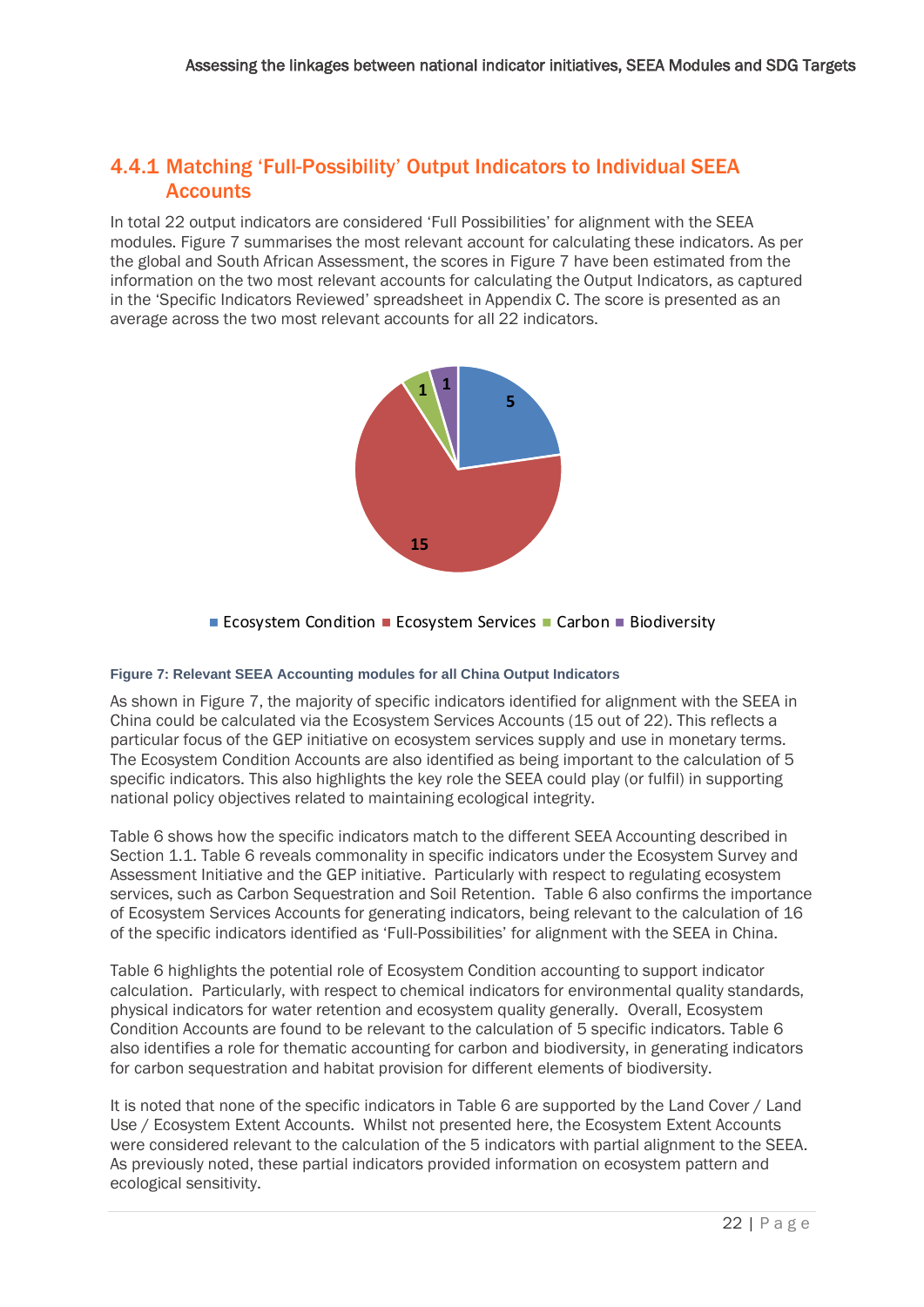| Indicator initiative                                 | Specific indicator                       | Relevant accounts                       |
|------------------------------------------------------|------------------------------------------|-----------------------------------------|
| <b>Ecosystem Survey and Assessment</b>               | Ecosystem quality                        | <b>Ecosystem Condition</b>              |
|                                                      | Food production                          | <b>Ecosystem Services</b>               |
|                                                      | Carbon sequestration                     | <b>Ecosystem Services</b><br>and Carbon |
|                                                      | Soil retention                           | <b>Ecosystem Services</b>               |
|                                                      | Sandstorm prevention                     | <b>Ecosystem Services</b>               |
|                                                      | Water retention                          | <b>Ecosystem Condition</b>              |
|                                                      | Flood mitigation                         | <b>Ecosystem Services</b>               |
|                                                      | Provision of habitat for<br>biodiversity | Biodiversity                            |
| National Ecological Function Zoning                  | Importance of ecosystem services         | <b>Ecosystem Services</b>               |
| <b>Ecological Protection Redline</b>                 | Importance of ecosystem services         | <b>Ecosystem Services</b>               |
| Gross Ecosystem Product (GEP)                        | Provisioning services                    | <b>Ecosystem Services</b>               |
|                                                      | Water retention                          | <b>Ecosystem Condition</b>              |
|                                                      | Soil retention                           | <b>Ecosystem Services</b>               |
|                                                      | Sandstorm prevention                     | <b>Ecosystem Services</b>               |
|                                                      | Flood mitigation                         | <b>Ecosystem Services</b>               |
|                                                      | Air purification                         | <b>Ecosystem Services</b>               |
|                                                      | Water purification                       | <b>Ecosystem Services</b>               |
|                                                      | Carbon sequestration                     | <b>Ecosystem Services</b><br>and Carbon |
|                                                      | Climate regulation                       | <b>Ecosystem Services</b>               |
|                                                      | Cultural services                        | <b>Ecosystem Services</b>               |
| Environmental quality standards<br>for surface water | Standard of 109 pollutants density       | <b>Ecosystem Condition</b>              |
| Ambient air quality standards                        | Standard of 10 pollutants density        | <b>Ecosystem Condition</b>              |

<span id="page-27-2"></span><span id="page-27-1"></span>**Table 6: 22 China 'Full-possibility' output matched to SEEA Accounting Modules.**

## <span id="page-27-0"></span>4.5 Summary of China Indicators Assessment

Overall 22 out of Specific Indicators were identified as 'Full Possibilities' for alignment with the SEEA. All of which are characterised as 'output' indicators (i.e., could be generated by information organised in the SEEA Accounts). Ecosystem Services Accounts were identified as priorities for compilation to generate 15 of these specific indicators. In addition, SEEA Ecosystem Condition Accounts were identified as a priority for development to generate 5 specific indicators. A role for thematic accounting for carbon and biodiversity via the SEEA was also identified. Specifically, with respect to generating indicators on carbon sequestration and provision of habitat for biodiversity.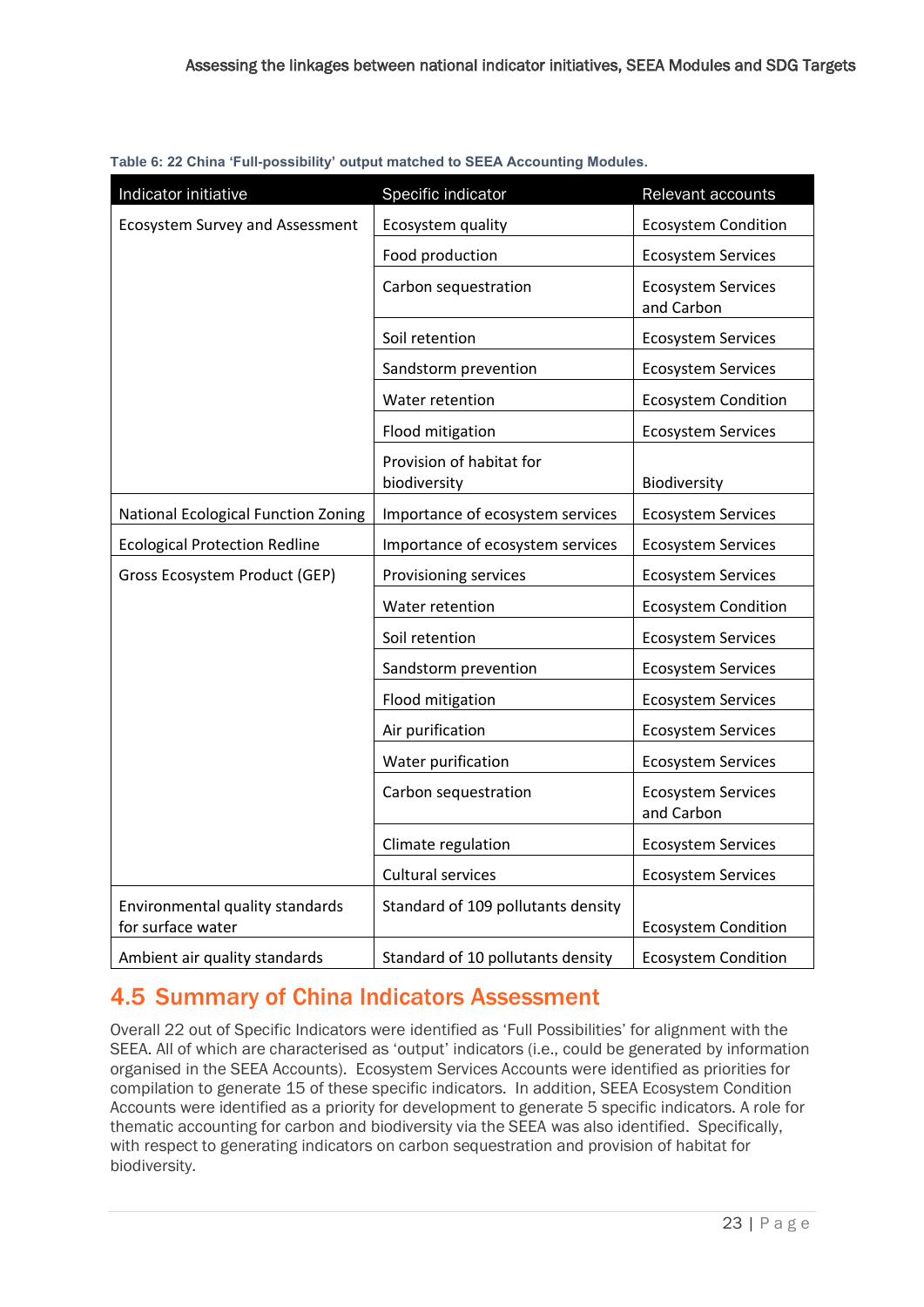The potential of the Ecosystem Services Accounts to support the China Indicator initiatives is worth highlighting. This reflects the importance of maintaining and enhancing the value of the goods and services supplied by ecosystems that contribute to human well-being at various scales. This illustrates the advantage of the SEEA in providing an integrated picture, not just of natural capital stocks but also the flows of benefits they supply. This aligns very well with the concept of Gross Ecosystem Product (GEP) and the decision-making contexts it will inform. For instance, evaluating government policy and performance, land use and infrastructure planning and payments for ecosystem services at different administrative scales (e.g., national, provincial county, city scale).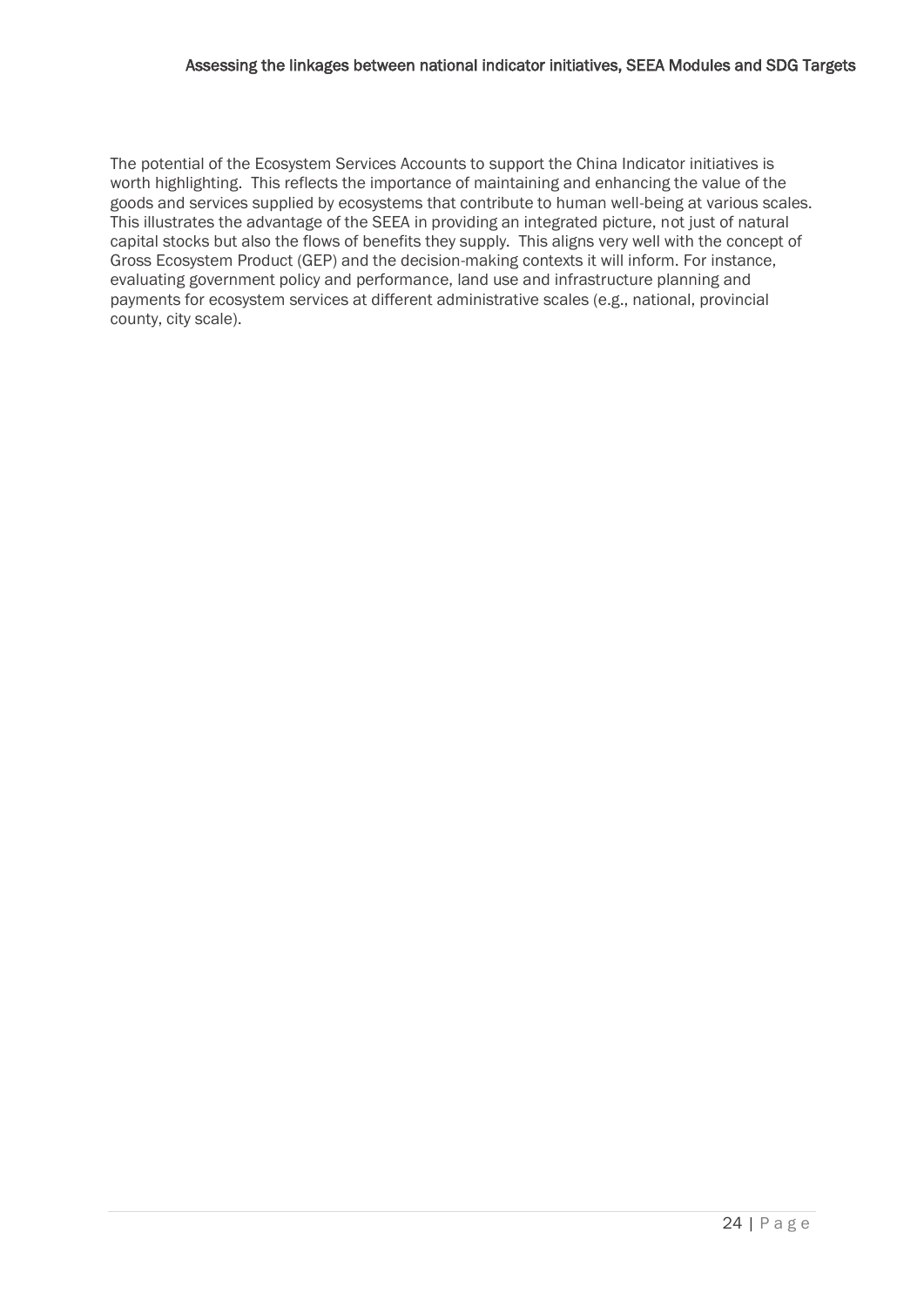## <span id="page-29-0"></span>5 Mexico

## <span id="page-29-1"></span>5.1 Indicator initiatives description

The UNSD Consultant supporting in-country coordination for the NCAVES project completed an initial assessment of linkages between Mexican national indicator initiatives and the SEEA. It is highlighted that this indicator review has not been finalized with the national governmental partners for the project. In light of this, a detailed Excel based assessment of specific national indicators for Mexico is not presented as an Appendix to this report.

Indicators from 2 main national environmental and development frameworks in Mexico were reviewed. These comprised:

- National System of Environmental Indicators further broken down to:
	- o Core set of environmental indicators
	- o Key environmental indicators
	- o Green growth indicators
- National Strategy for the Implementation of Agenda 2030 in Mexico (Consultation draft as of 2018)

## <span id="page-29-2"></span>5.2 Methodology for assessing Indicators from a SEEA **Perspective**

In order to assess the indicators from a SEEA perceptive, the UNSD consultant for Mexico used expert judgement to identify the specific indicators that could potentially be aligned to the SEEA within the two main indicator frameworks listed above. In total, 99 specific indicators were identified across the indicator initiatives for more detailed assessment. It is highlighted that the indicators for the National Strategy for Implementation of Agenda 2030 (i.e., the SDGs) is a draft, initial proposal and may have been significantly updated since the initial assessment was complemented.

A more detailed assessment of the possibility to align these 99 specific indicators with the SEEA was performed by UNEP-WCMC. This assessment largely followed the methodology previously described for the other NCAVES countries. All 99 of the specific indicators identified were assessed for alignment with the SEEA Modules described in Section [1.1,](#page-8-1) including the Protected Area Accounts. In addition the Monetary Ecosystem Asset Accounts were also considered.<sup>7</sup>

## <span id="page-29-3"></span>5.3 General results of indicator review

The results of the analysis of the 99 specific indicators identified by the UNSD Consultant for Mexico for possible alignment with the SEEA is summarised i[n Figure 8.](#page-30-1) As shown in [Figure 8,](#page-30-1) there are 79 out of the total 99 specific indicators that are considered 'Full Possibilities' for alignment with the SEEA modules considered in the assessment. These were all considered to be indicators that could be generated via the SEEA (i.e., Output Indicators). It is highlighted that a number of these specific indicators featured more than once across the set of indicator initiative's reviewed. For instance, 'Surface area affected by soil degradation' features as an indicator in both the core and key group of National System of Environmental Indicators.

<sup>7</sup> These accounts were included in the assessment on pragmatic grounds, reflecting that they had tangible applications for generating one of the specific indicators reviewed. It is noted that the Monetary Ecosystem asset accounts have not been included in analyses for the other countries. This reflects that the review of the Mexican Specific Indicators is the only review across the NCAVES counties that suggested a specific indicator could best be generated using information from this account.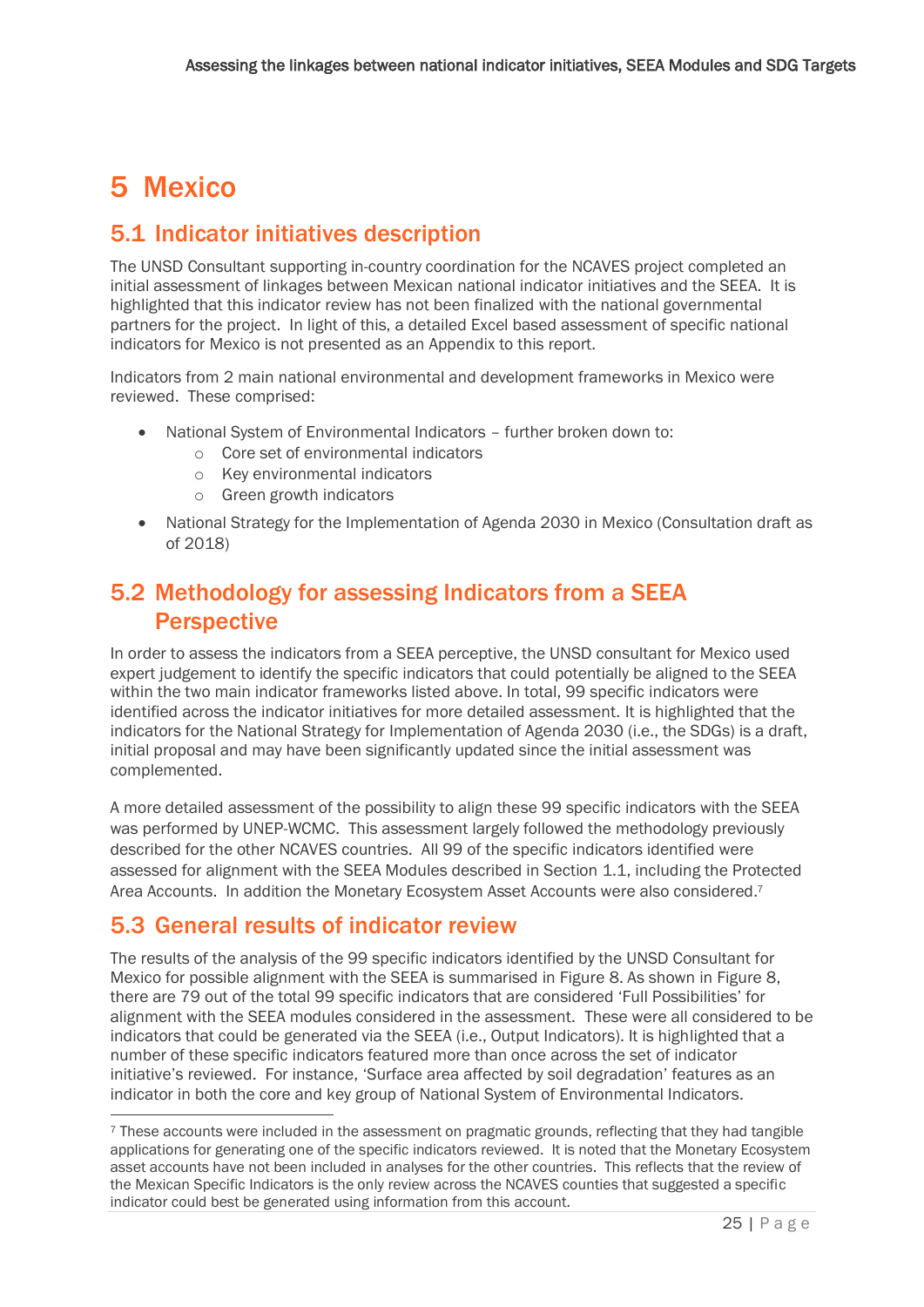'Mexican species at risk' features as an indicator in some fashion across all three sub groups of the core, key and green growth National System of Environmental Indicators, as well as the draft Agenda 2030 / SDGs indicators.

A[s Figure 8](#page-30-1) reveals, 7 specific indicators were identified as partial possibilities for alignment with the SEEA. 3 of these specific indicators were from the National System of Environmental Indicators. These all related to instances where very local management information needed to be integrated with the type of biophysical information on the environment that can be organised via the SEEA. For instance, 'Surface area under forest management', which provides an indication of forest areas under particularly forest management support schemes. The remaining 4 partial possibilities for alignment with the SEEA related to specific indicators from the draft National Priority Goals and Indicators for the Implementation of Agenda 2030. These all related to indicators associated with SDG 6, particularly with respect to coverage and access to potable water and sewage connections for certain community groups. Whilst the SEEA Water could provide some of the information for calculating these indicators, these indicators also likely needed information from local household surveys. Particularly when they link to different subgroups of the population, such as indigenous communities.



#### <span id="page-30-1"></span>**Figure 8: Alignment with SEEA for Mexico indicators.**

### <span id="page-30-0"></span>5.4 Analysis of All 'Full Possibility' National Output Indicators

As previously highlighted, all the specific national indicators for Mexico considered 'Full Possibilities' for alignment with the SEEA are output indicators (i.e., they could be generated using the SEEA)[. Table 7](#page-31-1) presents these 79 'Full Possibility' output indicators by the national indicator initiative they are associated with, broken down into the three sub-groups for the National System of Environmental Indicators. As shown in [Table 7,](#page-31-1) there is a strong potential for the SEEA to support the generation of indicators in the Core set of environmental indicators from the National System of Environmental Indicators (40 out of the 79 'Full Possibilities' for alignment with the SEEA came from this group). Generally reflecting the assessment of global indicators, [Table 7](#page-31-1) also confirms the potential for the SEEA to support the generation of output indicators to inform on progress towards the SDGs, with 19 full possibilities identified from Mexico's draft National Priority Goals and Indicators for the Implementation of Agenda 2030.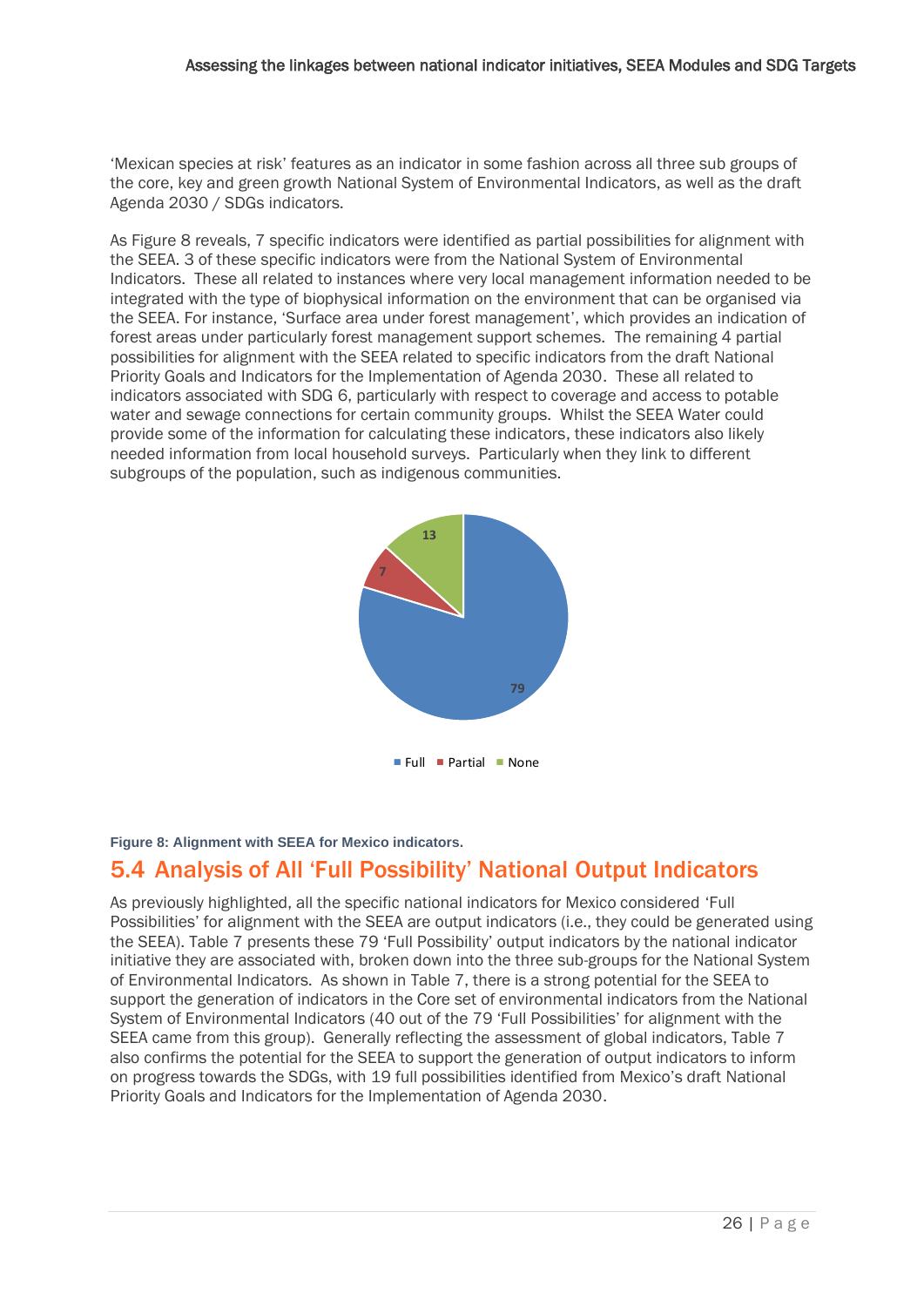<span id="page-31-1"></span>**Table 7: Mexican 'Full-possibility' output indicators by indicator initiative.**

| Indicator initiative                                                                  | Number of<br>output indicators |
|---------------------------------------------------------------------------------------|--------------------------------|
| National System of Environmental Indicators - Core set of environmental<br>indicators | 40                             |
| National System of Environmental Indicators - Key environmental indicators            |                                |
| National System of Environmental Indicators - Green Growth indicators                 | 13                             |
| National Priority Goals and Indicators for the Implementation of Agenda 2030          | 19                             |
| Tota                                                                                  |                                |

### <span id="page-31-0"></span>5.4.1 Matching 'Full-Possibility' Output Indicators to Individual SEEA **Accounts**

In total 79 output indicators are considered 'Full Possibilities' for alignment with the SEEA modules. [Figure 9](#page-31-2) summarises the most relevant accounts for calculating these indicators. As per the global and China assessments, the scores in [Figure 7](#page-26-1) have been estimated from the information on the two most relevant accounts for calculating the Output Indicators. The score is presented as an average across the two most relevant accounts for all 79 output indicators. Relevant Accounting Modules for Mexico Output Indicators



#### <span id="page-31-2"></span>**Figure 9: Relevant SEEA Accounting modules for all Mexico Output Indicators**

A[s Figure 9](#page-31-2) reveals, the SEEA Water Accounts could provide significant support for calculating the specific national indicators for Mexico (scoring 20.5 out of 79). This reflects a particular focus within the indicator initiatives on water supply and waste water treatment.

The Ecosystem Condition Accounts are also identified as being important to the calculation of the specific indicators (scoring 15 out of 79). These indicators were largely associated with monitoring land degradation, including from overgrazing or soil erosion, and the chemical quality of waters (BOD, nitrate loading, etc.). A number of specific indicators were also identified that could be calculated using the Land Cover / Land Use / Ecosystem Extent Accounts (Scoring 13.5 out of 79 in [Figure 9\)](#page-31-2). As would be expected, these indicators related to tracking land-use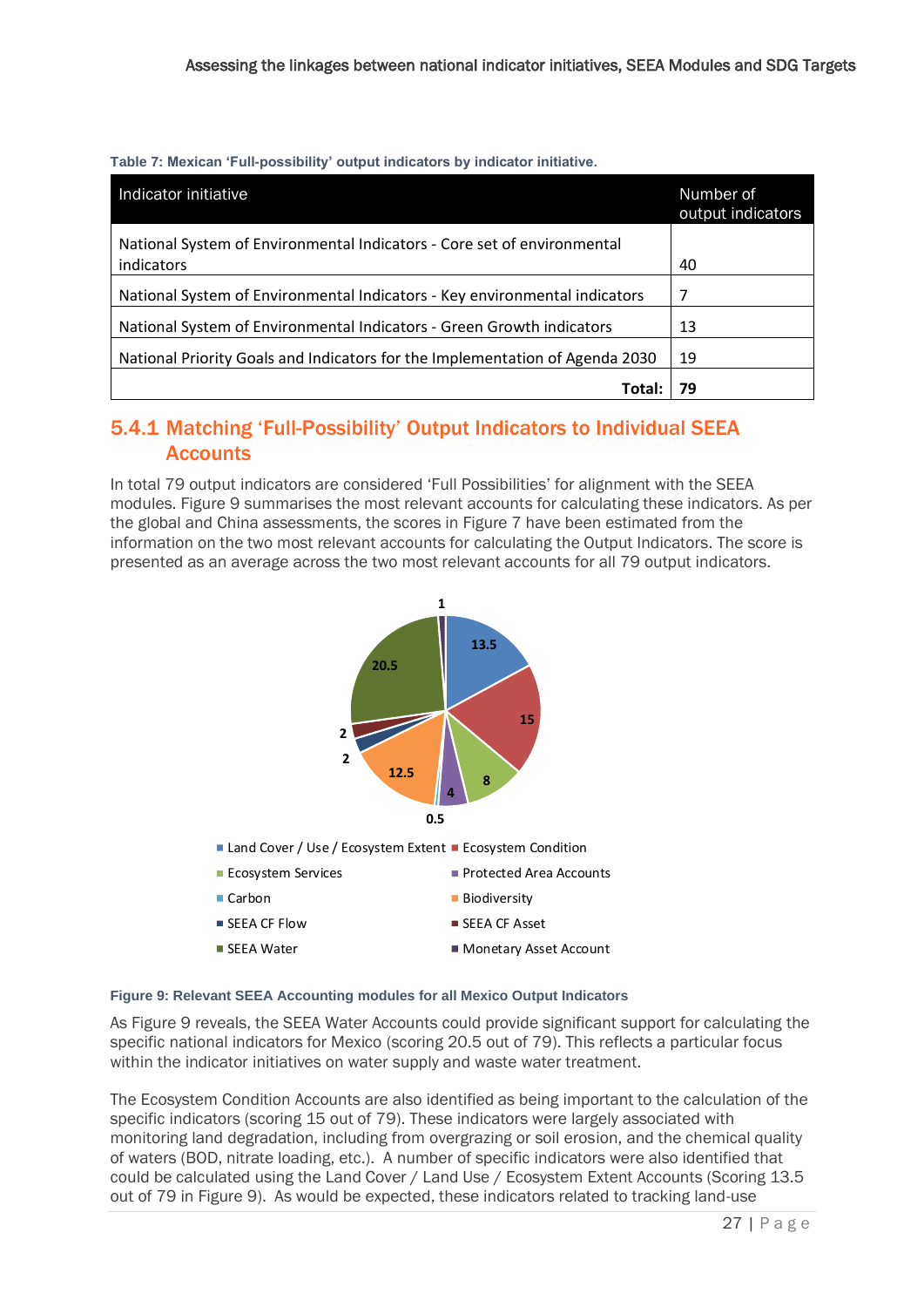change, terrestrial ecosystem extent, extent of forests, extent of natural ecosystems and extent of water-related ecosystems.

The relatively high scores of the Land Cover / Land Use / Ecosystem Extent Accounts and Condition Accounts highlights the role the SEEA could play in supporting national policy objectives related to maintaining natural capital stocks in terms of both their quantity and quality (i.e., ecological integrity). Related to this, [Figure 9](#page-31-2) also reveals an important role for the SEEA in accounting for biodiversity and related indicators (scoring 12.5 out of 79). This reflects that a number of the specific indicators identified focused on species populations, associated extinction risks and biodiversity-related natural capital.

Ecosystem Services Accounts scored 8 out of 79 in [Figure 9.](#page-31-2) This reflects their potential role in calculating indicators for provisioning services, such as fish catch and supply of timber and nontimber products. The Protected Area Accounts proposed by South Africa were also considered to be relevant to the calculation of the draft SDG indicators for Mexico (scoring 4 out of 79).

A role was also identified for the SEEA Central Framework Asset and Physical Flow Accounts for calculating the draft SDG indicators (both scoring 2 out of 79 each). The indicators that could be generated via the Physical Flow Accounts were related to aquaculture production, which is not considered as a natural input from the environment (as would be the case for capture fisheries related flows). As previously noted, a role for the Monetary Ecosystem Asset Accounts was identified, this was for calculating an indicator for "Environmental costs of the change in forest resources amount".

### <span id="page-32-0"></span>5.5 Analysis of SDG Indicators

[Table 7](#page-31-1) reveals that 19 draft National SDG Indicators are full possibilities for generation via the SEEA. [Figure 10](#page-32-1) disaggregates these 19 indicators by SDG. As [Figure 10](#page-32-1) shows, 10 of these draft SDG indicators that could be generated via the SEEA relate to SDG 15 (Life on Land); 6 draft indicators relate to SDG 14 (Life Below Water); and, 3 draft indicators relate to SDG 6 (Clean .<br>Water and Sanitation) Water and Sanitation).



#### <span id="page-32-1"></span>**Figure 10: Draft Mexican SDG Indicators with Full Possibility for Alignment with the SEEA by SDG**

[Table 8](#page-33-0) presents these 19 indicators linked to the SEEA Accounts most relevant for their calculation. [Table 8](#page-33-0) generally reflects the results of the full national indicator analysis. It highlights the importance of the SEEA Water (relevant to 6 draft SDG indicators). It also confirms the importance of the Land Cover / Land Use / Ecosystem Extent Accounts (relevant to 6 draft SDG indicators) and Ecosystem Condition Account (relevant to 4 draft SDG indicators) for potentially calculating national SDG indicators for Mexico.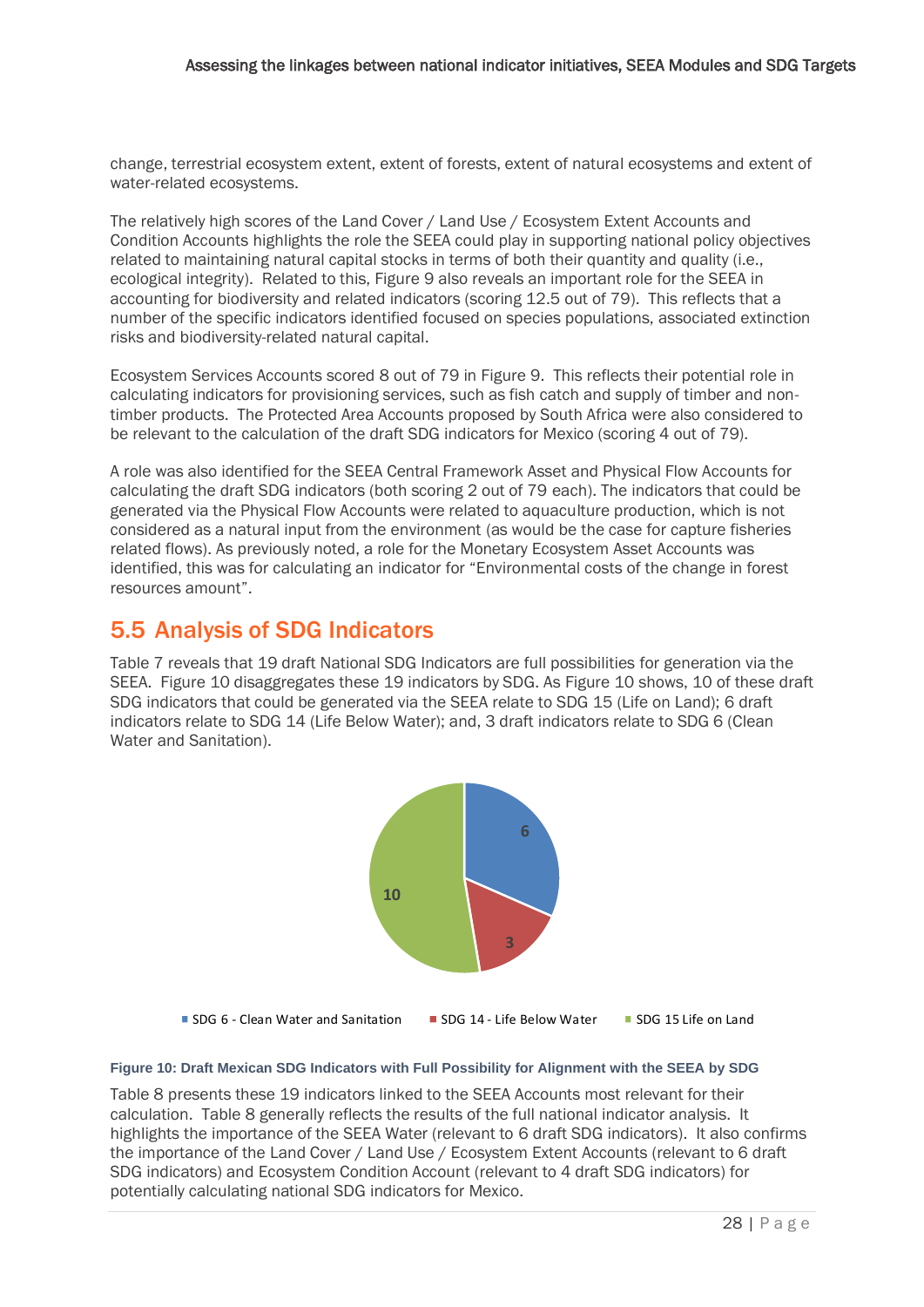#### <span id="page-33-0"></span>**Table 8: Relevant Accounting Modules for Draft Mexico SDG Indicators**

| <b>SDG Target</b>                     | <b>Specific Indicator</b>                                                          | Relevant<br><b>Accounts</b>                                                     |
|---------------------------------------|------------------------------------------------------------------------------------|---------------------------------------------------------------------------------|
| SDG6, National Goal 6.1               | Disinfected water as a fraction of total<br>water supply                           | <b>SEEA Water</b>                                                               |
| SDG6, National Goal 6.2               | Wastewater treatment                                                               | <b>SEEA Water</b>                                                               |
| SDG6, National Goal 6.3               | Pressure on hydric resources                                                       | <b>SEEA Water</b>                                                               |
| SDG6, National Goal 6.3               | Pressure on groundwaters'                                                          | <b>SEEA Water</b>                                                               |
| SDG6, National Goal 6.3               | Water use efficiency in the industrial and<br>agricultural sectors                 | <b>SEEA Water</b>                                                               |
| SDG6, National Goal 6.4               | Change in the extent of water-related<br>ecosystems over time                      | Land Cover / Use /<br>Ecosystem Extent and<br><b>SEEA Water</b>                 |
| SDG14, National Goal 14.1             | Invasive species in marine environments                                            | <b>Ecosystem Condition</b><br>and Biodiversity                                  |
| SDG14, National Goal 14.1             | Mexican marine species at risk                                                     | Biodiversity                                                                    |
| SDG14, National Goal 14.3             | Extent of marine protected areas as a<br>proportion of the Exclusive Economic Zone | <b>Protected Area</b><br>Accounts                                               |
| SDG15, National Goal 15.1             | Percentage of the national territory<br>included in protected areas                | Protected Area<br>Accounts                                                      |
| SDG15, National Goal 15.1             | Invasive species in terrestrial environments                                       | <b>Ecosystem Condition</b><br>and Biodiversity                                  |
| SDG15, National Goal 15.1             | Terrestrial Mexican species at risk                                                | Biodiversity                                                                    |
| SDG15, National Goal 15.1             | Surface area covered by natural vegetation                                         | Land Cover / Use /<br>Ecosystem Extent                                          |
| SDG15, National Goal 15.2             | Percent coverage of temperate and tropical<br>forests                              | Land Cover / Use /<br>Ecosystem Extent                                          |
| SDG15, National Goal 15.2<br>(15.2.1) | Area under sustainable forest management                                           | Land Cover / Use /<br>Ecosystem Extent and<br><b>Ecosystem Condition</b>        |
| SDG15, National Goal 15.2             | Extent of sustainable commercial forest<br>plantations                             | Land Cover / Use /<br><b>Ecosystem Extent and</b><br><b>Ecosystem Condition</b> |
| SDG15, National Goal 15.2             | Deforestation rate                                                                 | Land Cover / Use /<br><b>Ecosystem Extent</b>                                   |
| SDG15, National Goal 15.2             | Forested area under payment for<br>environmental services                          | <b>Ecosystem Services</b>                                                       |
| SDG15, National Goal 15.3             | Environmental costs of the change in forest<br>resources amount                    | <b>Monetary Asset</b><br>Account                                                |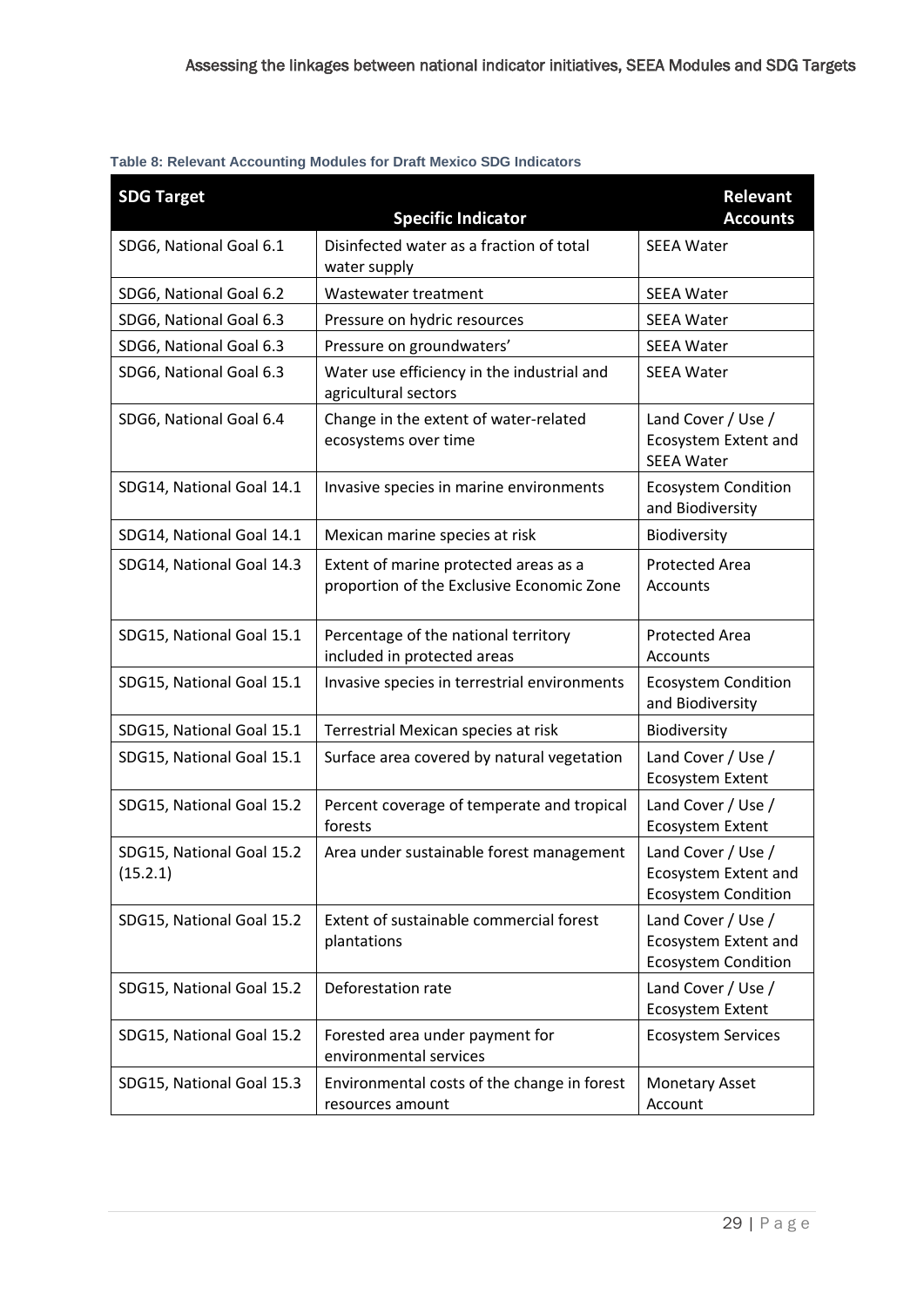As with full national indicator analysis, an important role for Thematic Biodiversity Accounting is also identified (relevant to 4 of the draft SDG indicators). The Protected Areas Accounts to 2 draft SDG indicators. The Ecosystem Services and Ecosystem Monetary Asset also have a role to play in supporting the generation of at least 1 SDG Indicator each.

It is noted that 19 specific Mexican SDG indicators were identified as full possibilities for alignment with the SEEA and this is higher than the 17 identified in the assessment of the global SDG indicators. As with the India analysis, this is influenced by the national tailoring of SDG indicators in the draft Strategy for the Implementation of Agenda 2030. For instance, the Mexican Indicators for SDG, National Goal 14.1 and 15.1 with respect to invasive species do not have direct equivalents in the global SDG indicator framework. Similarly: SDG, National Goal 14.1 for marine species at risk; 15.1 on surface area covered by natural vegetation; and, 15.2 Forested area under payment for environmental services do not have direct equivalents in the global SDG indicator framework.

[Table 8](#page-33-0) identifies the draft SDG Indicator for National Goal 15.2 'Percent coverage of temperate and tropical forests' and National Goal 6.4 'Change in the extent of water-related ecosystems over time'*,* as output indicators with a full possibility for generation via the SEEA. These were also identified as a priority indicator for calculation via the SEEA in the assessment of global indicators (with respect SDG Indicator 15.1.1 and 6.6.1).

### <span id="page-34-0"></span>5.6 Summary of Mexican Indicators Assessment

Overall 79 out of Specific Indicators were identified as 'Full Possibilities' for alignment with the SEEA. All of which are characterised as 'output' indicators (i.e., could be generated by information organised in the SEEA Accounts). The SEEA Water, Land Cover / Land Use / Ecosystem Extent and Condition Accounts were identified as priorities for compilation of these specific indicators. In addition, and important role for thematic accounting for biodiversity. Largely with respect to organising information on the threat status of species. A role for accounting for ecosystem services via the SEEA was also identified, including via Monetary Ecosystem Asset Accounts.

The importance of the Ecosystem Condition Accounts and Thematic Biodiversity Accounting for potentially calculating indicators from the national initiatives for Mexico reviewed is noted. This highlights the role the SEEA can play in supporting national policy objectives related to ecological integrity and maintaining the quality natural capital stocks. These types of indicators are important for informing sustainable development planning, as many of the benefits biodiversity provides are difficult to quantify as tangible flows.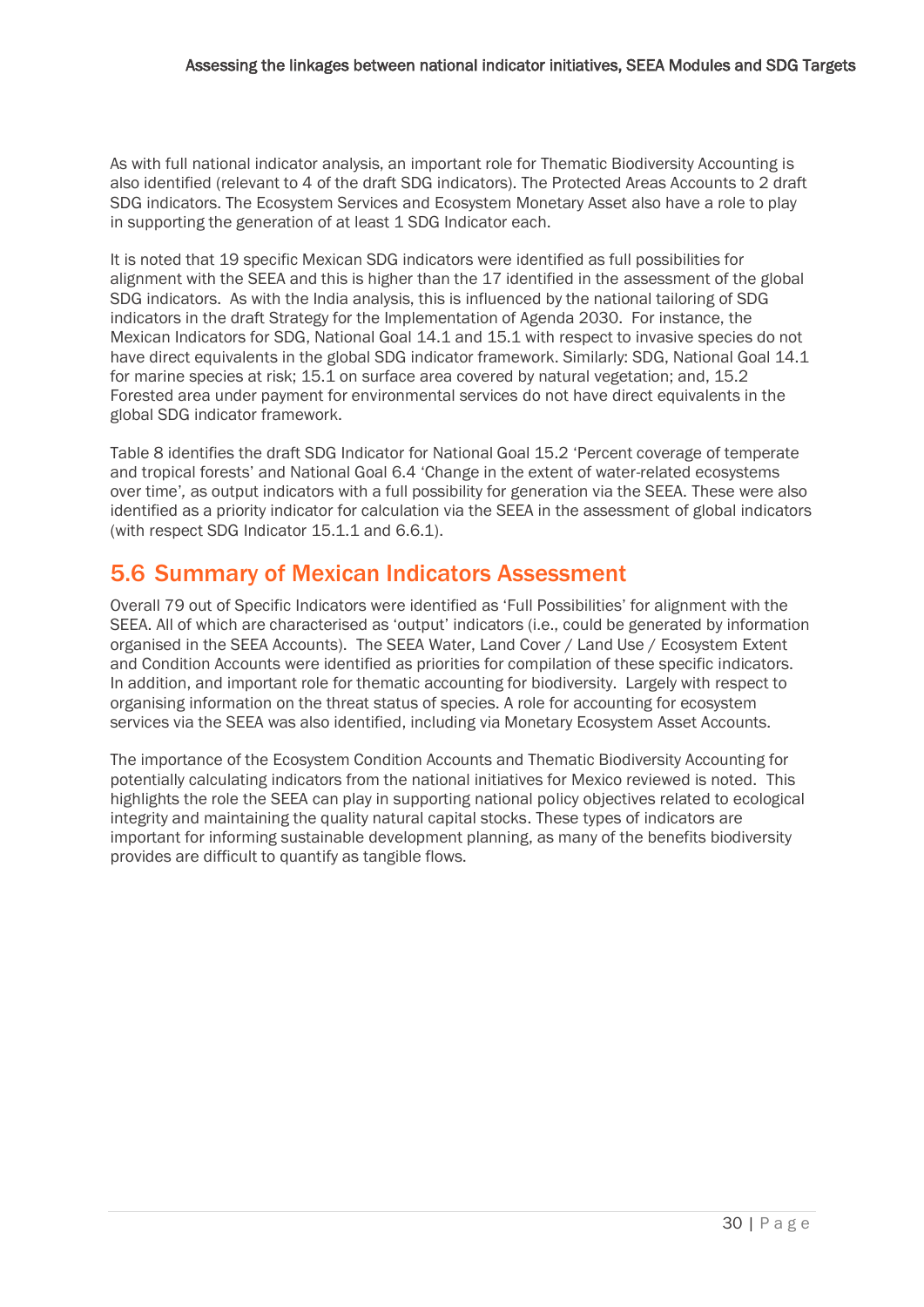## <span id="page-35-0"></span>6 Brazil

## <span id="page-35-1"></span>6.1 Indicator Set description

The UNEP Consultant providing in-country coordination for the NCAVES project completed an initial assessment of linkages between the Nationally Adjusted Targets for SDGs in Brazil (Objetivo de Desenvolvimento Sustentável – ODS) and the SEEA. It is highlighted that the indicators reviewed are a set of proposed / suggested indicators to inform progress towards the SDGs in Brazil.

## <span id="page-35-2"></span>6.2 Methodology for assessing Indicators from a SEEA **Perspective**

In order to assess the Brazilian draft indicators from a SEEA perceptive, the UNEP consultant for Brazil used expert judgement to identify a set of suggested or proposed specific indicators that could be aligned to the SEEA within the ODS. It is also highlighted that there had been no official determination on the adoption of these indicators at the time of the assessment. Consequently, these indicators require validation by the Brazilian Institute of Geography and Statistics (IBGE). As such, an Excel based assessment of specific national indicators for Brazil is not presented as an Appendix to this report. Overall, a set of 33 suggested (or proposed) specific SDG indicators and their associated targets have been assessed for alignment with the SEEA.

## <span id="page-35-3"></span>6.3 General results of suggested SDG indicators review

The results of the analysis of the suggested SDG indicators are presented in [Figure 11.](#page-36-1) In total 19 of the suggested indicators are identified as 'Full Possibilities' for alignment with the SEEA and 5 as partial possibilities. Out of the 19 indicators identified as full possibilities for alignment, 17 indicators were output indicators (i.e., indicators that could be generated via the SEEA) and 2 were input indicators.

One of the partial possibilities for alignment with the SEEA related to the national target for SDG 2.4.1 and the associated SDG target of guaranteeing sustainable food production systems). 3 of the partial possibilities related to SDG 6, such as: 'The proportion of the population with access to safe water for consumption' (SDG 6.1.1); 'Number of days of water stress / shortage per year' (SDG 6.4.2); and, 'Number of people suffering from occasional and chronic water shortages' (SDG 6.4.4).

The final indicator for partial alignment related to 'The provision of access to safe inclusive public spaces in cities' (SDG 11.7.1). The global version of the indicator for this SDG Target is considered to fully align with the SEEA. However, the national indicator is focused on household access and ramps for sidewalks, rather the physical coverage of the urban environment by public open spaces. This makes it less directly suited for calculation via the SEEA using an urban ecosystem accounting approach.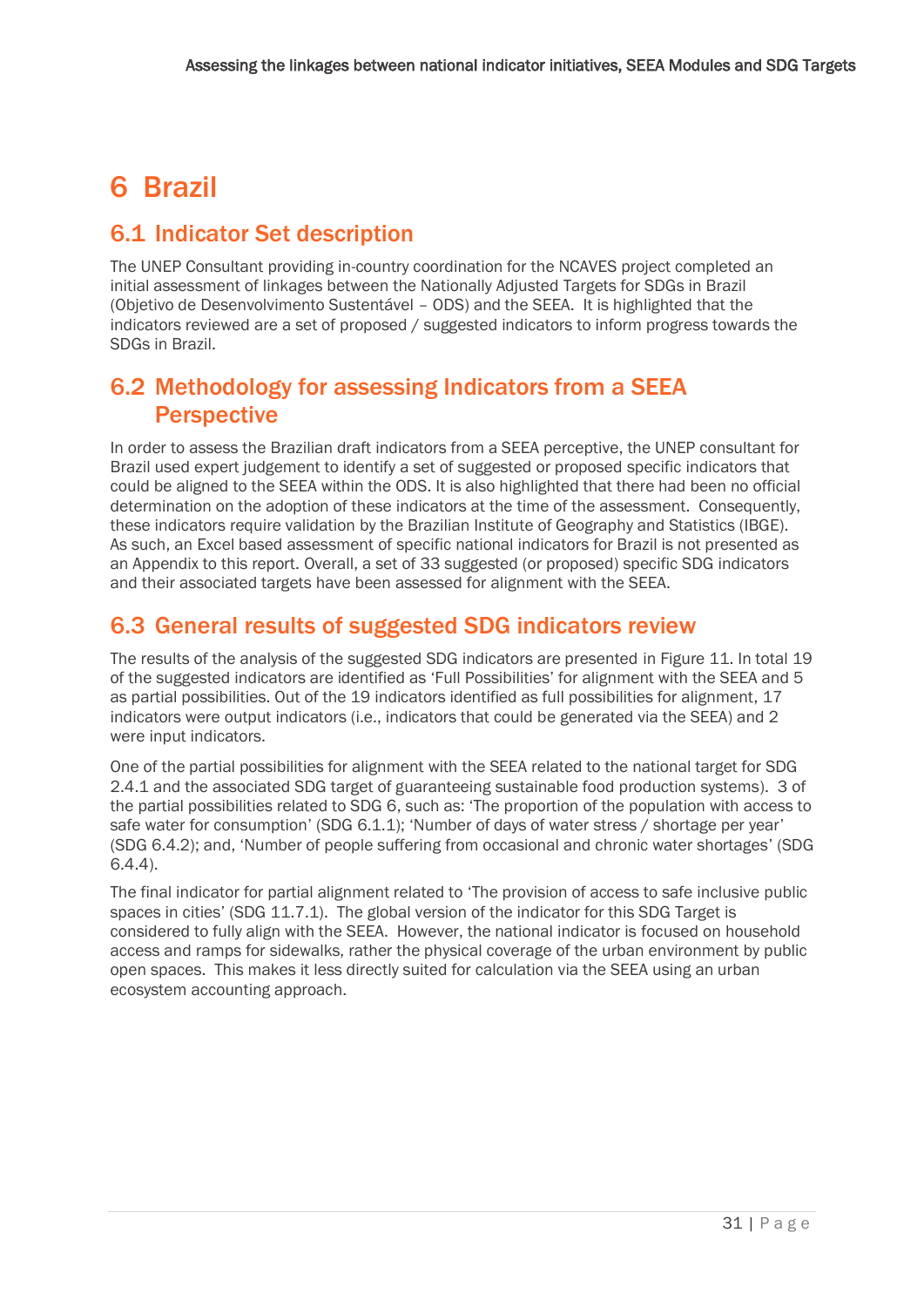

<span id="page-36-1"></span>**Figure 11: Alignment with SEEA for Suggested Brazilian SDG Indicators.** 

### <span id="page-36-0"></span>6.4 Analysis of All 'Full Possibility' Suggested National SDG Output Indicators

[Figure 12](#page-36-2) disaggregates the 17 suggested SDG indicators that are 'Full Possibilities' for generation via the SEEA (i.e., output indicators) by SDG. As [Figure 12](#page-36-2) reveals, 8 of these 17 suggested output indicators relate to SDG 15 (Life on Land). This compares with only 3 for SDG 14 (Life Below Water). [Figure 12](#page-36-2) also reveals that 5 suggested output indicators relate to SDG 6 (Clean Water and Sanitation), which can be mainly generated via the SEEA Water subsystem. One indicator suggested as a 'Full Possibility' for alignment with the SEEA was relevant for one malcator suggested as a Tull Possibility for alignment with the SEEA<br>measuring progress towards SDG 8 (Decent Work and Economic Growth).



- SDG 6 Clean Water and Sanitation
- **SDG 8 Decent Work and Economic Growth**
- **SDG 14 Life Below Water**
- SDG 15 Life On Land

<span id="page-36-2"></span>**Figure 12: Suggested Brazil Output Indicators with Full Possibilities for Alignment with the SEEA by SDG**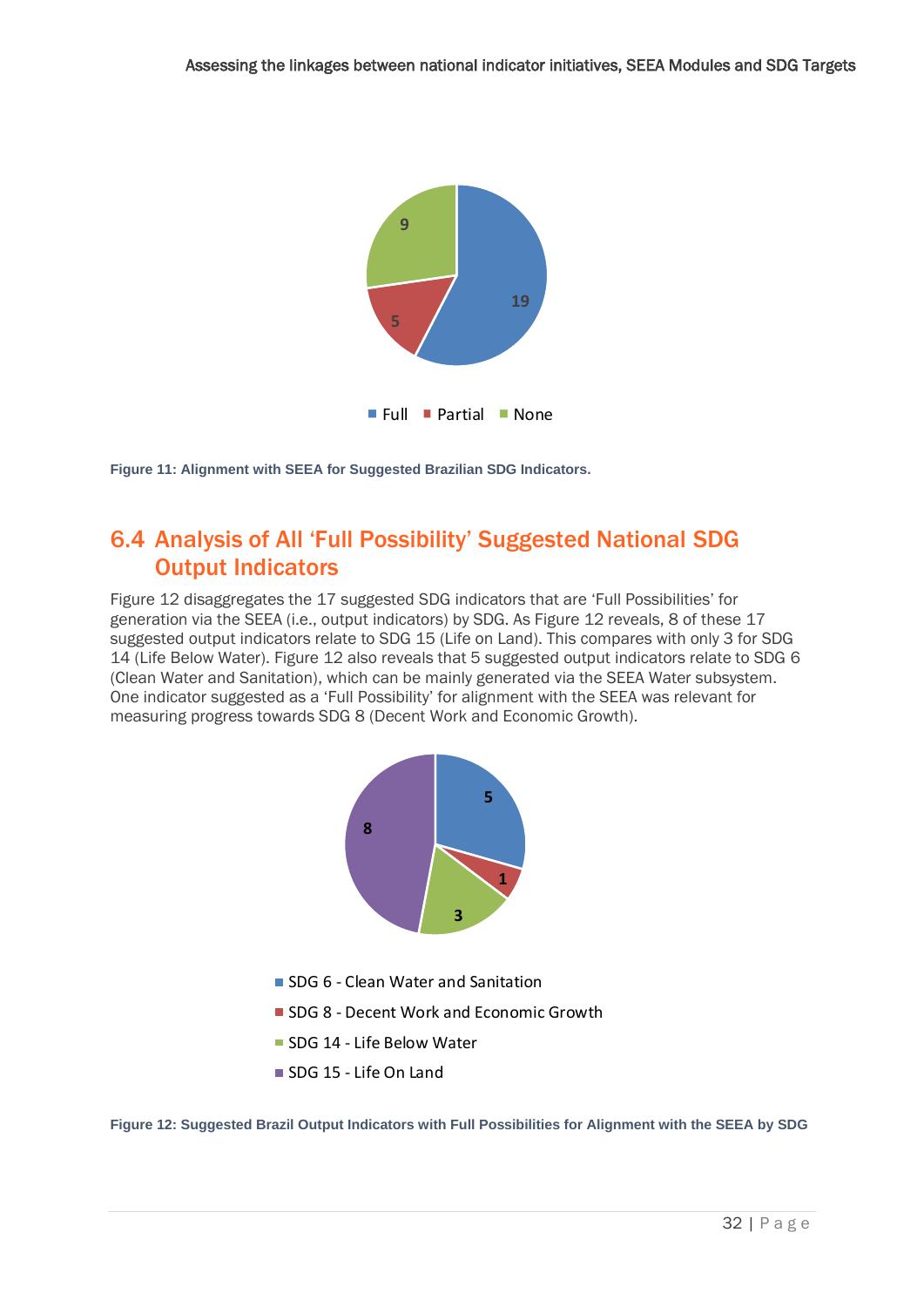#### <span id="page-37-0"></span>6.4.1 Matching 'Full-Possibility' suggested SDG Output Indicators to Individual SEEA Accounts

Within the global study, only 17 SDG indicators were identified as 'Full Possibilities' for alignment with the SEEA as output indicators. This is the same number as identified for the assessment of the suggested SDG indicators for Brazil. [Figure 13](#page-37-1) summarises the most relevant accounts for calculating these suggested indicators. As per similar analyses for the other NCAVES countries, the scores in [Figure 13](#page-37-1) have been estimated from the information on the two most relevant accounts for generating the output indicators. The score is presented as an average across the two most relevant accounts for all 17 Output Indicators.

[Figure 13](#page-37-1) reveals that there are a broad range of accounts that are relevant to the calculation of the 17 suggested SDG indicators that are 'Full Possibilities' for alignment with the SEEA as output indicators. The SEEA Water Accounts score 4 out of 17, the Land Cover / Land Use / Ecosystem Extent Accounts score 3.5 out of 17 and a range of accounts score between 1 and 2.



#### <span id="page-37-1"></span>**Figure 13: Relevant SEEA Accounting modules for suggested Brazilian SDG Indicators**

[Table 9](#page-38-0) provides the detailed breakdown of these 17 suggested national SDG indicators to the SEEA Accounts most relevant to their calculation. [Table 9](#page-38-0) reveals that the Land Cover / Land Use / Ecosystem Extent Accounts were relevant to the calculation of 6 of the suggested SDG indicators and SEEA Water Accounts to 5 suggested SDG indicators. In combination, these two accounts were relevant to the calculation of 10 of the suggested SDG indicators.

The Ecosystem Condition and Thematic Biodiversity Accounting are also noted to be relevant to 4 and 3 of the suggested SDG indicators, respectively. Again, the potential utility of the proposed Protected Area account is noted, being relevant to the calculation of 3 of the specific indicators in [Table 9. Table 9](#page-38-0) also reveals a role for the SEEA Central Framework Asset Accounts (relevant to 2 indicators), Ecosystem Services Accounts (Relevant to 1 indicator) and the implementation of the SEEA generally (relevant to Aichi Target 2 and associated SDG 15.9.1).

It is notable that in [Table 9](#page-38-0) for more than half (8 out of 17) suggested SDG indicators, more than one account is needed to support their calculation. This highlights the importance of the SEEA for integrating information to support regular calculation of indicators that combine different data.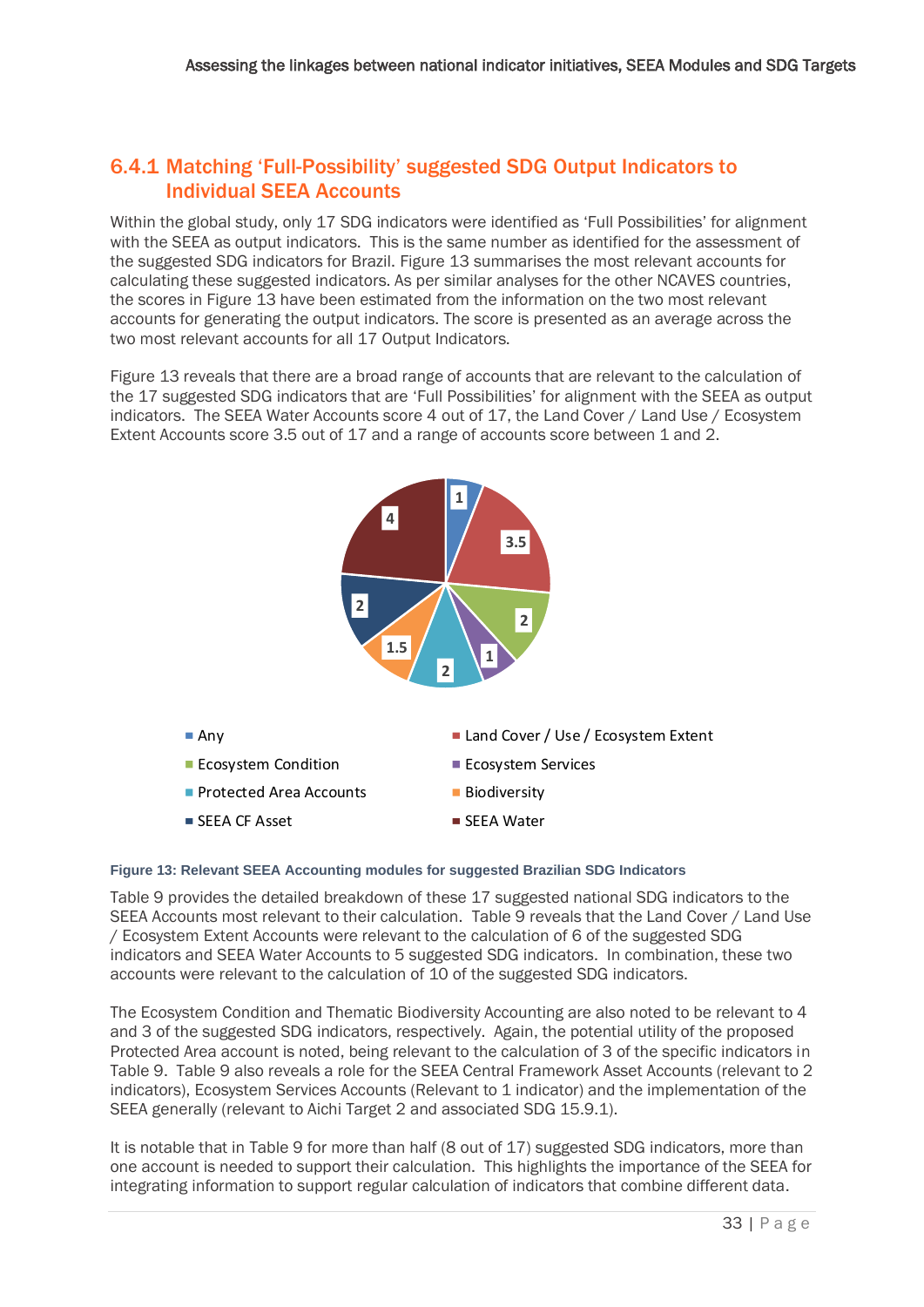| <b>SDG Target</b> | <b>Specific Indicator</b>                                                                                                                           | <b>Relevant Accounts</b>                                              |  |  |
|-------------------|-----------------------------------------------------------------------------------------------------------------------------------------------------|-----------------------------------------------------------------------|--|--|
| SDG 6.3.1         | Proportion of waste water treated safely.                                                                                                           | <b>SEEA Water</b>                                                     |  |  |
| SDG 6.3.2         | Proportion of bodies of water with good<br>ambient water quality                                                                                    | <b>SEEA Water and Ecosystem</b><br>Condition                          |  |  |
| SDG 6.4.1         | Water stress level - withdrawal of fresh water as<br>a proportion of available freshwater resources                                                 | <b>SEEA Water</b>                                                     |  |  |
| SDG 6.4.3         | Quantity of water used in the production<br>process / physical equivalent                                                                           | <b>SEEA Water</b>                                                     |  |  |
| SDG 6.6.1         | Changes in the extent of ecosystems related to<br>water over the time                                                                               | Land Cover / Use / Ecosystem<br><b>Extent and SEEA Water</b>          |  |  |
| SDG 8.9.1         | Number of visitors to National Parks,<br>Sustainable Development Reserves, or Private<br><b>Natural Heritage Reserves</b>                           | <b>Ecosystem Services</b>                                             |  |  |
| SDG 14.4.1        | Percentage of fish stocks within biologically<br>sustainable levels                                                                                 | <b>SEEA CF Asset</b>                                                  |  |  |
| SDG 14.5.1        | Coverage of protected areas in relation to the<br>marine area                                                                                       | <b>Protected Area Accounts</b>                                        |  |  |
| SDG 14.7.1        | Sustainable fisheries as a percentage of GDP                                                                                                        | <b>SEEA CF Asset</b>                                                  |  |  |
| SDG 15.1.1        | Percentage of forest areas of the total land area                                                                                                   | Land Cover / Use / Ecosystem<br>Extent                                |  |  |
| SDG 15.1.2        | Proportion of important sites for terrestrial and<br>freshwater biodiversity that are covered by<br>protected areas, by ecosystem type              | <b>Biodiversity and Protected Area</b><br>Accounts                    |  |  |
| SDG 15.2.1        | Area of forests under sustainable<br>environmental management                                                                                       | Land Cover / Use / Ecosystem<br><b>Extent and Ecosystem Condition</b> |  |  |
| SDG 15.3.1        | Proportion of land that is degraded over the<br>total land area                                                                                     | Ecosystem Condition and Land<br>Cover / Use / Ecosystem Extent        |  |  |
| SDG 15.4.1        | Coverage of protected areas of places<br>important to mountain biodiversity                                                                         | <b>Biodiversity and Protected Area</b><br>Accounts                    |  |  |
| SDG 15.4.2        | Green mountain cover index                                                                                                                          | Land Cover / Use / Ecosystem<br><b>Extent and Ecosystem Condition</b> |  |  |
| SDG 15.5.1        | Trends in ecosystem, species and genetic level<br>biodiversity loss                                                                                 | Land Cover / Use / Ecosystem<br><b>Extent and Biodiversity</b>        |  |  |
| SDG 15.9.1        | Progress towards national targets established in<br>accordance with Aichi Biodiversity Target 2 of<br>the Strategic Plan for Biodiversity 2011-2020 | Any                                                                   |  |  |

<span id="page-38-0"></span>**Table 9: Relevant Accounting Modules for Proposed / Suggested Brazil SDG Indicators**

[Table 9](#page-38-0) identifies the National Indicators for: SDG 15.1.1 'Percentage of forest areas of the total land area'; SDG 15.3.1 'Proportion of land that is degraded over the total land area'; and, SDG 6.6.1 'Changes in the extent of ecosystems related to water over the time' as output indicators with a full possibility for generation via the SEEA. All three of these were considered to be priority indicators for testing calculation via the SEEA in the assessment of global indicators.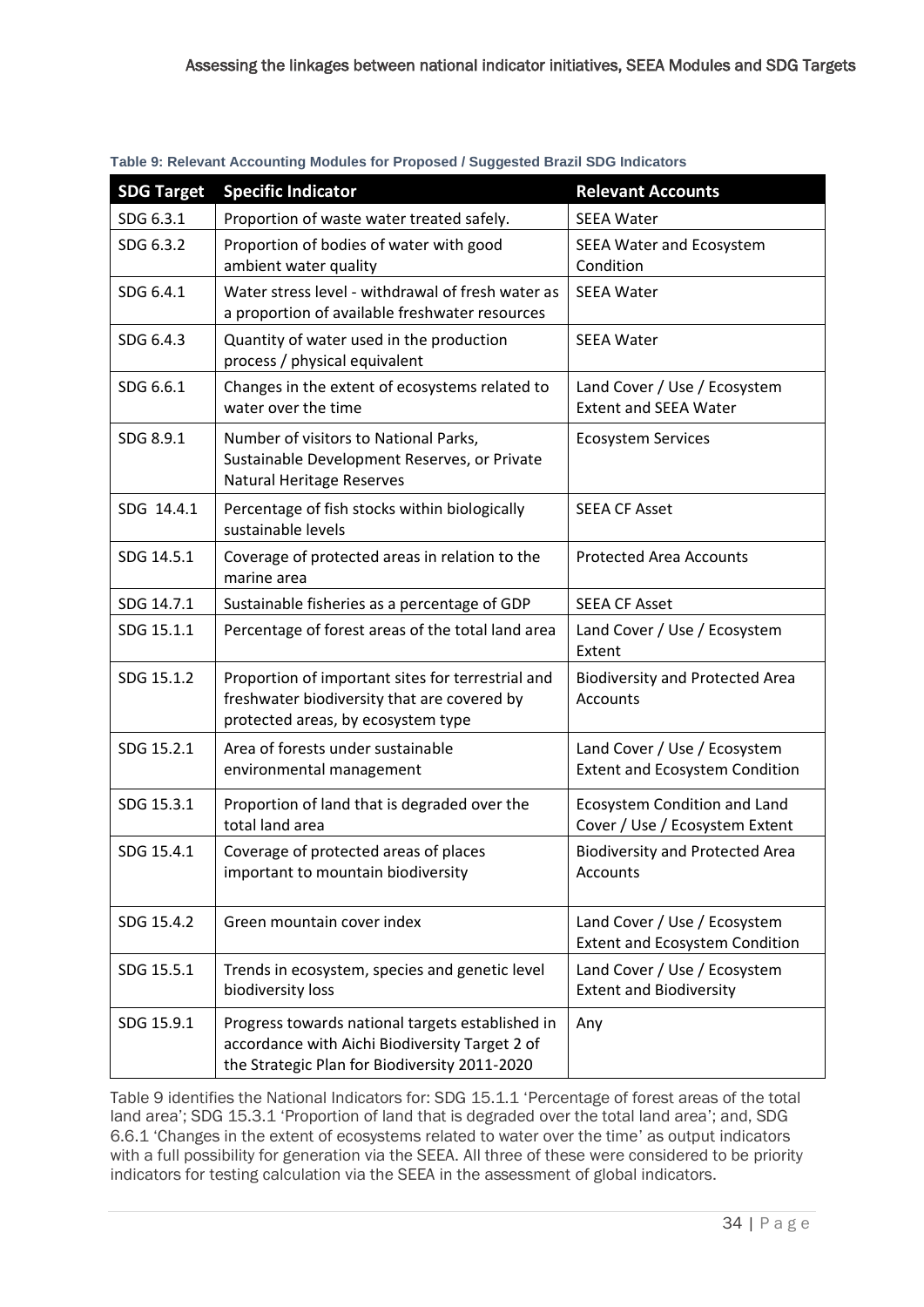## <span id="page-39-0"></span>6.5 Summary of Brazilian Indicators Assessment

Overall 19 suggested SDG Indicators for Brazil were identified as full possibilities for alignment with the SEEA. 17 of these are characterised as 'output' indicators (i.e., could be generated by information organised in the SEEA Accounts). These indicators were most relevant to SDG 15 (Life on Land) and SDG 6 (Clean water and sanitation). A potential role for the SEEA was also identified for calculating indicators for SDG 14 (Life Below Water) and SDG 8 (Decent Work and Economic Growth).

Land Cover / Land Use / Ecosystem Extent Accounts and SEEA Water Accounts were identified as priorities for compilation to generate 10 of the suggested indicators. In addition, Ecosystem Condition and Biodiversity Accounts were identified as a priority for development to generate 4 and 3 suggested SDG indicators, respectively. The utility of applying the SEEA framework for Protected Area Accounting was also demonstrated.

It is noted that the SEEA EA accounts most commonly relevant to generating the suggested SDG indicators, typically, related to measures of natural capital stocks, rather than flows of benefits. A similar observation was also drawn from the assessment of global indicators. A further observation for the analysis was that over half of the suggested SDG indicators identified to potentially align with the SEEA, required more than one account to support their calculation. Thus, highlighting the importance of the integrated information system the SEEA provides.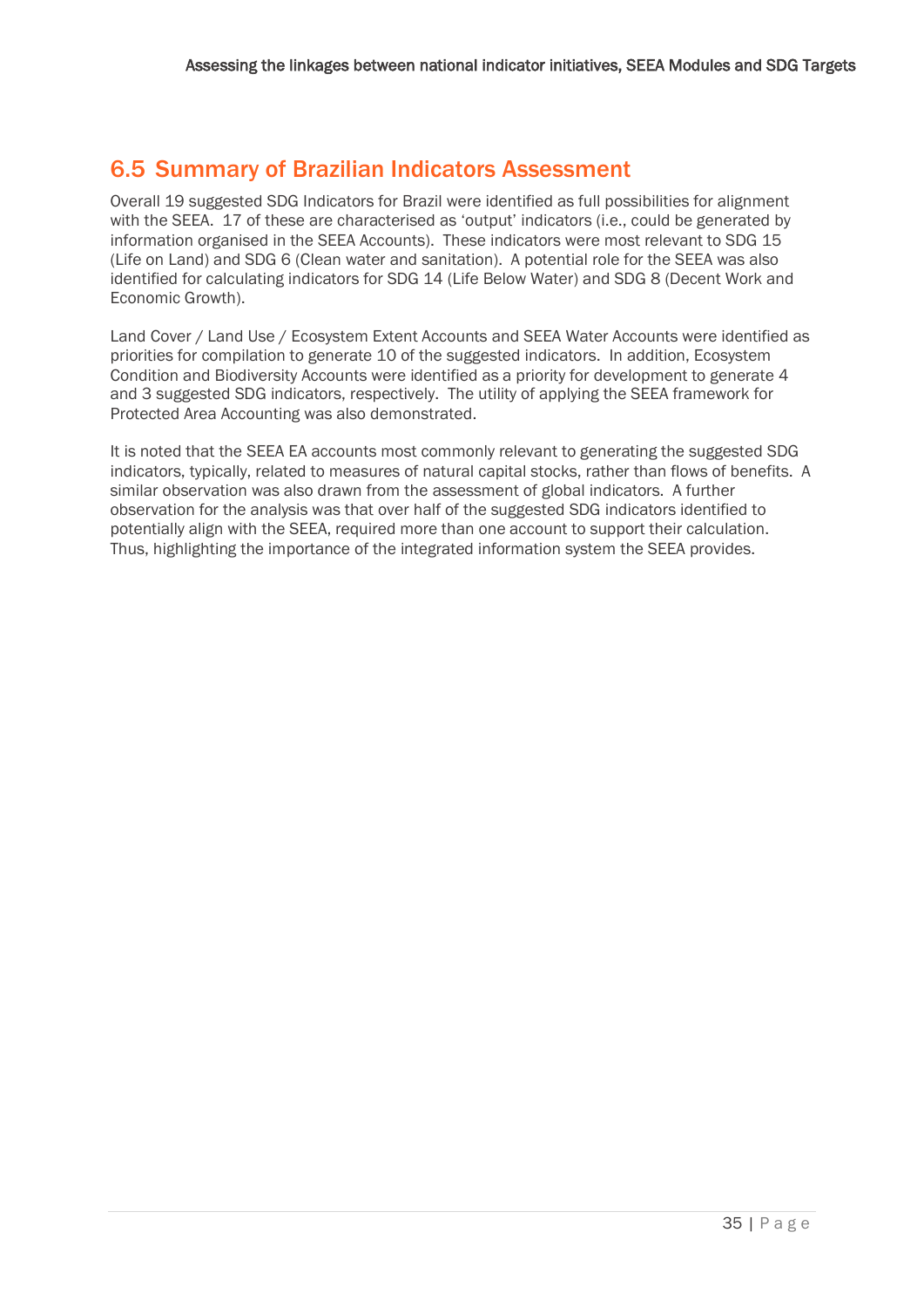## <span id="page-40-0"></span>7 Synthesis of country findings

The assessment of the links between national indicator initiatives, the SEEA and the SDGs was based on an expert assessment of indicators from across the NCAVES countries (South Africa, India, China, Mexico and Brazil). The South African indicators were primarily assessed by SANBI and Statistics South Africa. The evaluation of the Indian Indicators was completed by Ministry of Statistics and Programme Implementation (MoSPI), Government of India. In the case of China, the assessment was undertaken by Research Center for Eco-Environmental Sciences at the Chinese Academy of Sciences. For Mexico and Brazil, an initial assessment of national indicators was completed by consultants or representatives of UNSD and UNEP supporting the NCAVES project in-country.

For China, Mexico and Brazil, the inventory of national indicators has not been validated by the national governmental partners for the project. For all five countries, small amendments were made by UNEP-WCMC to improve consistency between countries and with the assessment of global indicators.

## <span id="page-40-1"></span>7.1 Assessment of National Indicators for Generation via the **SEEA**

A synthesis of the high-level findings of assessment across NCAVES countries is presented in [Table 10.](#page-41-0) As [Table 10](#page-41-0) illustrates, there is a broad consensus that there is a significant role for the SEEA in supporting National Indicator generation across all 5 of the NCAVES Countries. 79 national indicators are identified as 'Full Possibility' for generation via the SEEA in Mexico; 36 are identified in India; 35 in South Africa; 22 in China; and, 17 in Brazil. This observation is aligned with the findings of the assessment of global indicator initiatives, where 41 such possibilities were identified. It is noted that, these numbers should be considered as somewhat indicative for Mexico and China, as double counting resulted from the occurrence of the same specific within multiple the different indicator initiatives reviewed.

As revealed i[n Table 10,](#page-41-0) for South Africa, India, Mexico and Brazil, the Land Cover / Land Use / Ecosystem Extent Accounts would be priorities for compilation in order to support national indicator calculation. These accounts were 'scored' to be relevant to between 17% and 27% of the national output indicators identified as 'Full Possibility' for generation via the SEEA in these countries. This finding supports the SEEA EEA Technical Recommendations to start with compiling ecosystem extent accounts when implementing ecosystem accounting.

[Table 10](#page-41-0) reveals there are strong differences across NCAVES countries with respect to the most important accounts for generating specific indicators identified as full possibilities for alignment with the SEEA. For example, the Ecosystem Services Accounts scored poorly with respect to their relevance to the 'Full Possibility' national output indicators in South Africa, India, Mexico and Brazil (scoring between 1 and 10%), but very highly for China, as discussed latter in this section.

For South Africa, Mexico and Brazil, the SEEA Water was identified as also being a priority for compilation for national indicator generation. The SEEA Water Accounts scores indicate they are relevant to between 18% and 26% of the national output indicators identified as 'Full Possibility' for generation via the SEEA in these countries. Slightly higher, yet similar, to the findings from the assessment of global indicators (17%).

An important observation from the national indicators assessment is that for many of the national indicators identified as full possibilities for generation via the SEEA, more than one account was considered relevant to their calculation. This highlights the importance of the SEEA for integrating different data and information to support regular indicator calculation.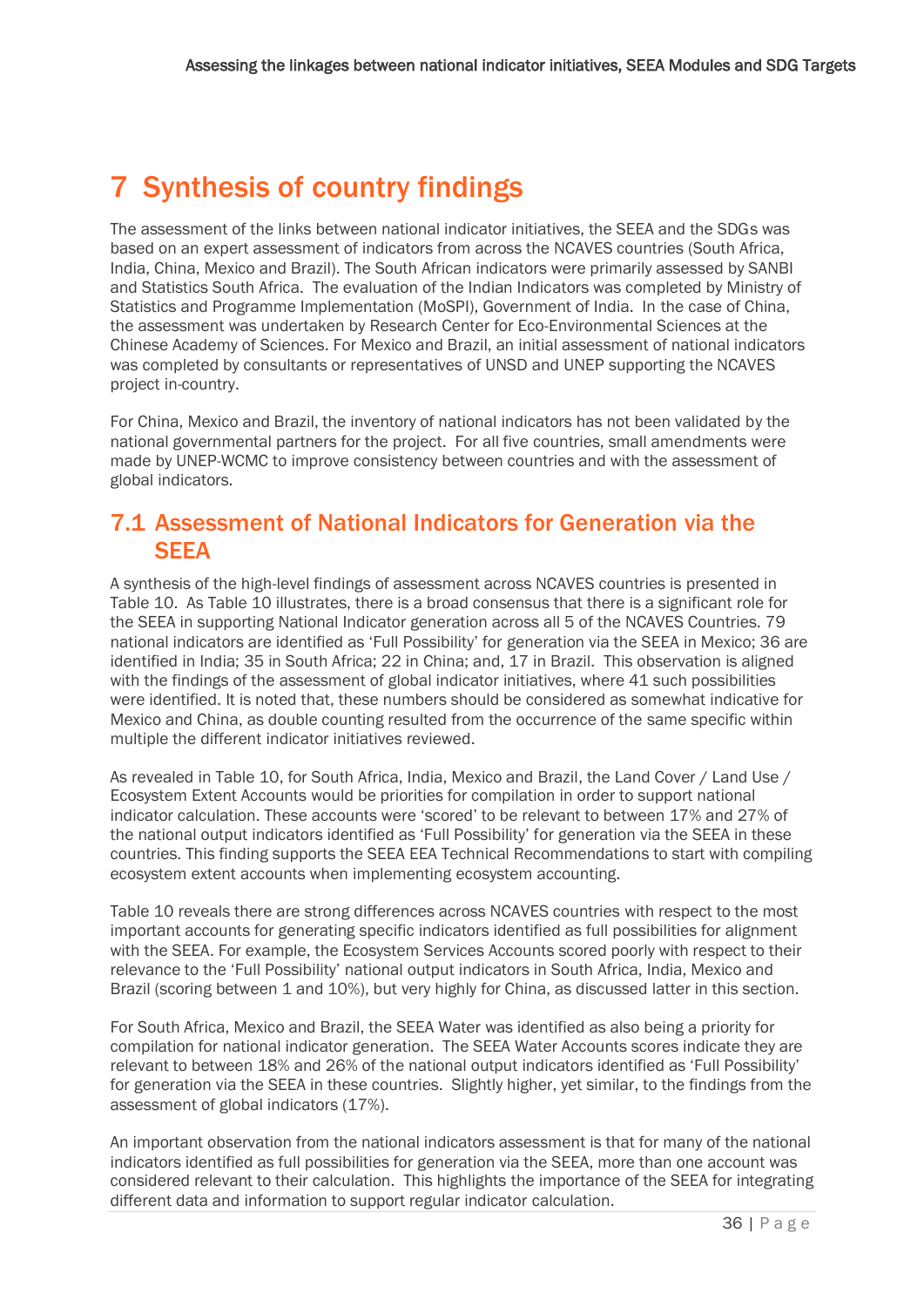|                                                                                                                            | South Africa | India        | China*   | Mexico         | <b>Brazil</b>             | Global       |  |  |
|----------------------------------------------------------------------------------------------------------------------------|--------------|--------------|----------|----------------|---------------------------|--------------|--|--|
| Indicator initiatives reviewed                                                                                             | 11           | 1            | 12       | $\overline{2}$ | 1                         | 9            |  |  |
| Number specific indicators reviewed                                                                                        | 47           | 40           | 28       | 99             | 33                        | 289          |  |  |
| Number of 'Full Possibility' output indicators                                                                             | 35           | 36           | 22       | 79             | 17                        | 41           |  |  |
| Number of 'Full Possibility' SDG output indicators                                                                         | 11           | 36           | N/A      | 19             | 17                        | 17           |  |  |
| Full Possibility to Align with National SDG 15.1.1 Indicator                                                               | $\checkmark$ | $\checkmark$ | N/A      | $\checkmark$   | ✓                         | $\checkmark$ |  |  |
| Full Possibility to Align with National SDG 15.3.1 Indicator                                                               | $\checkmark$ | x            | N/A      | x              | ✓                         | $\checkmark$ |  |  |
| Full Possibility to Align with National SDG 11.7.1 Indicator                                                               | $\times$     | x            | N/A      | $\pmb{\times}$ | $\boldsymbol{\mathsf{x}}$ | ✓            |  |  |
| Full Possibility to Align with National SDG 6.6.1 Indicator                                                                | x            | x            | N/A      | $\checkmark$   | ✓                         |              |  |  |
| Account matching scores to all 'Full Possibility' output indicators                                                        |              |              |          |                |                           |              |  |  |
| Any                                                                                                                        | $0(0\%)$     | 1(3%)        | $0(0\%)$ | $0(0\%)$       | 1(6%)                     | 1(2%)        |  |  |
| Land cover/use/ecosystem extent                                                                                            | 9.5(27%)     | 6(17%)       | $0(0\%)$ | 13.5(17%)      | 3.5(21%)                  | 12 (29%)     |  |  |
| Ecosystem condition                                                                                                        | 5.5(16%)     | 2(6%)        | 5(23%)   | 15 (19%)       | 2(12%)                    | 7.5(18%)     |  |  |
| Ecosystem services                                                                                                         | 0.5(1%)      | $O(0\%)$     | 15 (67%) | 8(10%)         | 1(6%)                     | 5.5(13%)     |  |  |
| <b>Biodiversity</b>                                                                                                        | $O(0\%)$     | 2(6%)        | 1(5%)    | 12.5(16%)      | 1.5(9%)                   | 2.5(6%)      |  |  |
| Carbon                                                                                                                     | $0(0\%)$     | 1(3%)        | 1(5%)    | 0.5(1%)        | $O(0\%)$                  | 3(7%)        |  |  |
| Monetary Ecosystem Asset Account                                                                                           | $0(0\%)$     | $0(0\%)$     | $0(0\%)$ | 1(1%)          | $0(0\%)$                  | $O(0\%)$     |  |  |
| <b>Protected Area Accounts</b>                                                                                             | 12.5 (36%)   | 3(8%)        | $O(0\%)$ | 4 (5%)         | 2(12%)                    | N/A          |  |  |
| <b>SEEA Water</b>                                                                                                          | 6(17%)       | 4(11%)       | $O(0\%)$ | 20.5 (26%)     | 4(24%)                    | 7(17%)       |  |  |
| <b>SEEA CF Asset</b>                                                                                                       | 1(3%)        | $O(0\%)$     | $0(0\%)$ | 2(3%)          | 2(12%)                    | 2.5(6%)      |  |  |
| Other Central Framework Account (e.g., residual flows,<br>physical flows not from the environment, energy,<br>expenditure) | $0(0\%)$     | 17 (47%)     | $O(0\%)$ | 2(3%)          | $O(0\%)$                  | $O(0\%)$     |  |  |

**Table 10: Synthesis of national indicator assessment and alignment with the SEEA across NCAVES countries**

<span id="page-41-0"></span>\* China 'Scores' have been calculated from the information in [Table 6.](#page-27-2)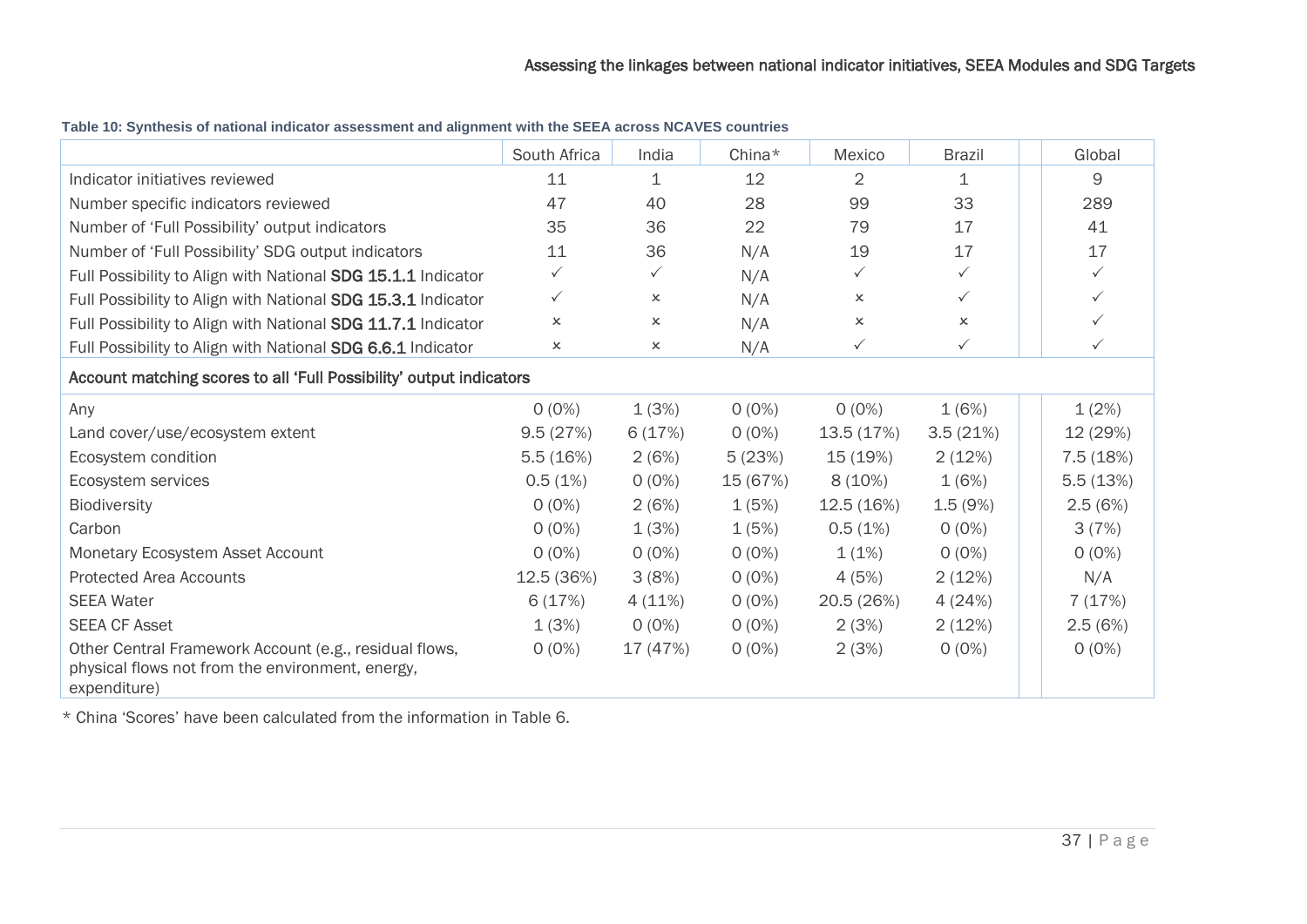## <span id="page-42-0"></span>7.2 Using the SEEA for reporting on National SDG Indicators

With respect to the National SDG Indicators reviewed for South Africa, India, Mexico and Brazil, the findings presented in [Table 10](#page-41-0) generally reflect those for the assessment of global indicators. In South Africa 11 National SDG Indicators were identified as Full Possibilities for generation via the SEEA, In India it was 36, in Mexico 19, in Brazil 17 and for the assessment of global indicators 17 were identified. It is highlighted that it has not been possible to assess the link between the SEEA and National SDGs in China as part of this assessment. Furthermore, for Mexico and Brazil, the SDG indicators reviewed remain draft or suggested, as such these indicators are not confirmed as being officially nationally determined.

It is noted the Indian result is considerably higher that the result from the assessment of global SDG indicators. In part this is due to the inclusion of a wider range of SEEA Central Framework Accounts in national indicator inventory compiled by the Indian team. However, for both India and Mexico, there are several national SDG indicators that have been developed that do not have direct equivalents in the global SDG indictor framework. This reflects national tailoring of SDG Indicators to best align with national circumstances and illustrates the advantage of the SEEA in organising information for serving a range of nationally relevant indicators for different reporting purposes.

As part of the assessment of global indicators, 4 priority SDG Indicators were identified for testing their generation via the SEEA (SDG 15.1.1, 15.3.1, 11.7.1 and 6.6.1). [Table 10](#page-41-0) reveals that the National Implementation of SDG 15.1.1 was identified as a 'Full Possibility' for generation via the SEEA in all four countries in which the National SDG indicators were assessed. For SDG 15.3.1, the National Indicator was considered a 'Full Possibility' for generation via the SEEA in South Africa and Brazil. For SDG 6.6.1, the National Indicator was considered a 'Full Possibility' for generation via the SEEA in Mexico and Brazil. SDG 11.7.1 was not identified as a 'Full Possibility' for generation via the SEEA in any of the NCAVES countries.

The above discrepancies with the assessment of global SDG indicators may arise due to the national tailoring of SDG indicators to countries circumstances. For instance, for Brazil, the national SDG indicator 11.7.1 is identified as a partial possibility for alignment. This reflects that the national tailoring of the indicator is focused on household access and ramps for sidewalks, rather the physical coverage of the urban environment by public open spaces in the global SDG 11.7.1 indicator. In some ways, this can be considered a corollary to the above observation on the ability of the SEEA supporting the generation of nationally tailored SDG indicators in India and Mexico.

Based on the national indicator assessments, there exists a strong potential for the SEEA to support the national reporting on of the SDG targets and associated measurement of national indicators generally. For SDG 15.3.1 and 6.6.1, the assessed potential with respect to the national implementations of the indicators is more mixed. As such, the results of the in-country testing of the method notes to generate these indicators may prove insightful for informing their national determinations.

## <span id="page-42-1"></span>7.3 Linking the SEEA to different environmental policy themes

The assessment of South Africa, China and Mexico national indicators included a review of several indicator initiatives outside of the national indicator framework for the SDGs. This provides an opportunity gather insights for implementing the SEEA in a way that best responds to different countries environmental policy objectives and themes.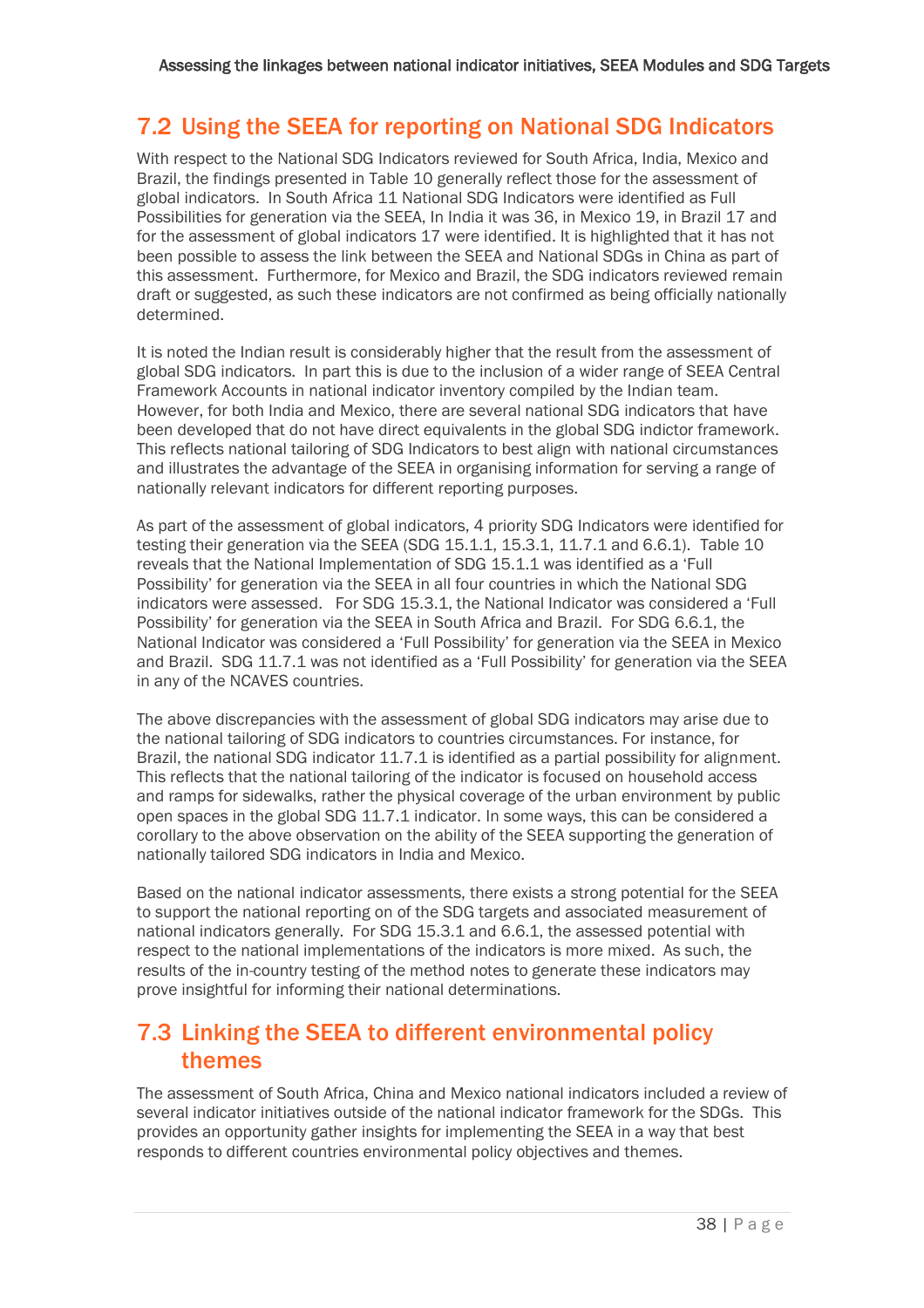#### Assessing the linkages between national indicator initiatives, SEEA Modules and SDG Targets

In South Africa the compilation of Protected Area Accounts is aligned to policy interest in these particular management areas and the ecosystem assets they cover. Accordingly, the Protected Area Accounts scored highly in South Africa, being considered relevant to 36% of national output indicators identified.as 'Full Possibilities' for generation via the SEEA. More universal support for the utility for the Protected Areas Accounts is illustrated in the analyses for India, Mexico and Brazil, where they were scored as being relevant to between 5% and 12% of national output indicators identified as full possibilities for generation via the SEEA. This reflects that countries clearly need systematic data on protected areas to regularly report on indicators for these management areas.

In China there is a strong policy and management interest in maintaining and enhancing ecosystem services flows within different administrative areas. Notably via the Gross Ecosystem Product (GEP) initiative. Where poor environmental stewardship is linked to loss of ecosystem services supply, this would be translated into reductions in GEP. Due to this focus on ecosystem service flows, the Ecosystem Services Accounts scored high in the China assessment. They were considered to be relevant to 67% of all national output indicators identified as full possibilities for generation via the SEEA.

In Mexico, the policy interest in maintaining biodiversity-related natural capital is observed through the higher scores the Ecosystem Condition Accounts and thematic accounting for biodiversity achieve. These are considered to be relevant to 19% and 16% of the national output indicators identified as full possibilities for generation via the SEEA. This highlights the role the SEEA can play in supporting national policy objectives related to biodiversity and delivering indicators that provide a deeper insight into ecosystem and species level biodiversity trends.

The role that the SEEA can play as organising framework for data is important. This can help identify where the main data gaps lie and provide insight into the potential indicators that could be generated with the right data basis in place. For instance, for South Africa and India, possibilities were identified for the SEEA to address identified indicator gaps. In particular, using the SEEA to generate indicators for water quality, marine protected areas and sustainable fishing and directing appropriate data collection efforts in this regard.

An important collective observation from this assessment is that the different accounting modules (or parts of the SEEA information system) can speak to a range of environmental policy objectives, themes, development perspectives and analytical objectives (including gap analysis). For instance, informing planning for conservation grounded in area-based planning and management, mainstreaming ecosystem services into economic planning and building ecological integrity and stocks of biodiversity-related natural capital. This illustrates a key advantage in using the SEEA as an organising framework for indicator calculation, that it is a multipurpose framework with a modular approach, allowing countries to focus on policy priorities. Moreover, it allows different perspectives to be combined and reconciled in order to provide an integrated coherent picture to inform development that proceeds in balance with nature.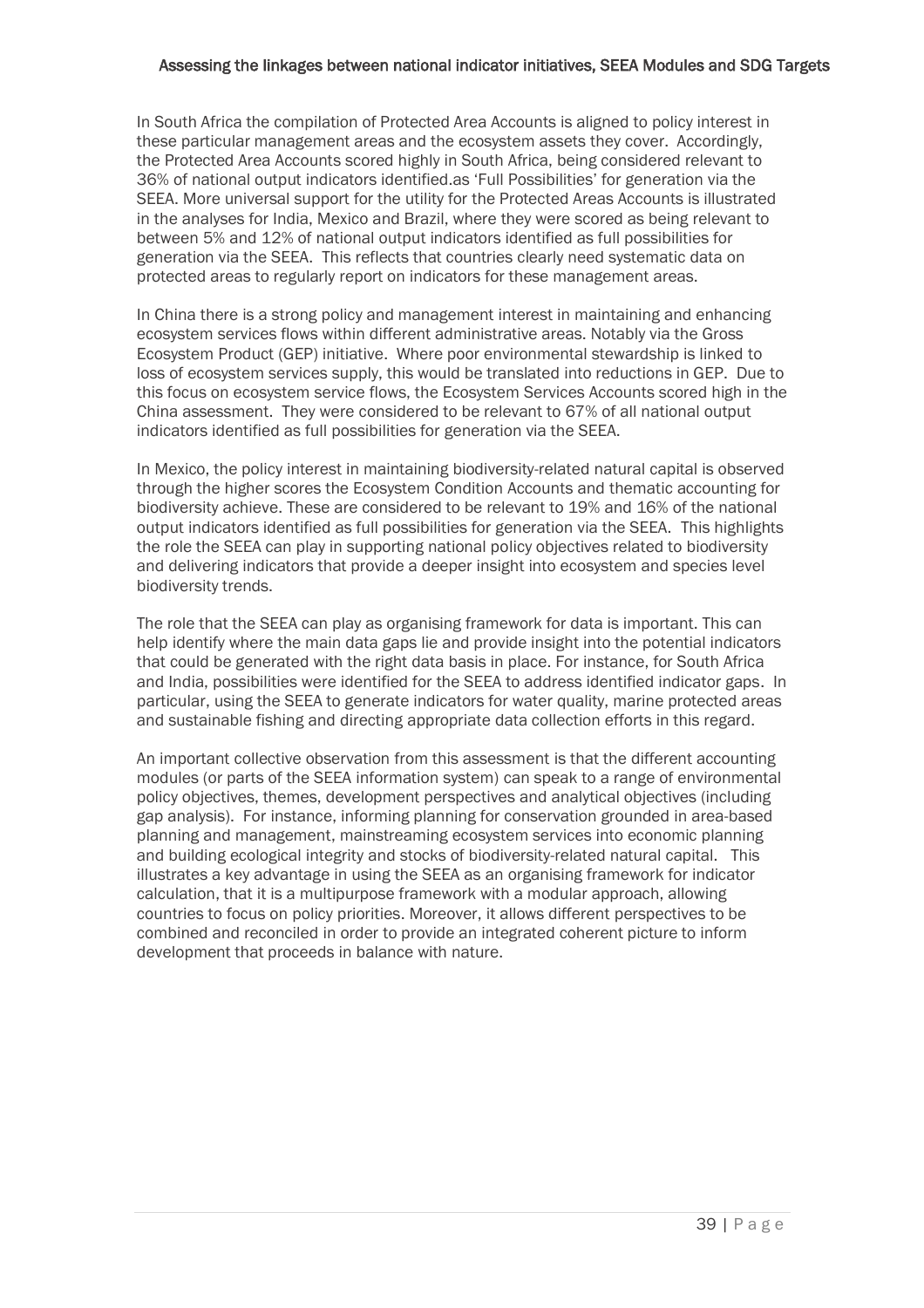## <span id="page-44-0"></span>Appendix A: Assessment of South African Indicators from a SEEA perspective (Excel file)

The South African team identified a total of 59 specific indicators with the broad potential for partial or full alignment with the SEEA. The team then implemented the following stepwise approach to further assess each specific indicator from a SEEA perspective:

- 1. The 'Specific Indicators Reviewed' spreadsheet in Appendix A (Excel file) was populated with an indicator ID for each specific indicator (Column A), the national framework the indicator was from (Column B) and the definition of the specific indicator (Column C)
- 2. Each specific indicator was then assed as to whether it provided information for SEEA accounts (i.e., could be integrated into the SEEA, Column D), could be generated by SEEA Accounts (Column E) and which two SEEA Modules were most relevant to the indicator (Columns F and G). The South African team added the Protected Area account category to this analysis, potential thematic account for the SEEA. Protected Area accounts are a priority for testing in South Africa as part of the NCAVES project.<sup>8</sup> Where only one accounting module was considered relevant for the indicator, this was entered into both Column F and G. From this information 'scores' for the relative usefulness of different accounting modules can be calculated.
- 3. The indicators that are a priority for the NCAVES Project in South Africa are identified in Column H. These are the indicators that could be generated by, or integrated in to, the SEEA accounting modules considered in the assessment of global indicators (as described in Section [1.1\)](#page-8-1).
- 4. For those indicators we think are the priority indicators for the NCAVES project, the South Africa team filled in additional columns of information on methodology (columns I to R). This included metadata on the custodian agency (Columns I), the operational status of the indicator (Column J), a description on the methodology for calculating the indicator (Columns K and L), its data needs and availability (Columns M) and (where possible) frequency of production / data collection (Column N).
- 5. Where the indicator was an SDG Indicator this was recorded in Column O and if it was an Aichi Target in Column P. Column Q recorded information on any links to SDG Targets Indicators and Column R on links to any other indicator initiatives.
- 6. In addition to the indicator initiatives identified in Section [2.1,](#page-10-1) gaps in indicator initiatives for South Africa have also been identified (termed 'Gap indicators). These are indicators that are considered a priority for development but are not currently operational, experimental or under development (as shown in Column J). The gap indicators can be identified by their unique identifier in column A (GAP

<sup>8</sup> It should be noted that for the indicator SDG 6.6.1, change in the extent of water-related ecosystems, the two most relevant accounts were amended to include SEEA Water, as well as Land cover/use/ecosystem extent. This was to ensure consistency with previous analyses undertaken by UNEP-WCMC and also to account for groundwater bodies.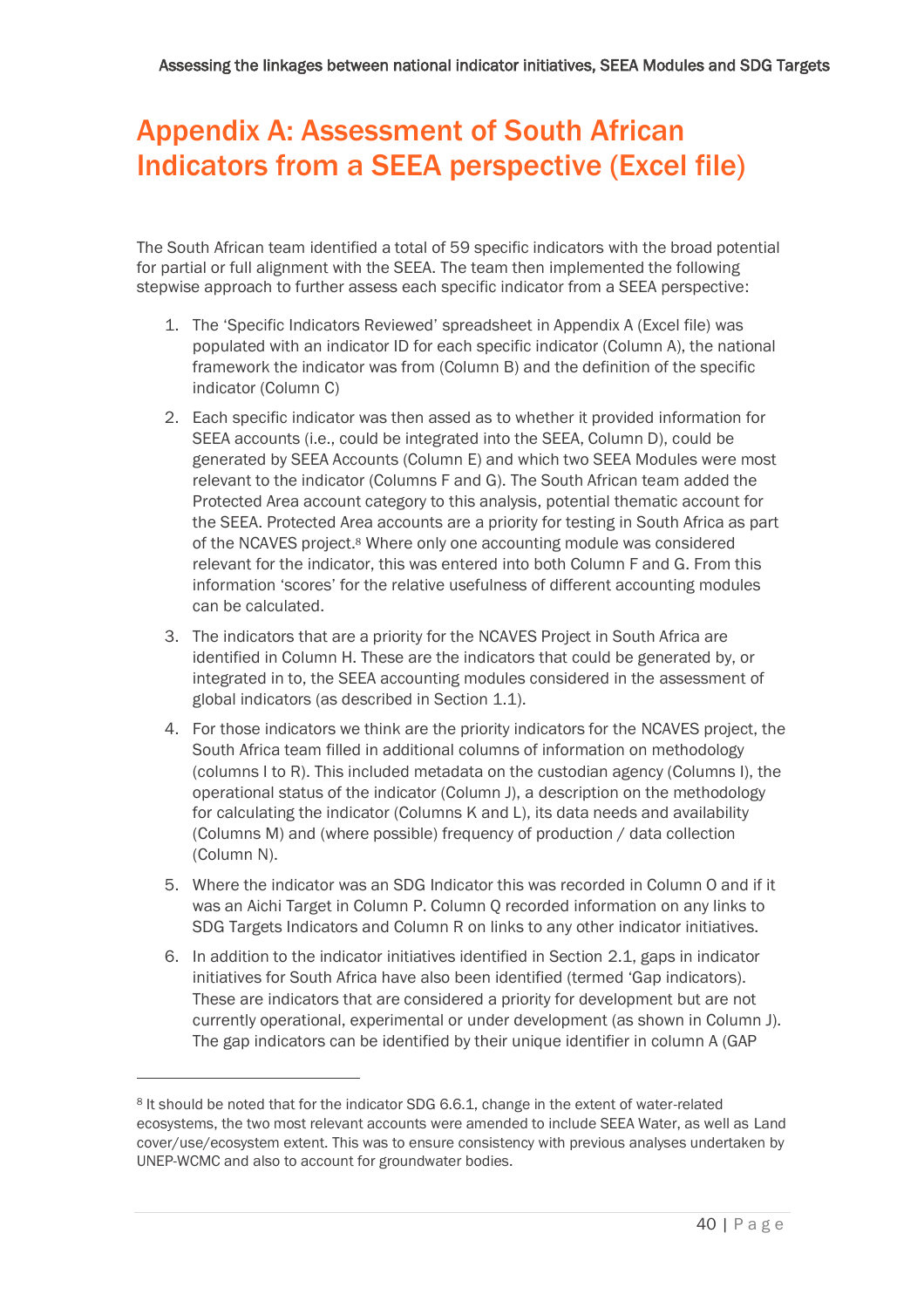01...) and are blank in Column J (with the exception of GAP 04 - Marine Protected Areas Securing Fisheries Resource Base, where there is an indicator under development).

- 7. In order to align the South Africa national indicator inventory with the assessment of global indicators, the UNEP-WCMC added three further columns. Column S identifies if the indicator was an output (i.e., can be generated by the SEEA) or input (can be integrated into the SEEA) indicator. Column T provides a Yes / No assessment of whether the indictor is of high relevance to the NCAVES project.
- 8. The final, Column U assigns a Full, Partial or None Possibility for alignment of the indicator with the SEEA. The was based on consideration of the following factors:
	- Full possibilities for alignment: Output indicators for which the SEEA has clear potential to provide all, or most, of the information required for their calculation and input indicators that provide data for SEEA accounts. This represents a conceptual alignment based on the structure of the SEEA framework.
	- Partial possibilities for alignment: the SEEA can organise some of the information for calculating the indicator. Substantial information is required from other sources to calculate the indicator.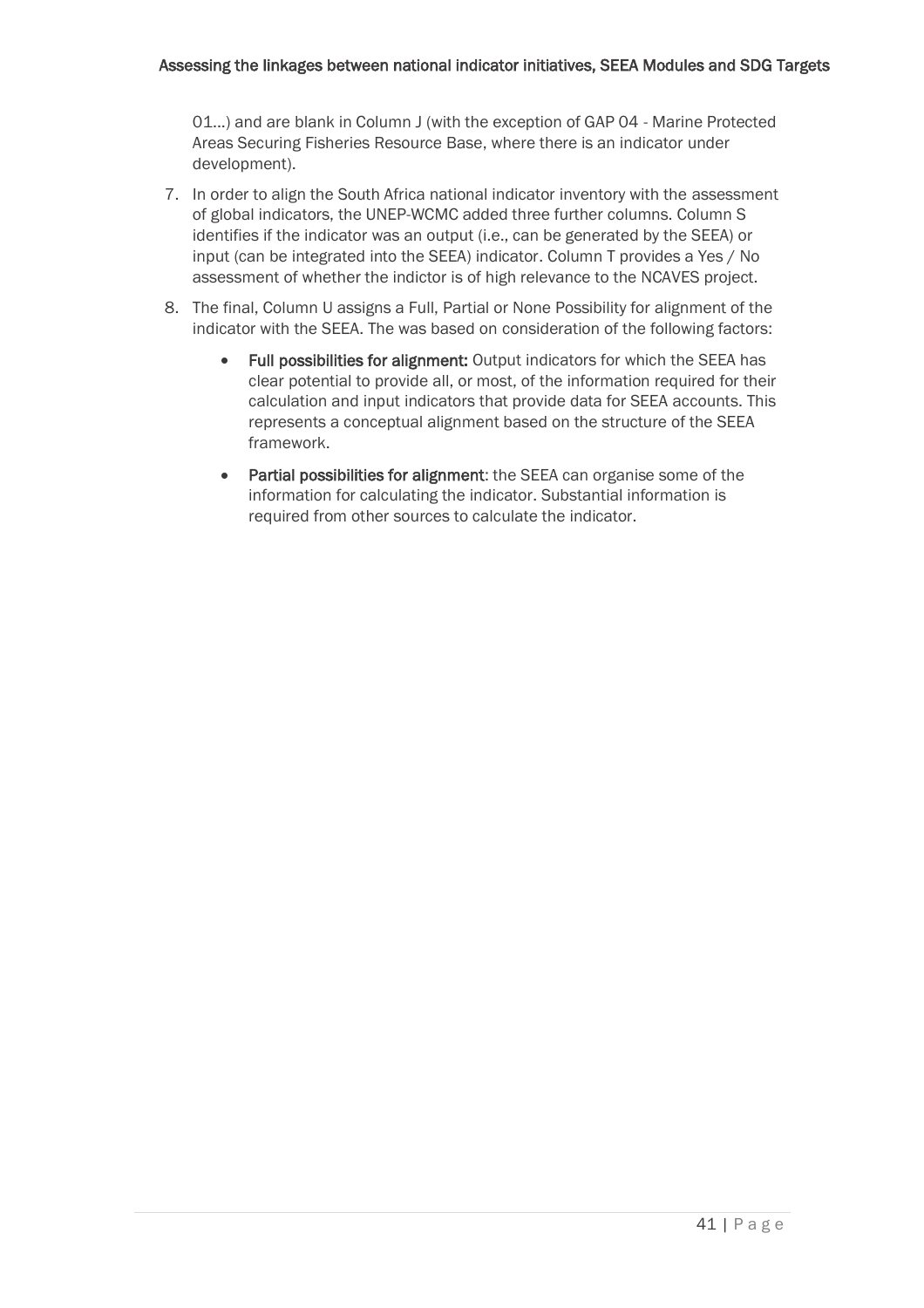## <span id="page-46-0"></span>Appendix B: Assessment of India Indicators from a SEEA perspective (Excel file)

In order to assess these specific indicators from a SEEA perceptive the following stepwise approach was followed by the Indian National team:

- 1. Each specific indicator was evaluated on the basis of being a full, partial or none possibilities for calculation (i.e., an output indicator that can be generated by the SEEA) using the accounting modules, the SEEA modules described in Section [1.1](#page-8-1) plus the SEEA CF Environment Expenditure Accounts; SEEA-Energy subsystem; Material / Waste Flow Accounts; and, Residual Flow Accounts. The was based on consideration of the following factors:
	- Full possibilities for alignment: Output indicators for which the SEEA has clear potential to provide all, or most, of the information required for their calculation and input indicators that provide data for SEEA accounts. This represents a conceptual alignment based on the structure of the SEEA framework.
	- Partial possibilities for alignment: the SEEA can organise some of the information for calculating the indicator. Substantial information is required from other sources to calculate the indicator.
- 2. Where a specific indicator was assessed as being either a full or partial possibility for calculation via the SEEA (i.e., an output indicator), this was recorded in Column F in Appendix B (Excel file). The name of the national indicator was recorded in Column C and the associated Global SDG Target and Indicator Number recorded in Column A and B, respectively.
- 3. In column D the relevant accounts were recorded for calculating the indicator and in column E the framework (Central Framework of Experiment Ecosystem Framework) that contains the relevant accounting module was recorded.
- 4. In order to align the Indian assessment with the global and South African assessments, some minor adjustments have been made by UNEP-WCMC. These are detailed in column G and H of the spreadsheet presented in Appendix B.